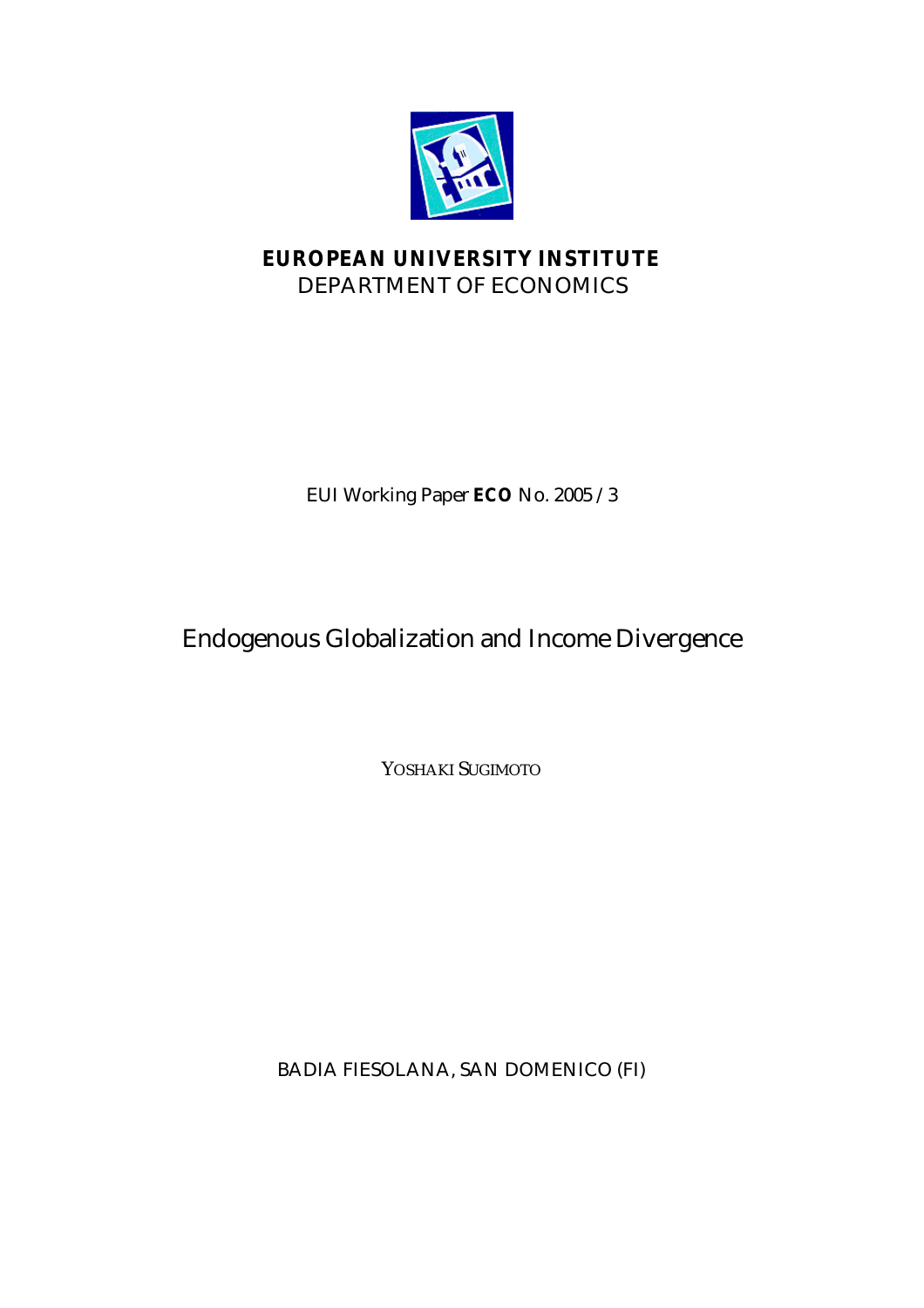All rights reserved. No part of this paper may be reproduced in any form Without permission of the author(s).

> ©2005 Yoshiaki Sugimoto Published in Italy in March 2005 European University Institute Badia Fiesolana I-50016 San Domenico (FI) Italy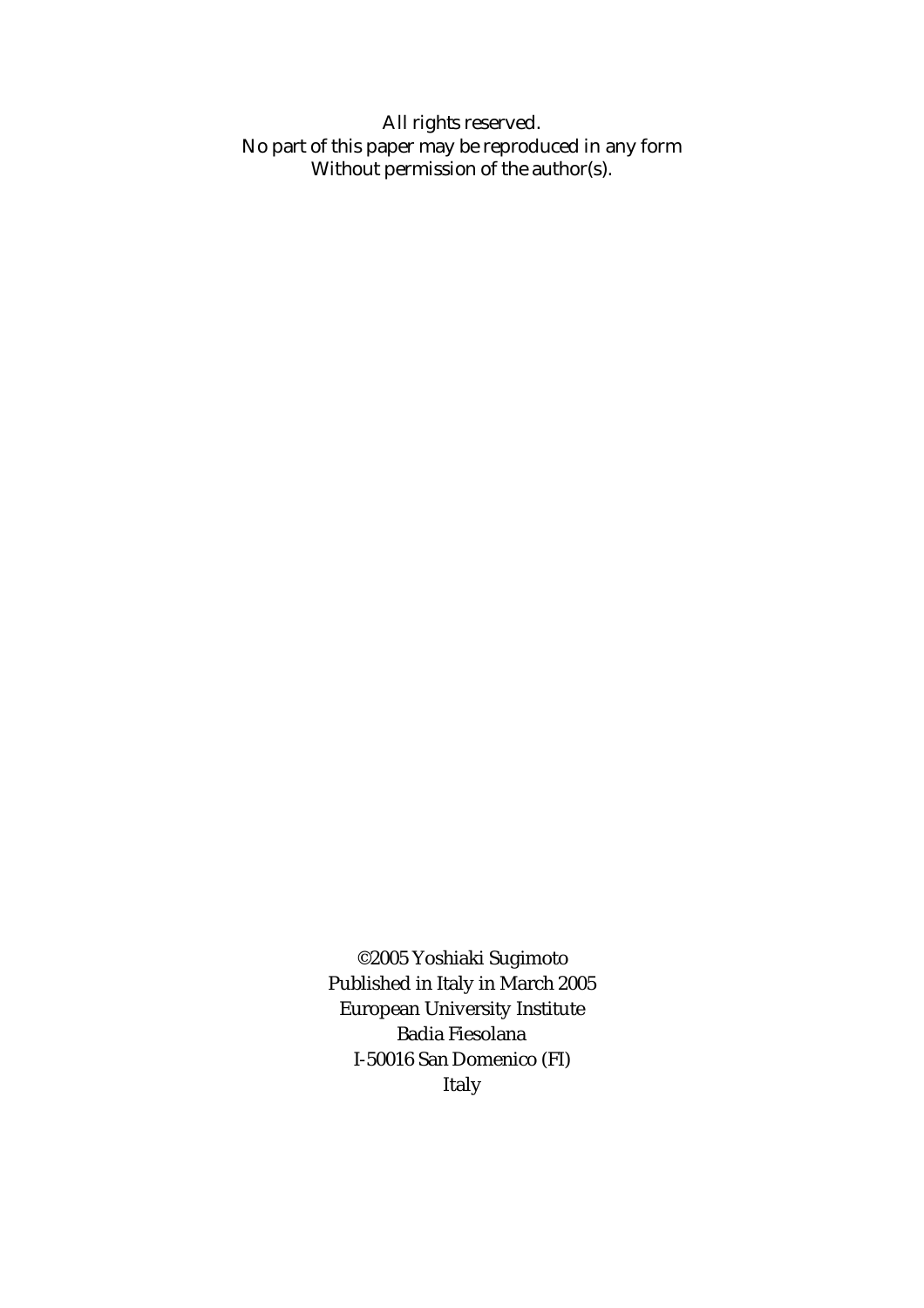## Endogenous Globalization and Income Divergence

Yoshiaki Sugimoto

March 7, 2005

#### Abstract

This paper develops a growth theory that accounts for the evolution of trade policy, underlying internal class conflicts, and global income divergence over the last few centuries. By analyzing political responses to the distributional effects of international trade, this paper finds a prominent interaction between trade policy and the pattern of economic development, and suggests that the nature of the interaction depends on a countryís resource abundance and distribution. As shown by the example of Western Europe, land-scarce countries will reach a developed stage through a non-monotonic evolution of trade policy. In contrast, land-abundant countries, especially those with concentrated landownership, tend to fail to take of because of landlords opposition to industrialization.

Keywords: Trade Policy, Growth, Class Conflict.

JEL Classification: F10, F13, F43, O11, O40.

Department of Economics, European University Institute, Via della Piazzuola 43, 50133 Florence, Italy. Email: yoshiaki.sugimoto@iue.it I am grateful to Oded Galor, Wolfgang Keller, Pravin Krishna, Omar Licandro, and seminar participants at Brown University and the EUI for useful comments and encouragement. In addition, I wish to thank Daniel Mejia and Jeffrey G. Williamson for data support.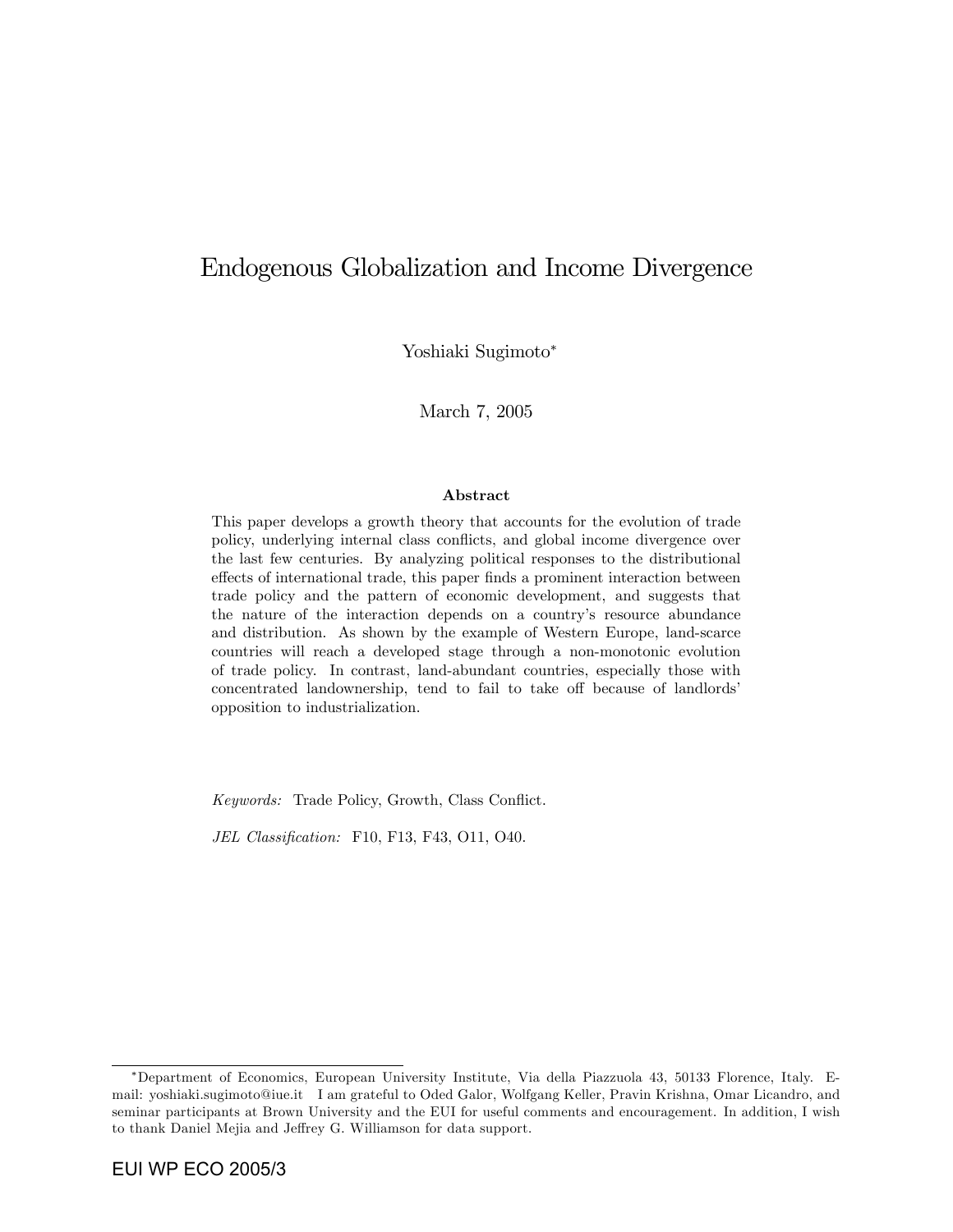## 1 Introduction

Over the last two centuries, he world economy has witnessed two epochal phenomena never seen before: the rapid expansion of international trade and income gaps across nations. The approximate growth rate of intercontinental trade was 3.5 percent per annum in this period, while the figure was 1.1 percent per annum between 1500 and 1800 (O'Rourke and Williamson 2001, Table 1). The gap between the West and the rest of the world in average per capita GDP was nearly 2:1 in 1820, whereas it was as much as 7:1 in 1998 (Maddison 2001, Table 1-9b, 46).

While these figures have brought a potential link between international trade and long-run growth performance to many economists' attention, there seems to be no established theory to account for their historical relationship. As pointed out by Williamson (2003), the role of international trade has typically been neglected by a recent literature analyzing the transition from Malthusian stagnation to modern growth.<sup>1</sup> Even the few exceptions, such as McDermott (2002) and Galor and Mountford (2003), treat the emergence of international trade as exogenously given.<sup>2</sup> On the other hand, the literature on endogenous tariff theory primarily builds on static frameworks, silent to the dynamic aspects of trade and aggregate output.<sup>3</sup>

This research distinguishes itself from these previous articles by exploring the historical evolution of trade policy and economic development. Analyzing political response to the distributional effects of trade, the research Önds a prominent interaction between these two factors, and emphasizes the role of international trade in income divergence across countries.

The analysis is focused on the development of Western Europe since the 18th century, consisting of four distinct epochs of trade policy.<sup>4</sup> In the first epoch (1700-1830s), Western European

<sup>&</sup>lt;sup>1</sup>See, for example, Goodfriend and McDermott (1995), Galor and Weil (2000), Kogel and Prskawetz (2001) and Hansen and Prescott (2002).

<sup>2</sup>There are two other notable articles relevant to the present paper. McDermott (1999) endogenizes a countryís openness by introducing the governmentís motivation for mercantilistic protection against the ináow of foreign ideas. In contrast to the present article, he does not study international trade in commodities and hence overlooks the substantial impact of grain inflow on the 19th-century European economy. Baldwin et al. (2001) develop a growth model in which exogenous improvements in various costs of trading goods (such as shipping costs and political barriers) promote industrial agglomeration in the North and thereby provoke great income divergence between the North and South.

<sup>3</sup> See Mayer (1984), Magee, Brock and Young (1989), and Grossman and Helpman (1994), among others.

<sup>4</sup> International trade is considered as between Western Europe and the rest of the world, including Eastern Europe. In the seventeenth and eighteenth centuries, Amsterdam played a central role in determining the grain prices in Europe (Glamann 1974, 457). In the course of the 18th century England and France shifted from intra-European trade to intercontinental trade (Kriedte 1983, Chap. 3), and the late 18th century was the time when the Atlantic trade became the engine of European economic growth (ibid., 125). For example, Carolina's rice exports enlarged five-hold between 1720 and 1740 (Nash 1992, 687).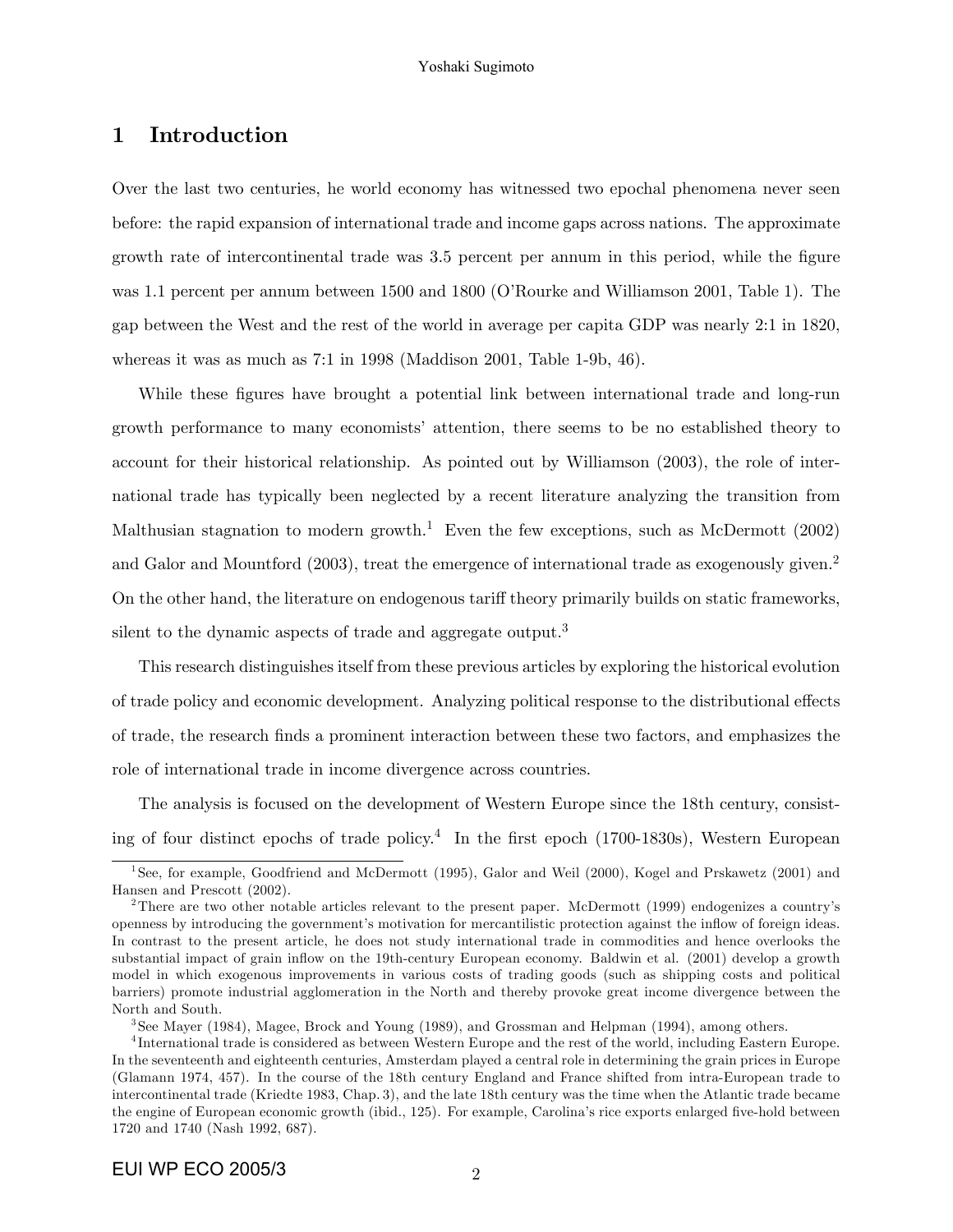countries imposed severe restrictions on the import of grain, one of the main foodstuffs, thereby adversely affecting most people's living standards. The second epoch (1830s-1870s) was marked by a decisive shift towards free trade. The resulting ináux of grain, especially from the New World, had substantial impacts on income distribution within societies. In response to the grain invasion, many of these nations went back to the protection of domestic agriculture, a competing sector. This political backlash characterizes the third epoch, which has continued until today. On top of these three historical stages, the theory predicts the second wave of globalization in the fourth and final stage. Thus, the evolution of trade policy generally encompasses two surges of liberalism with a stage of protectionism in between.

This paper accomplishes two intriguing objectives. The first and main objective is to analyze the non-monotonic evolution of trade policy experienced by Western Europe, a region plausibly regarded to be scarce in land and abundant in capital.<sup>5</sup> This non-monotonicity reflects qualitative changes in individuals' preferences towards trade liberalization, and their attitudes vary with the degree of economic development. The present paper provides an interest-based explanation for the determination of openness through an internal political process, rather than political games between trading countries. The second objective is to identify one of the prime sources of global income divergence.<sup>6</sup>

The theoretical model constructed later describes a two-sector, two-good, overlapping-generations economy incorporating two specific factors: land and physical capital, and one mobile factor: human capital.<sup>7</sup> Three key elements are featured in this model. The first is the absolute importance of food for people in poverty. To be more precise, for the sake of survival people need to spend their incomes exclusively on food up to a certain consumption level. This consumer behavior can

<sup>&</sup>lt;sup>5</sup> According to a careful investigation by Rogowski (1989, pp. 154-158), as late as 1600 Northwestern Europe was abundant in capital and scarce in land, whereas Eastern Europe was abundant in land and scarce in capital. During the 16th century the vast granaries of eastern Germany and Poland had achieved rapid growth, and by the first half of the 17th centuy an annual average of 140,000 tons of grain áowed into Western Europe through the Danish Sound (De Vries 1976, 33). Although England was a net exporter of many grains in the Örst half of the 18th century, this fact was largely because of the bounty and thus was called "a forced export" (Ormrod 2003, 216-217).

<sup>&</sup>lt;sup>6</sup>The interest-based approach is taken by Rogowski (1989), who applies the Stolper-Samuelson theorem to interpret class and rural/urban conflicts over trade policies within 19th-century European nations. However, he neither constructs a formal model nor discusses the determination of trade policy. The present article goes beyond these two points in order to analyze the dynamic interaction between trade policy and economic development, with class conflicts being by-products of this interaction.

<sup>&</sup>lt;sup>7</sup>While the model is an extension of Galor and Moav's (2004) one-sector, one-good growth model, their research accomplishes a saliently different objective: They examine the effects of (exogenous) distributional policies on output growth in a closed economy, and find that the qualitative effects depend on the stage of development.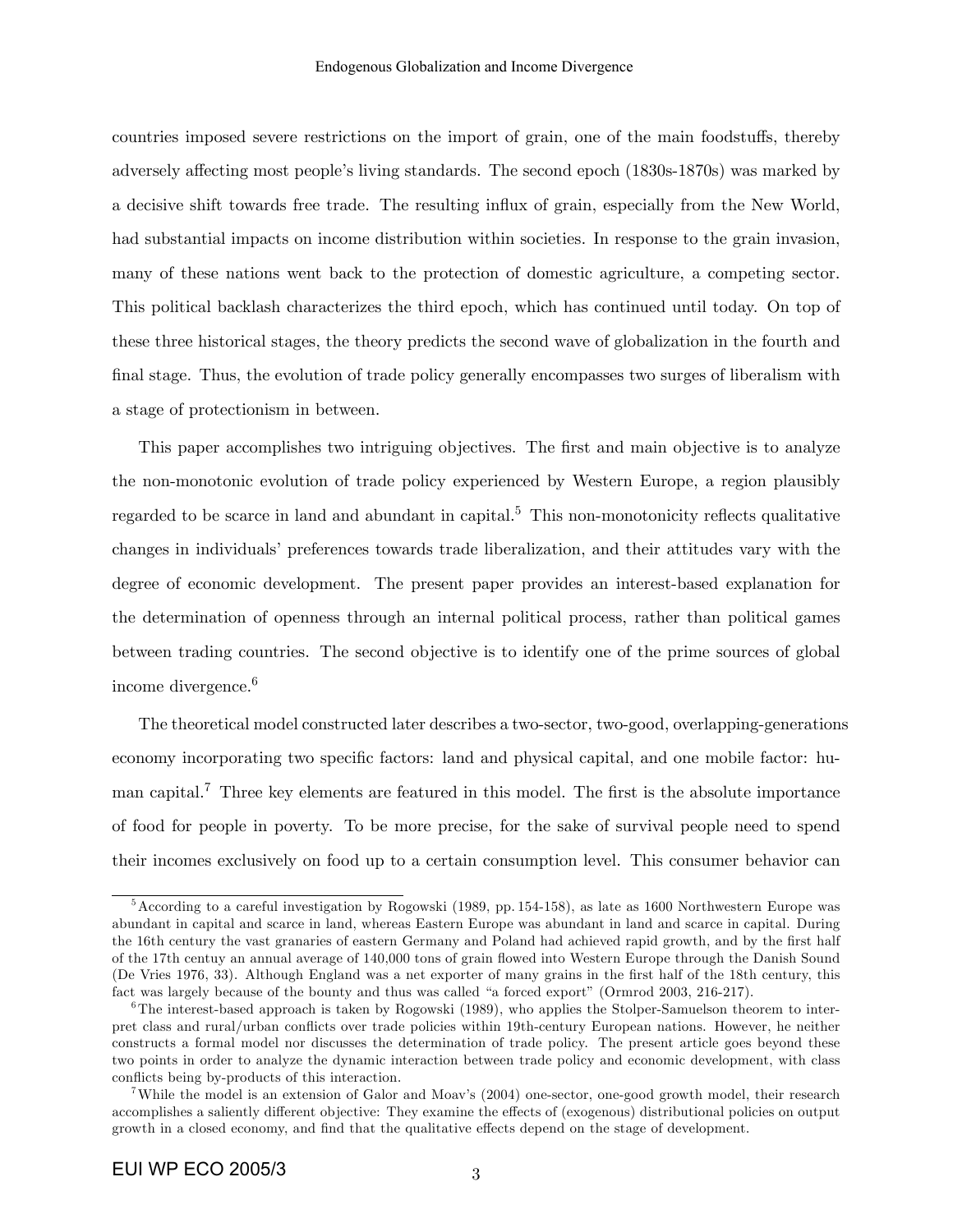#### Yoshaki Sugimoto

be viewed as an extreme case of Engel's law. The second element is diversified holdings of production factors. As in Mayer (1984), voting is conducted by individuals who invest in several factors, although human capital is not incorporated into his model. A shift in portfolio composition in the growth process alters individual trade policy preferences. The last element is credit-market imperfection, which leads to borrowing constraints facing agents who invest in a broad range of skills.<sup>8</sup> Credit-constrained individuals will profitably invest all resources in education, in the presence of the decreasing (constant) returns to scale with respect to investment in human (physical) capital. Hence in underdeveloped stages, wage income, not capital revenues, is the major income source for all but the very rich.

The theory predicts the following scenario for the evolution of a land-scarce, capital-abundant economy. In the early stages of development, the economy operates in a closed system where per capita output of the agricultural product remains constant. Because of the scarcity of land and the necessity for food, the agricultural sector absorbs a substantial amount of labor, depressing the wage in terms of food. The landless poor are thus obliged to devote their entire incomes to food consumption and cannot afford to invest in skill-acquisition. This binding subsistence constraint in autarky sustains landlords' economic dominance at the expense of the rest's poverty. In contrast, engaging in international trade would break down this class structure by placing egalitarian pressure on income distribution: On the one hand, it would raise the wage in terms of food through labor outflows from agriculture, mitigating the cost of living for low-income classes. On the other hand, free trade would reduce real rents and thus landlords' incomes. These two egalitarian forces of globalization—the rise of the working class and fall of the landed elite—are a prime incentive for landlords to prefer autarky. This implies that the initial development process entails a political struggle between the landed and landless classes. Provided that the wealthy class wields political power, the economy adopts protectionist policies reflecting the landlords' position.

While free trade enhances landlords' revenues accrued from industrial capital, this positive effect is not dominant in early stages where industrial capital is a minor asset in their portfolios. However, the accumulation of industrial capital, in conjunction with a limited supply of land, gradually

 $8$ The credit market imperfection approach has been extensively taken by recent theoretical articles examining the effects of income distribution on economic growth. They include Banerjee and Newman (1993), Galor and Zeira (1993), and Benabou (1996). Perotti (1996) and Flug et al. (1998) find empirical support for the significance of the credit-market imperfection as a barrier to educational attainment.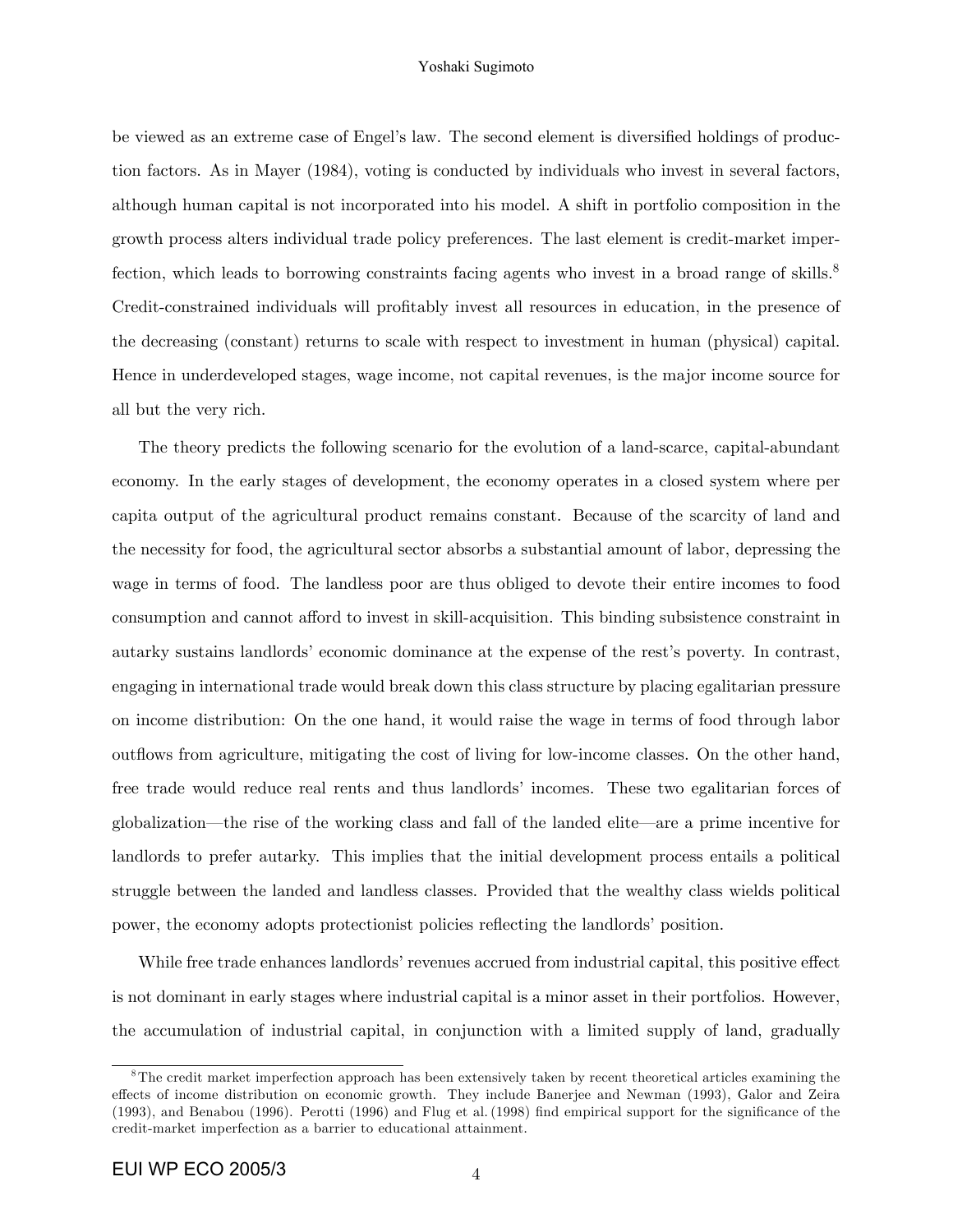shifts the portfolio composition to capital and thereby makes specialization in manufacturing more profitable for landlords. Accordingly, landlords come to vote for free trade and the economy opens up to international trade. Note that this epochal regime switch dissolves the class conáict in trade policy due to the cost-of-living effect mentioned earlier.

As the economy develops under free trade, further specialization in manufacturing raises the agricultural wage, easing the subsistence constraint binding the working class. This improvement in living standards changes the behavior of landless workers fundamentally in two respects. First, now that they consume the manufactured good as well as food, the wage in terms of the manufactured good becomes an important element in their real wage. Second, they begin to invest in skillacquisition, pushing their incomes further above the subsistence level of food consumption. In these circumstances people in the working class may become less supportive of pro-global (i.e. proindustrial and anti-agricultural) policies since specialization in manufacturing leads to a lower capital-labor ratio in industry and hence to a lower wage in terms of the manufactured good. It should be stressed that the magnitude of their opposition to liberalization largely hinges on the amount of agricultural land. Consistent with the historical evidence given below, protection of agriculture will be intense in *moderately* land-scarce countries (e.g., Germany and France), where the negative effect of free trade on workers—the decline in the industrial wage—is dominant. Hence, noting that the rise in the middle class income will lead to the extension of the franchise, their political participation results in the resurgence of protectionism. By contrast, the retreat into protectionism does not take place in severely land-scarce countries (e.g., the United Kingdom).

Unless the political backlash is overwhelming, the accumulation of physical and human capital continues to boost output and real wages. The growing economy ultimately reaches highly developed stages where the credit constraint dissipates and members of the landless class invest in education as well as in industrial capital. These newly emerging capitalists form a major interest group in society and support pro-global policies. This is because agricultural land has little value in highly industrialized stages and hence maximizing aggregate output, which occurs under free trade, coincides with maximizing the real wage for the landless class. This result should be interpreted as a prediction of trade policy in unreached, highly developed stages, given the fact that most currently developed countries still adhere to agricultural protection.

The second part of this article demonstrates that the size of landownership is a prime determi-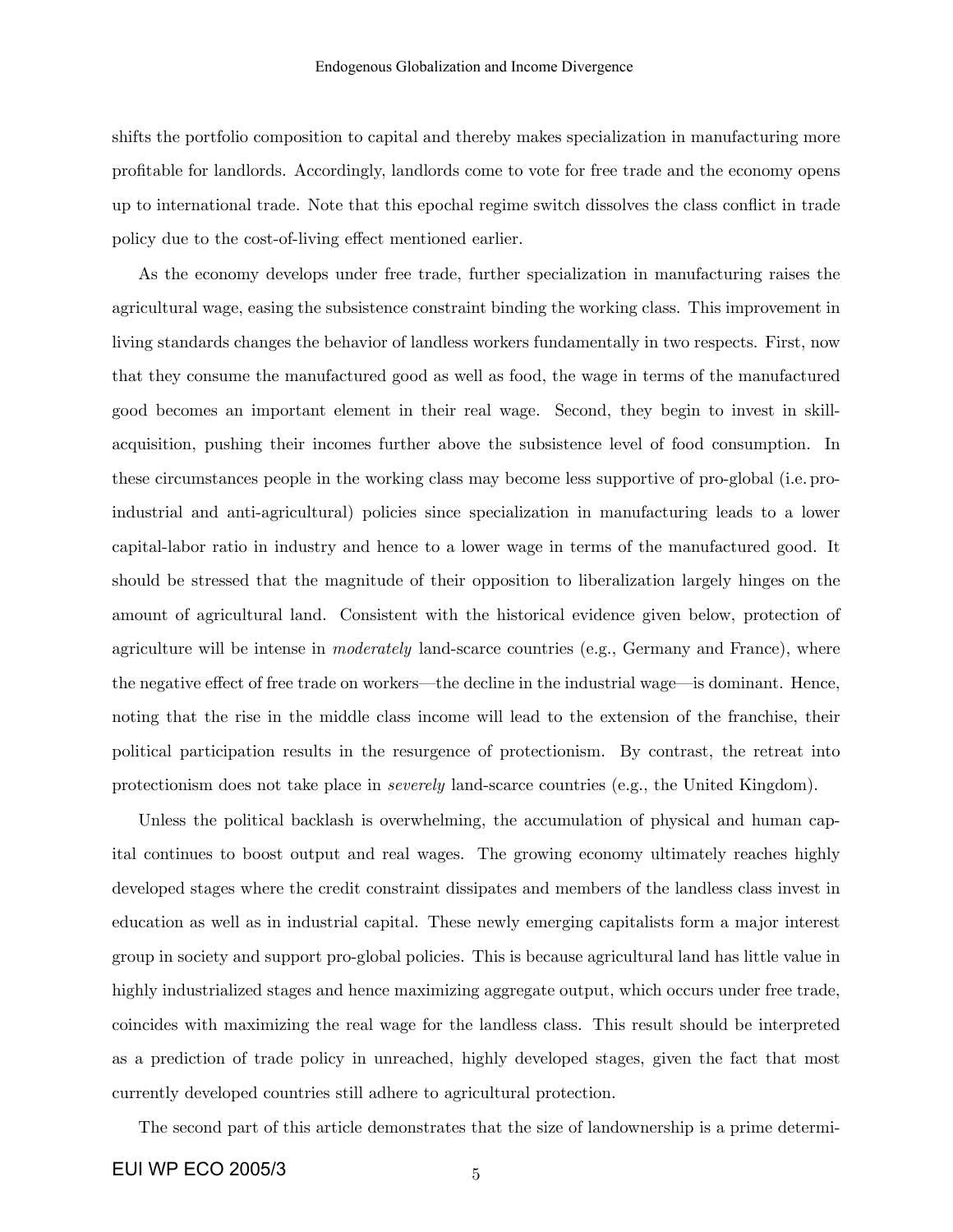nant of development patterns, and hence of global income divergence as well. Large-scale landlords, for whom land rents are the most important income source, have a strong incentive to protect agriculture and substantial amounts of capital are required for them to turn to pro-industrial, liberal policies. Therefore, a country that has abundant land and a small number of landowners is likely to remain protectionist.

It is worthwhile discussing several empirical aspects of the specification of the above model. The model can be viewed as a ramification of the Heckscher-Ohlin model, in the sense that it enables us to explore the effects of relative commodity price on factor prices. Although many empirical papers using the postwar data report the poor performance of the Heckscher-Ohlin model (e.g. Leontief 1953 and Trefler 1995), O'Rourke et al. (1996) confirm its better performance in the late 19th century. Their results indicate that the factor-price convergence between the Old and New Worlds in this period was driven by commodity-price convergence, supporting the factor-price-equalization theorem.

The rest of this chapter is organized as follows. Section 2 offers supporting evidence for European trade policy and economic development. Section 3 outlines the basic structure of the model and Section 4 derives a short-run equilibrium. Section 5 analyzes individuals' trade-policy preferences, which hinge on their wealth levels. Section 6 demonstrates the endogenous evolution of trade policy and aggregate output experienced by industrial economies. Section 7 investigates the role of international trade in income divergence across countries, and Section 8 concludes the discussion. Some proofs of technical results are placed in the Appendix.

## 2 Historical Evidence

This section presents historical evidence of Western European trade policy and economic development, supporting the central argument of the paper.<sup>9</sup> As mentioned in the introduction, this paper considers both intra-European and intercontinental trade, and the exploration dwells on the role of trade policy, rather than transportation costs, in determining a countryís openness. The following four epochs construct a broad picture of the history of Western European trade policy over the last three centuries.

<sup>&</sup>lt;sup>9</sup>I wish to thank Daniel Mejia and Jeffrey G. Williamson for data support for Figure 1 and Figures  $2(a)-2(b)$ , respectively.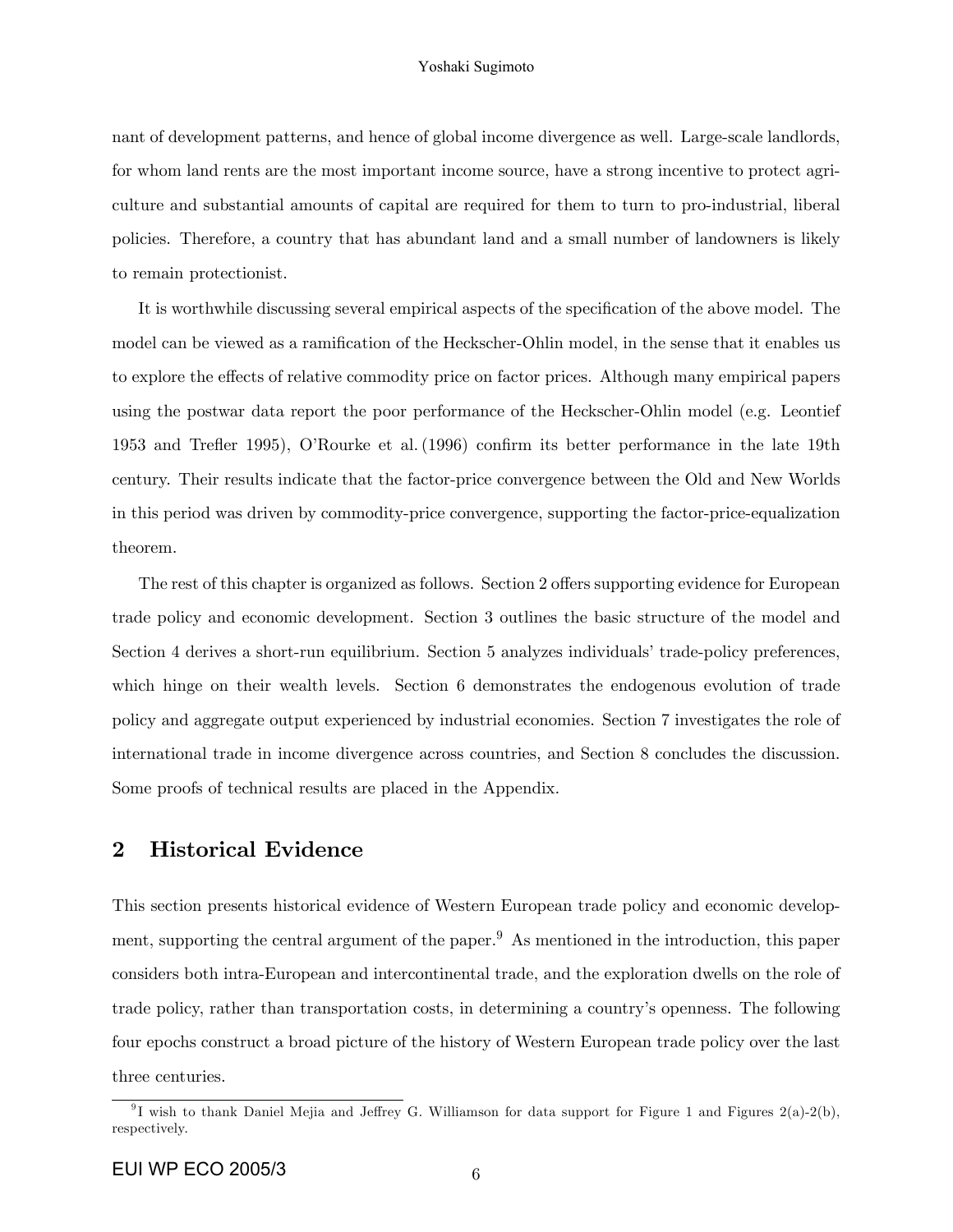## 2.1 The Age of Protectionism, 1660-1830s

Protectionism was a prevailing doctrine in Europe during this periods, and the import of grains was forcefully constrained by a series of national laws. The most well-known and important example was the British Corn Laws, which lasted until  $1846<sup>10</sup>$  According to Bairoch (1989, 7-8), "It should be noted that 'Corn Laws' were a quasi-permanent feature of tariff history in most European countries. They had always aimed at a precarious balance between protecting local agriculture and preventing the price of bread rising too steeply." For instance, Burke's Act of 1773 fixed the threshold price level on the home market, above which the import of wheat was allowed with customs duties, at 44 shillings per quarter, later raised to 80 shillings by the law of  $1815$  (ibid., 8).<sup>11</sup> In France, landowners succeeded in introducing a sliding scale tariff to protect cereals between 1815 and 1845 (Fohlen 1973, 30). Prior to the 19th century protectionist policies against foreign grains were generally binding intra-European trade, rather than intercontinental trade.<sup>12</sup>

The absence of grain imports kept European economies under agricultural-land constraints. Using British data between 1565-1936, O'Rourke and Williamson (2000) find a clear association between commodity and factor prices and endowments for the pre-1828 periods, but note a breakdown in this relationship after 1828 rather than after the 1490s, the era of the Voyages of Discovery. Based on this finding they suggest the superiority of the closed model over the open-economy model before 1828, and the latter's superiority to the former after 1828.

Working class living standards did not improve in the first epoch; rather they were deteriorating. For instance, Allen (2001, 427-429) reports that welfare indicators of laborers in many European cities exhibited downward or stationary trends during 1500-1800, remaining at the levels where

 $10$ The term 'Corn' did not merely mean American corn or maize, rather the term meant grains such as wheat, oats, rye, varley, malt, peas, beans and maize (Barnes 1965, 7). Although the Corn Laws existed prior to 1660, it is after 1660 that the government restricted the import of grain and encouraged the export of it (Barnes 1965, 8 and Glamann 1974, 465). Apart from the UK, most European countries were protectionist at latest in the early 19th century (Bairoch 1989, 7). This paper conventionally sets 1660 as the initial period.

 $11$ A quarter of wheat was 217.7 kg. The import of wheat was subject to customs duties.

 $12$ It appears that intercontinental trade in grains were not a main agenda for pre-19th century policy makers due to enormous freight costs. Some historians such as Irwin (2001) and Taylor (2002) are in favor of the view that it was underdeveloped shipping technology, rather than protective policy, that constrained intercontinental trade between the 16th and 18th centuries. While Europe engaged in trade with other continents such as the New World, Asia and India after the Voyages of Discovery, most traded commodities between 1500-1800 were non-competing luxury goods, which had high values compared with their transport costs: e.g. pepper, other spices, cotton textiles, tea and coffee from Asia, and sugar, tobacco and silver from the Americas (Findlay and OíRourke 2001, 7-10 and Table 1). Since luxury goods were out of the budget of low-income groups, with respect to living standards intercontinental trade was of little relevance to all Europeans except the elite (Irwin 2001 and Williamson 2002c, 16).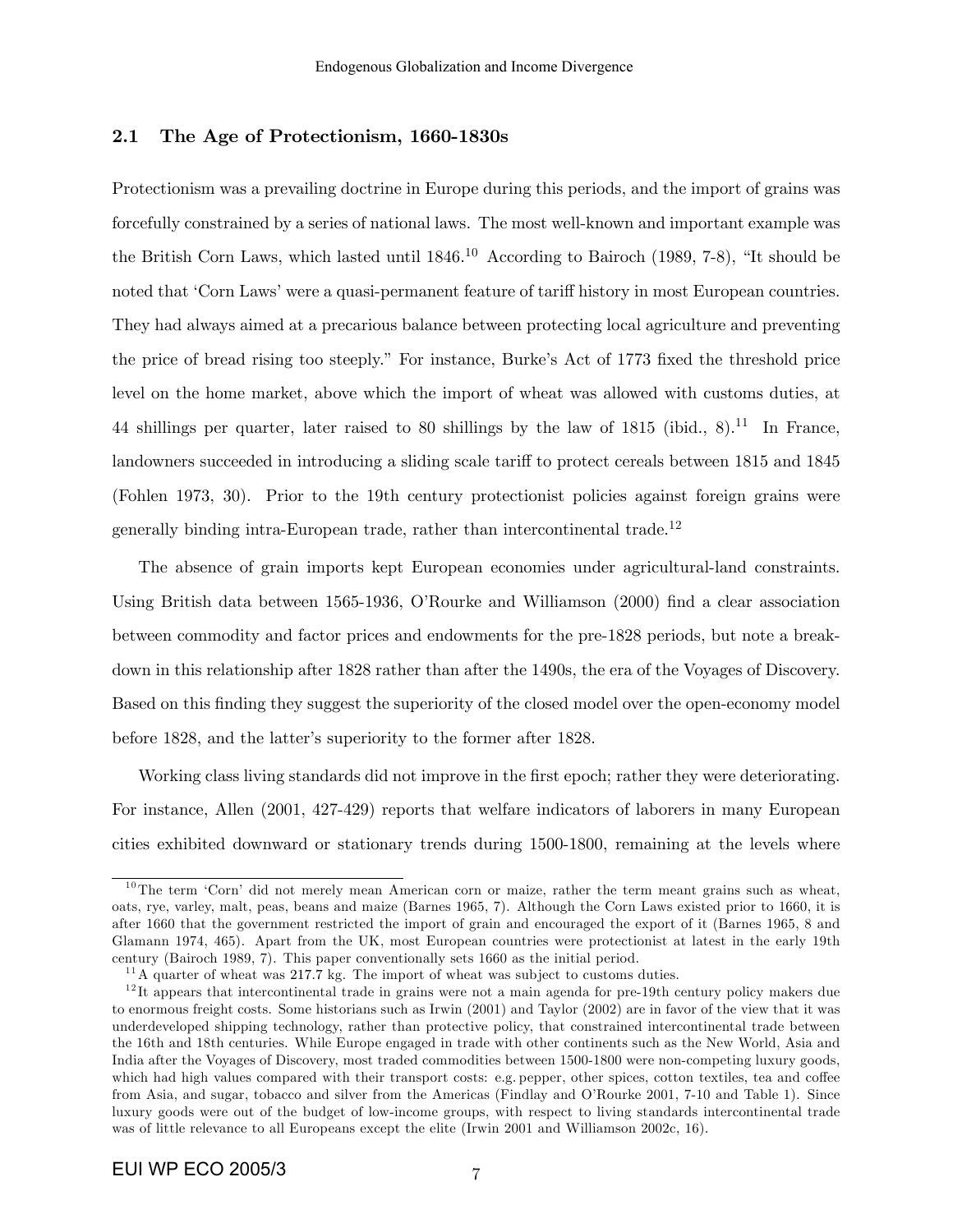incomes are spent mostly on rents and necessities. Similarly, Hoffmann et al. (2002) find that for the period between 1500 and about 1800, both unskilled labor and luxury goods generally became cheaper relative to staple foods (grains and bread) in major European regions (Table 2 and Figure 1, 331-333), and that grain shares were larger in working class budgets than in upper class budgets in England and Wales, France, and the Netherlands (Table 1,  $326-327$ ).<sup>13</sup> The proposed theory predicts the rise in the relative price of food in autarky—a result consistent with the trend in this epoch. What needs to be emphasized is that sustained mass poverty was a major force that constrained the productive activities of most Europeans.

## 2.2 The First Globalization, 1830s-1870s

The triumph of liberalism was symbolized by Britain's repeal of the Corn Law in 1846.<sup>14</sup> Williamson  $(1990, 128)$  estimates that the ad valorem tariff equivalent on grain in Britain fell from about 71 percent to about 22 percent between 1815 and 1845—a great step towards free trade. By 1850, wheat came into Britain continuously from Australia, Argentina, India, the middle west of America and Canada, and the value of wheat exports from the U.S. multiplied by twenty-fold during 1850-1915 (Woodruff, 1973).<sup>15</sup> In Germany, Belgium, and France, imports of grain accounted for 3 per cent of domestic production in the years 1862-6, reaching to 20 per cent in 1876-80 (Bairoch 1989, 47).

Britain's liberal ideas spread over much of the European core, especially after 1860, when Britain and France agreed on a commercial treaty including the most-favored-nation clause (Bairoch 1989, 40 and Minchinton 1973, 100).<sup>16</sup> The spreading of the ideology of liberalism led to the dismantling

 $13$  In 1688-England and Wales, the bottom 40% of income groups spent about 35% of their incomes on bread and other grain, whereas the top 5% spent only 4.2% on those goods. In France, rural workers spent 30.8% of their incomes on bread and other grain in 1763, whereas middle and upper classes spent only 1.7% on them in 1788. This implies that the relative price of grain was more important for living standards of poorer people.

<sup>&</sup>lt;sup>14</sup>The present article conventionally defines the 1830s as the initial periods of the first globalization. While the triumph of liberalism was symbolized by Britain's repeal of the Corn Law in 1846, the onset of liberalism dates back to the early 1820s. The progress of British liberalization was gradual but steady through the subsequent tariff reforms. In 1822, the nation reduced the threshold price level mentioned above to 70 shillings per quarter (Bairoch 1989, 9). Customs duties on industiral products and raw materials were reduced as well (ibid., 9).

 $15$ The increase in the years after the late 19th century is accounted for largely by the improvements in transportation costs and technology of wheat production, rather than by liberal trade policy, as agricultural protection was prevailing during this period in Western Europe.

 $16$ <sup>46</sup>The most-favoured-nation clause is a formula by which each of the two signatories to a treaty agrees to grant the other any advantage, favour, or privilege with regard to trade or navigation that it granted at the time of signing, or that it would grant in the future, to any other nationî (Bairoch 1989, 38-39). According to Minchinton (1973, 100), the abolition of grain duties was conducted by the Zollverein in 1853, by Britain in 1860, by France and the Netherlands in 1862, by Italy in 1870, and by Belgium in 1871.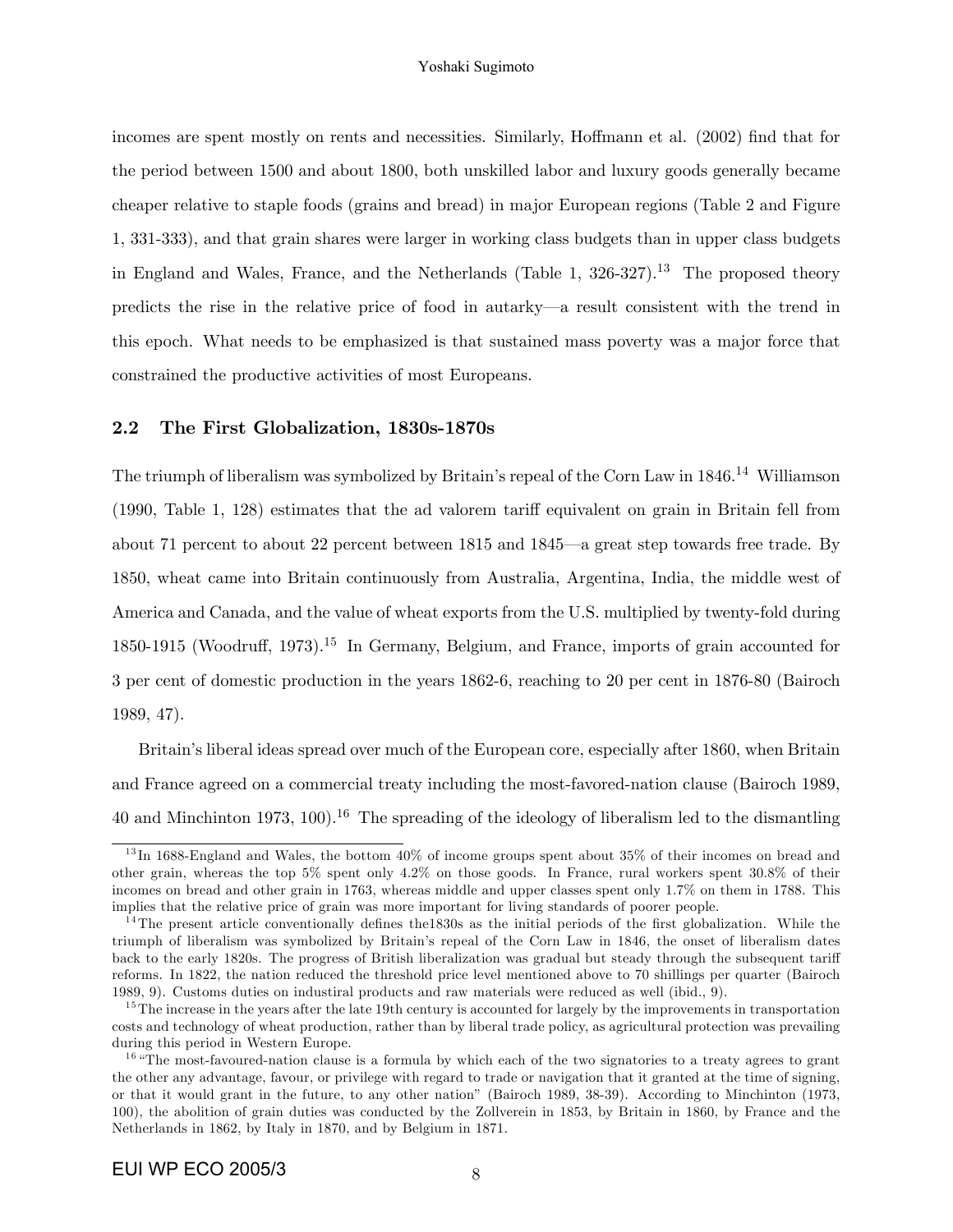of agricultural protection and the associated ináow of grain on an enormous scale, and consequently brought about two major changes in European economies. The first is improvements in withincountry wealth inequality. O'Rourke and Williamson (2003) report that in Northwestern Europe, the wage-land rent ratio was rising prior to the 19th century and started falling at some point in the century. The second is the specialization in capital-intensive goods, which shifts workers from agricultural to industrial sectors. Britain's agricultural workforce began to decline after 1850, a decline tied both to new technologies and to massive increases in agricultural imports (Pomeranz 2000, 287). These two drastic changes indicate that trade liberalization and accompanying grain inflows caused a structural breakdown, transforming Western Europe from an autarkic to an open economy and releasing it from resource constraints.<sup>17</sup>

Political power was wielded by the landed elite in most European nations during this epoch. For example, Aydelotte (1967, 51) reckons that the share of the British aristocracy and gentry in the house of commons was roughly 80 percent in 1846, the year of the Corn Law Repeal. Moreover, as depicted in Figure 1, prior to the 1870s the franchise was limited to a small segment of the population in the European core, except France. Since landlords were the richest class during this period and the restriction of the franchise was based on the income level, the dominance of the landed elite was perhaps the most common political characteristic in Europe. Hence many of the landlords' preferences were reflected in the trade policies adopted, and trade liberalization would not have been achieved without their substantial agreement.

One of the prime forces behind the policy switch to free trade was, as mentioned in the introduction, the rising relative importance of industrial capital in landlords' portfolios.<sup>18</sup> This hypothesis is consistent with the empirical work by Schonhardt-Bailey (1991), who focuses on the case of Britain in the first half of the 19th century. She documents growing diversification of the asset portfolios of British landowners, and also Önds that the Members of Parliament representing constituencies with greater diversification were more likely to vote for free trade. Likewise, Thompson (1994,

 $17$  In 1500, the number of persons per square mile in western Europe plus the New World was 26.7, and the figure declined to 9.0 by 1800 [Jones (1981, 82) and Webb (1952, 18)]. This is a substantial positive impact on European resource constraints, counteracting the rapid population growth between the two periods.

 $1<sup>8</sup>$  According to O'Rourke's (2000) recent review of British trade policy, economic historians proposed two other major reasons for the Corn Law Repeal. Kindleberger (1975) suggests that economic ideas convinced the voters of the efficiency of free trade. By contrast, Irwin (1989) argues that gradual distrust of the Malthusian and Recardian theories prompted the prime minister Robert Peel to convert to liberalism. This research confines its focus to one of the potential sources of trade liberalization.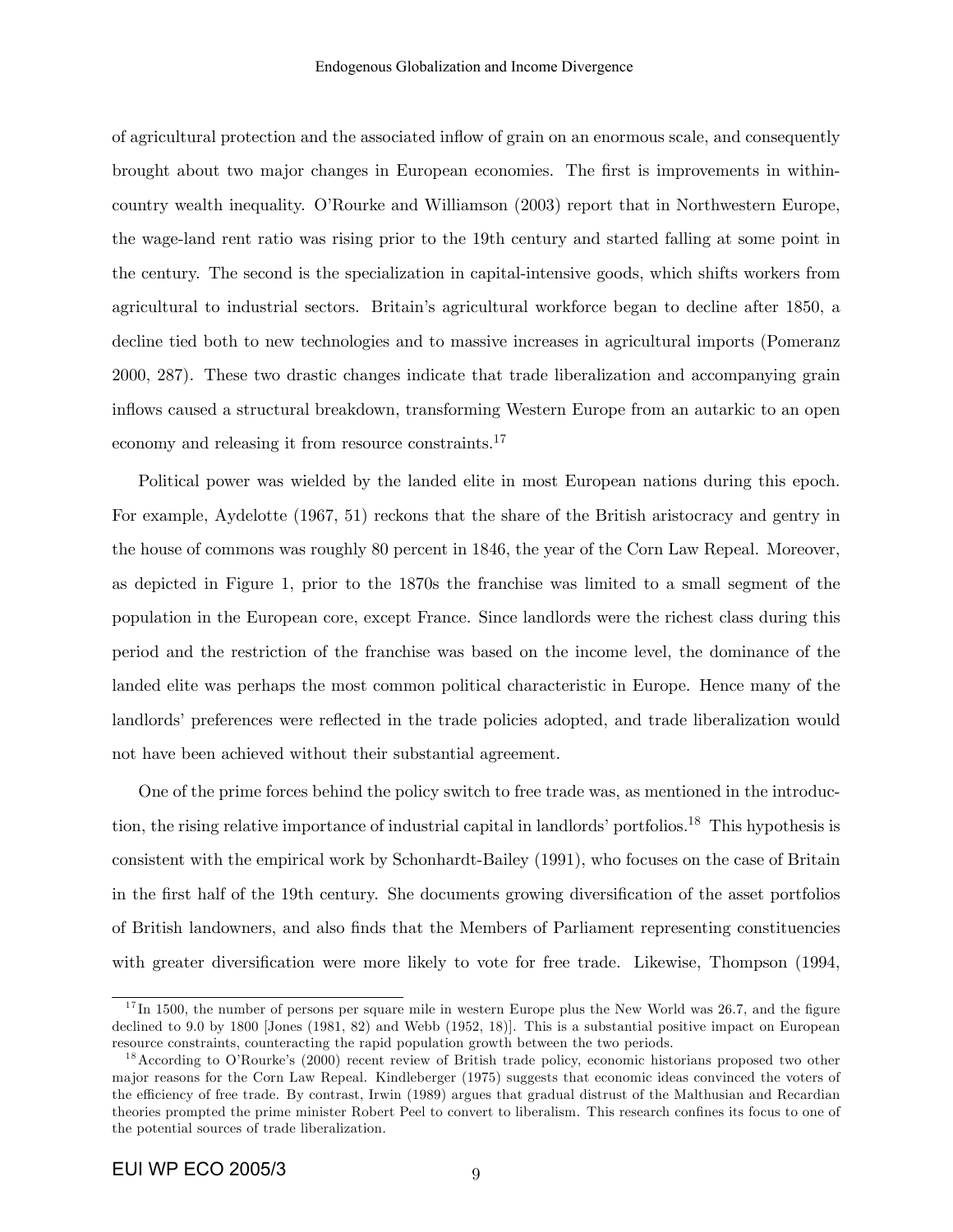| Country            | Manufactures   | Wheat       |
|--------------------|----------------|-------------|
| Austria-Hungary    | 20             | 35          |
| Belgium            | 9              | 0           |
| Denmark            |                | 0           |
| Finland            | 28             | 0           |
| France             | 21             | 38          |
| Germany            | 13             | 36          |
| Italy              | 20             | 40          |
| Netherlands        |                | 0           |
| Norway             |                | 4           |
| Portugal           |                | prohibitive |
| Spain              | 34             | 43          |
| Sweden             | 25             | 28          |
| Switzerland        | 8              | 2           |
| United Kingdom     | $\overline{0}$ | 0           |
| Continental Europe | 19             | 25          |

Table 1 Import Tariff Levels in 1913 (percentage of value)

Source. Bairoch (1989, Table 9, 76 and Table 16, 139).

166) documents the aristocracy's decreasing dependence on agricultural incomes in 19th-century England.<sup>19</sup>

## 2.3 Political Backlash, 1870s-

As shown by Minchinton (1973, 100), the retreat from free trade occurred in Italy in 1878, in Germany in 1879, in France in 1881, in Bulgaria in 1883, in Switzerland in 1884, in Rumania in 1886, in Belgium and Sweden in 1887, in Austria-Hungary, Spain, Portugal and Russia in the same decades.

The impact of cheap New World and Russian grain became evident in European markets by the late 1870s and 1880s, as was apparent from the 50 percent decline in real British land rents between 1870 and 1913 (Findlay and OíRourke 2001, 35). Many countries on the European continent re-

 $19$ An empirical study by Scheve and Slaughter (2001) provides indirect evidence for the view that the real estate ownership affects trade-policy preference. Based on individual-level survey data for the United States in recent years, they confirm that trade barriers were more likely to gain supports from individuals whose home ownerships were in counties where comparative-disadvantage industries were concentrated. Home ownership in their study resembles the ownership of agricultural land in this paper's context.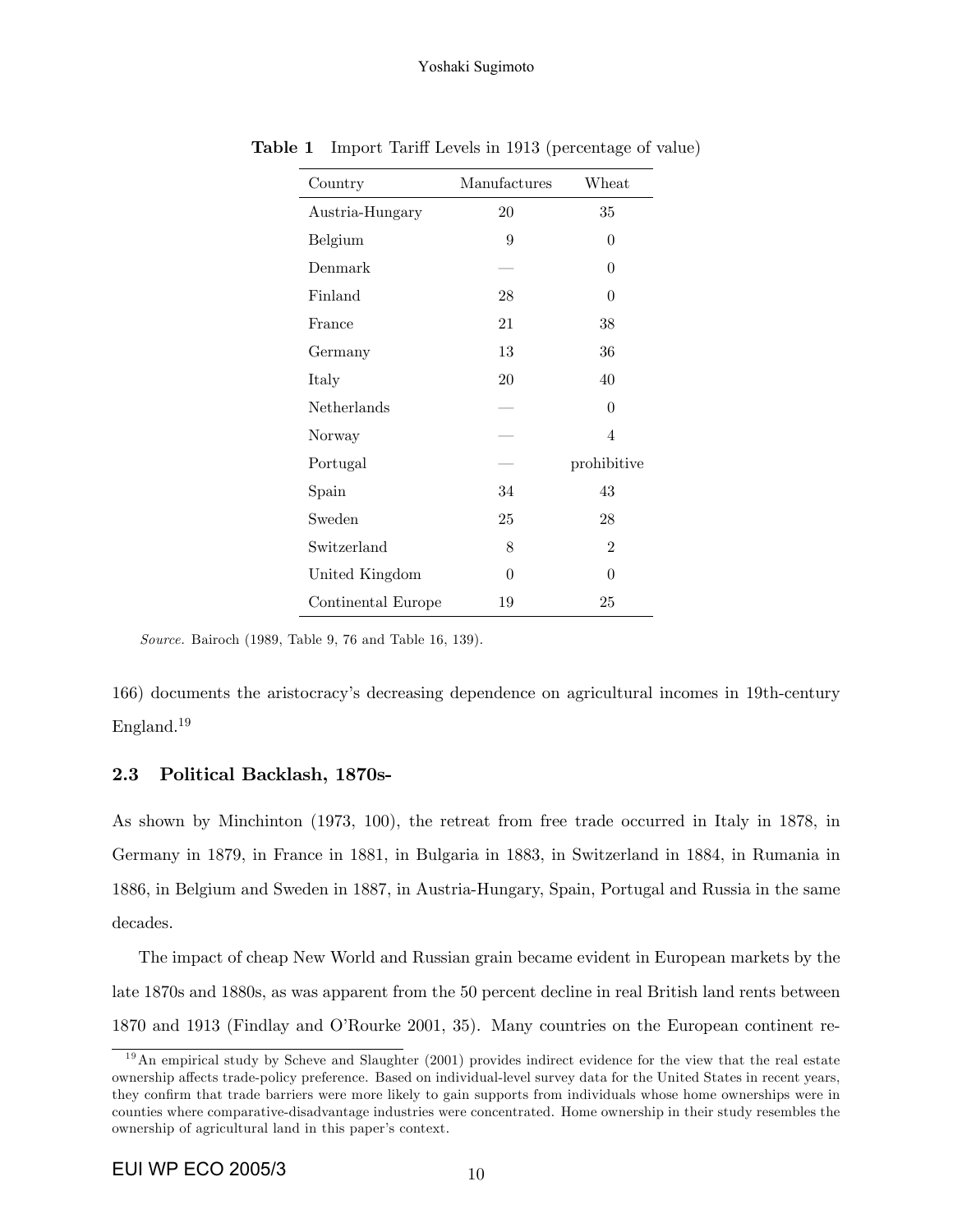sponded to this 'grain invasion' by protecting domestic agricultural sectors to a greater extent than industrial sectors. This series of political backlashes are observed in the following time-series and cross-sectional data. The time series data from Figures  $2(a)-2(b)$  illustrate that several geographically large countries, such as Austria-Hungary, France, Germany and Italy, were generally raising tariffs during this epoch, whereas the United Kingdom, a geographically small country, was not.<sup>20</sup> In fact, the United Kingdom maintained free trade until 1932 (Bairoch 1989, 92). Turning to the cross-sectional data, Table 1 shows that the European continent was on average more protectionist against the import of wheat than that of manufactured goods. At country levels, this tendency applies for Austria-Hungary, France, Germany, Italy, Spain, Sweden and possibly Portugal. The United Kingdom, again in sharp contrast, displays considerable and widespread liberalism. The asymmetry in European political responses was initially pointed out by Kindleberger (1951, 33). He argues that "The response of Germany, France, and Italy to the decline in the world price of wheat was to impose tariffs in an attempt to maintain the relative price of wheat and to protect grain producers," whereas "Like Britain, the Netherlands, and Belgium, Denmark did not impose a tariff on wheat." One plausible conjecture from these time-series and cross-sectional records is that between the 1870s and 1913, core European countries generally became protectionist against foreign trade, and that the protection was more intensive in agriculture than in industry.

One must bear in mind that the resurgence of protectionism was not powerful enough to cause a return to the level of economic isolation prior to the first globalization (Williamson 2002a, 4). As shown in Table 2, despite the pro-agricultural policies, European economies remained net importers of primary products and net exporters of the manufactured goods in the beginning and at the end of this epoch, and the opposite is the case for all the other regions.

Two empirical observations are consistent with this article's view that the retreat into protectionism was provoked in part by growing workers.<sup>21</sup> First, Figure 1 clearly illustrates that many European nations had a dramatic extension of the franchise towards the end of the 19th century, implying that the middle class was gaining political influence. Second, a study by O'Rourke (1997) quantifies the potential impact of cheap grain and finds that the welfare effects of the grain invasion

 $^{20}$ Between the 1870s and 1890s, the average tariff rate increased from 4.4 to 10.1 percent in France, and 3.8 to 9.1 percent in Germany (Blattman et al. 2002, 5).

 $^{21}$ Since there exist only two income classes in the economy considered below, the term 'workers' includes small-size capitalists, whose major income source is wages.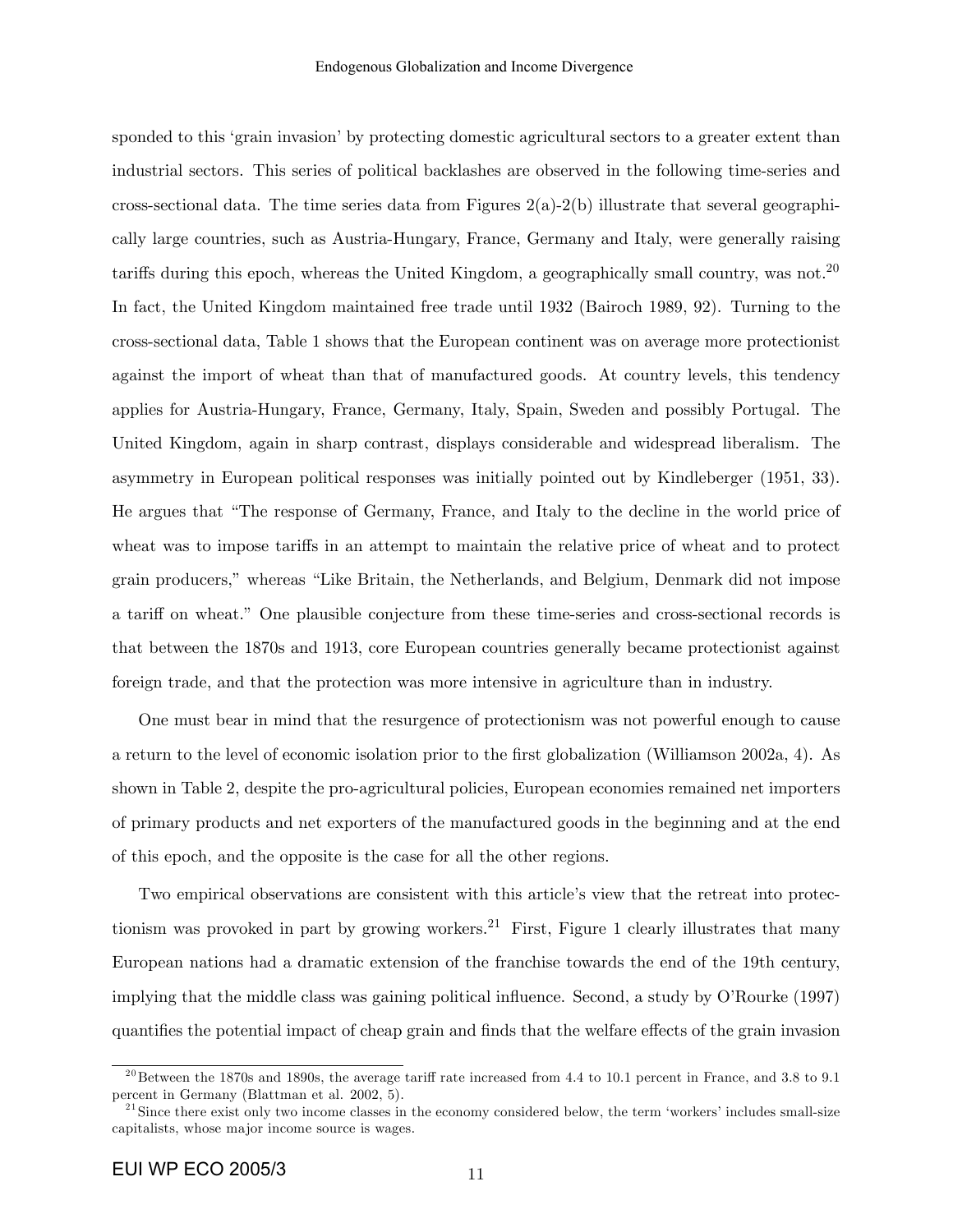|                | 1876-80 |                                  | 1913    |                                  |
|----------------|---------|----------------------------------|---------|----------------------------------|
| Region         |         | Primary Goods Manufactured Goods |         | Primary Goods Manufactured Goods |
| United Kingdom | $-1245$ | 640                              | $-1836$ | 1150                             |
| NW Europe      | $-960$  | 630                              | $-2830$ | 1523                             |
| Other Europe   | 235     | $-120$                           | 104     | $-555$                           |
| USA and Canada | 270     | $-90$                            | 559     | $-157$                           |
| Oceania        | $838*$  | $-1250*$                         | 326     | $-361$                           |
| Latin America  |         |                                  | 936     | $-828$                           |
| Africa         |         |                                  | 373     | $-425$                           |
| Asia           |         |                                  | 843     | $-786$                           |

Table 2 Values of Net Exports, 1876-80 and 1913

Sources. Findlay and OíRourke (2001, Table 4) and originally from Lamartine Yates (1959).

\* The average of Oceania, Latin America, Africa and Asia.

on workers vary across some European nations. As the present paper does, he focuses on two opposing effects of free trade on the real wage, which emerge in a standard rural-urban specific-factors model: the decline in the wage in terms of the manufactured good and the rise of the wage in terms of food. By utilizing a CGE model whose parameters are based on empirical data, his analysis finds that the former negative effect outweighed the latter positive effect in France, which had large agricultural sectors, whereas the opposite was true for Britain, which had small agricultural sectors (ibid., 792). Given these two results together, this article asserts that within Western Europe, the difference in agricultural size may account for different political responses to the grain invasion.

The protection in agricultural sectors has remained until today, as evidenced by the 2003 WTO meeting in Mexico. Coppel and Durand (1999, Figure 1, 20) find stationary trends in producer support estimates (PSE) in OECD countries' agricultural sectors between 1986 and 1998. During the period the PSEs remained at about 40% in the European Union, 20% in the United States and  $60\%$  in Japan—levels above the ones in Australia and New Zealand (ibid., 6). In contrast, trade liberalization in manufactured goods has been successful. Findlay and O'Rourke (2001, Table 5, 67) document the declining trend in average tariffs on manufactured goods for 27 major countries between 1913 and 1998. Intercontinental price gaps between 1950 and 2000 were cut by 76%, out of which no less than 74% can be attributed to trade liberalization (Lindert and Williamson 2001, Table 1). The reports above suggest that this substantial contribution of trade liberalization comes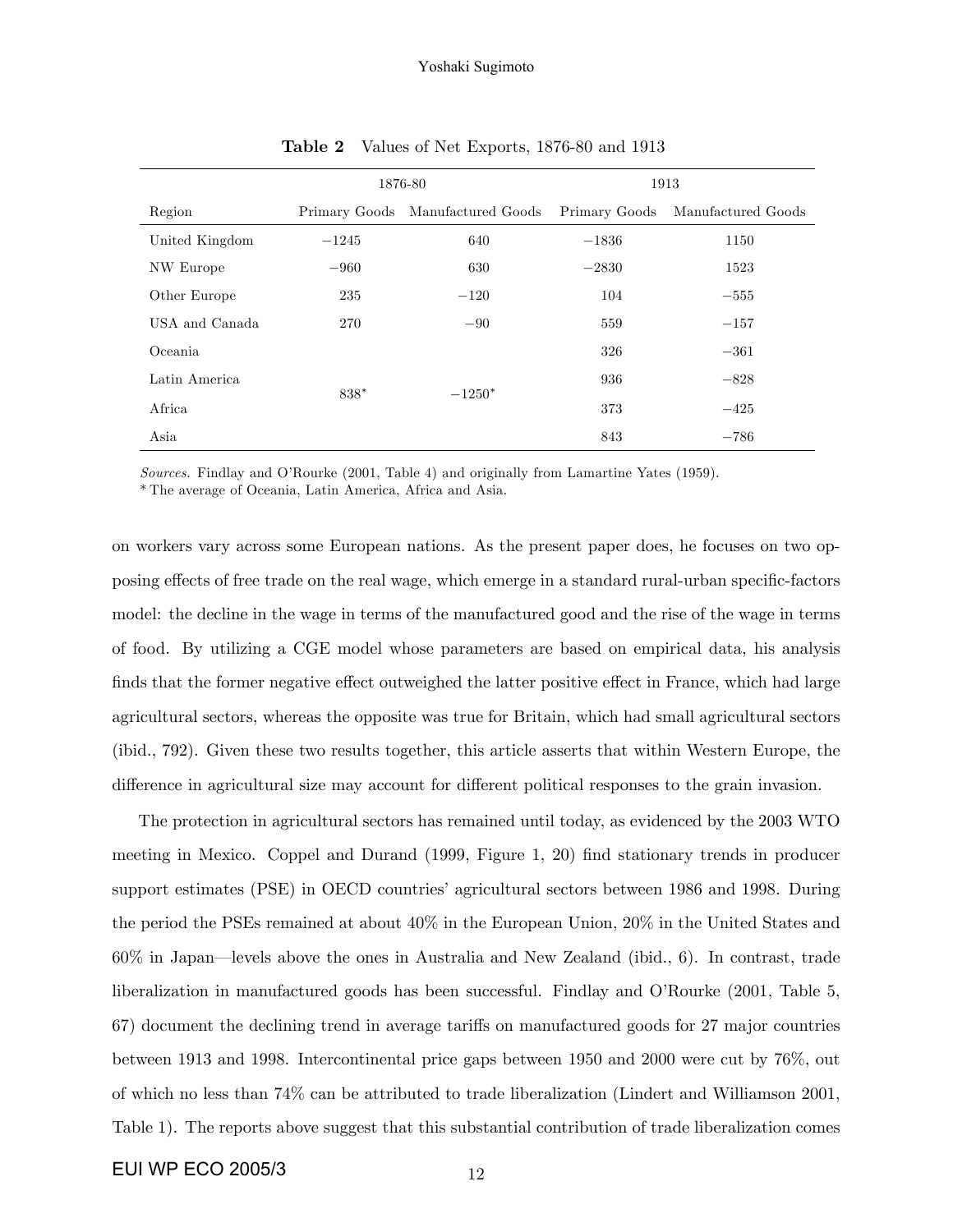predominantly from manufacturing sectors.

### 2.4 Summary

One lesson from the historical evidence presented so far is that a country's trade policy varies over time in accordance with the stage of economic development. A country may even experience a non-monotonic evolution of trade policy in the growth process, as is evidenced by the political backlash in 19th-century Germany and France. Another lesson is that the opening of an economy to international trade paves the way to modern growth by delinking it from resource constraints. Hence, international trade appears to be one of the key determinants for global income divergence. The following sections explore the mechanism that generates the evolution of trade policy, aggregate output, and individual living standards.

## 3 The Model

Consider a two-sector overlapping-generations economy that operates in a two-good world over infinite discrete time. There are three factors of production: land, physical capital and human capital. An agricultural good is produced in one sector by employing land and human capital, while a manufactured good is produced in the other by using physical and human capital. The accumulation of the two kinds of capital is the engine of economic growth; it occurs through private investment in assets and education, subject to borrowing constraints. The supply of land and the levels of population and technology are constant over time.<sup>22</sup>

The economy may take part in international trade of final goods with no effect on the world market. While the world economy imposes no restriction on trade, the economy described below may become protectionist. The government, through the internal political process, sets up the level of a tariff and thus the domestic prices as the only means of trade protection. Tariff revenues are not rebated to individuals but are spent completely on consumption by the government.

### 3.1 Production of Final Goods

The economy has perfectly competitive markets for both the final goods and the inputs, while households rent the services of land, physical capital and human capital out to producers. Indepen-

 $22$ <sup>22</sup>The inclusion of physical capital in agricultural production would not alter the basic results, as long as the industrial capital accumlation promotes labor migration to the manufacturing sector.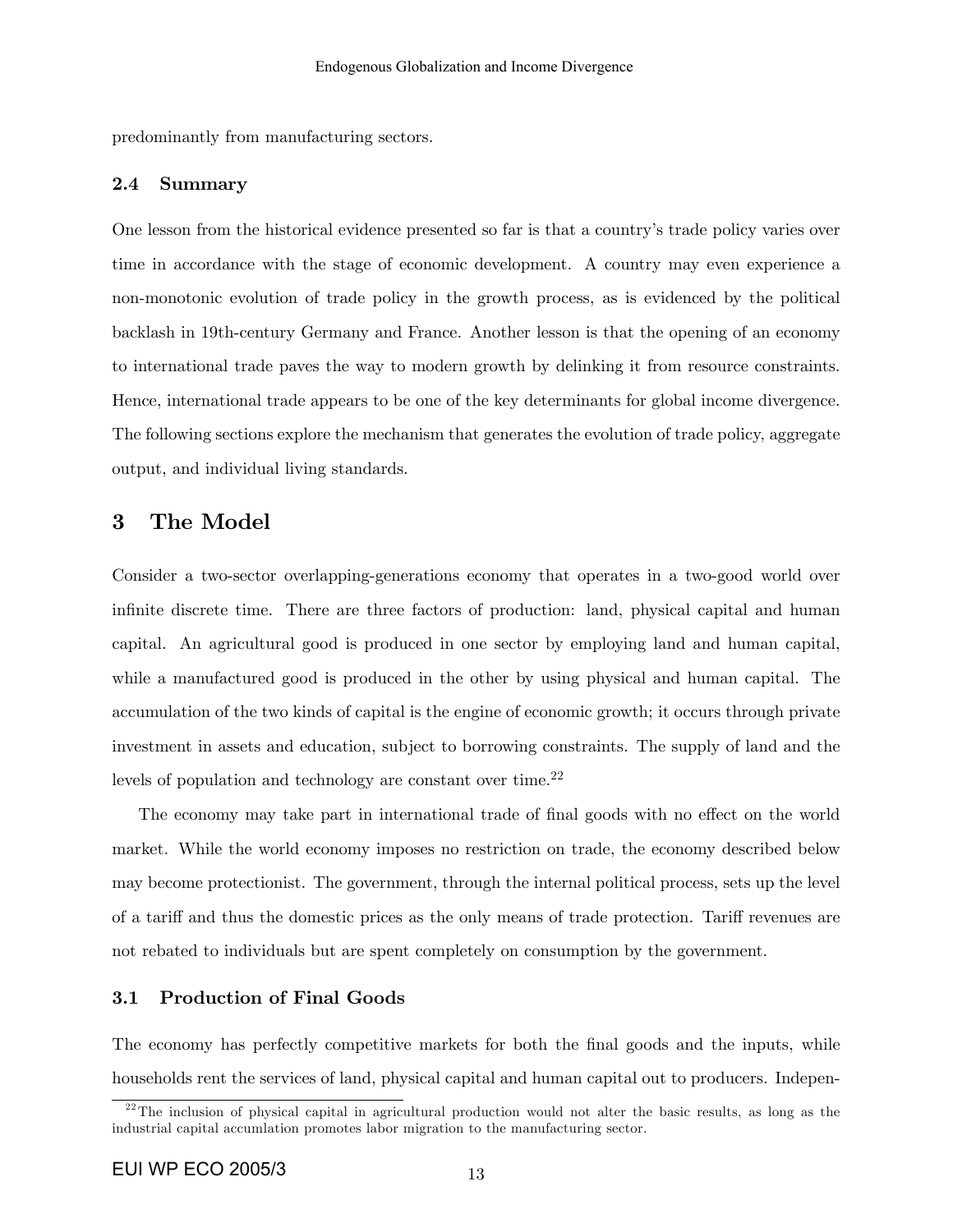dent of the political decision on trade policies, all agents in the markets act as price takers who can perfectly predict the future course of the economy. Human capital is completely mobile between the sectors and all factors are, unlike final goods, immobile across countries. The supply of human capital depends on the educational investment in the preceding period.

#### 3.1.1 The Agricultural Sector

This sector generates the agricultural good, which is perishable and indispensable for survival, in the production process governed by a neoclassical technology. Let  $X_t$  and  $H_t^A$  denote the quantities of land and human capital employed by this sector at time  $t$ . The output of the agricultural good produced at time  $t, y_t^A$ , is then

$$
y_t^A = F(X_t, H_t^A) = [aX_t^\rho + (1 - a)(H_t^A)^\rho]^{1/\rho},\tag{1}
$$

where  $a \in (0, 1)$  and  $\rho \in (-\infty, 0)$ . The parameter restriction imposed on  $\rho$  generates an upper bound of output when one of their inputs are fixed in supply.<sup>23</sup> The marginal productivity with respect to each input goes to zero as the input becomes infinitely large, whereas the other Inada conditions are not satisfied: The marginal productivity with respect to each input remains finite as the input approaches zero.

In contrast to individuals facing liquidity constraints, producers are allowed to rent land freely on the grounds that land is easily collateralized compared to human capital. Hence, producers in period t maximize their profits given  $p_t$ , the price of the agricultural good,  $\rho_t$ , the rental price per unit of land, and  $w_t^A$ , the wage per unit of human capital in period t. The manufactured good is taken as the numeraire. This standard profit-maximization is to maximize  $p_t y_t^A - \rho_t X_t - w_t^A H_t^A$ with respect to  $X_t$  and  $H_t^A$ . Substituting a fixed land supply into the resulting inverse demand functions leads to

$$
\rho_t = p_t F_X(X, H_t^A);
$$
  
\n
$$
w_t^A = p_t F_H(X, H_t^A),
$$
\n(2)

where  $X > 0$  is a fixed supply of land and  $F_i$  denotes the partial derivative of function F with respect to argument  $i$   $(F_H \equiv \partial F(\cdot)/\partial H_t^A$  for simplicity).<sup>24</sup>

<sup>&</sup>lt;sup>23</sup>As will become apparent, the economy characterized by  $\rho = 0$  (i.e., the Cobb-Douglas technolocy) would not completely specialize in manufacturing even at developed stages. In this case one could maintain the central argument of the paper at the cost of exposition.

 $24$ This notation applies to all functions in what follows.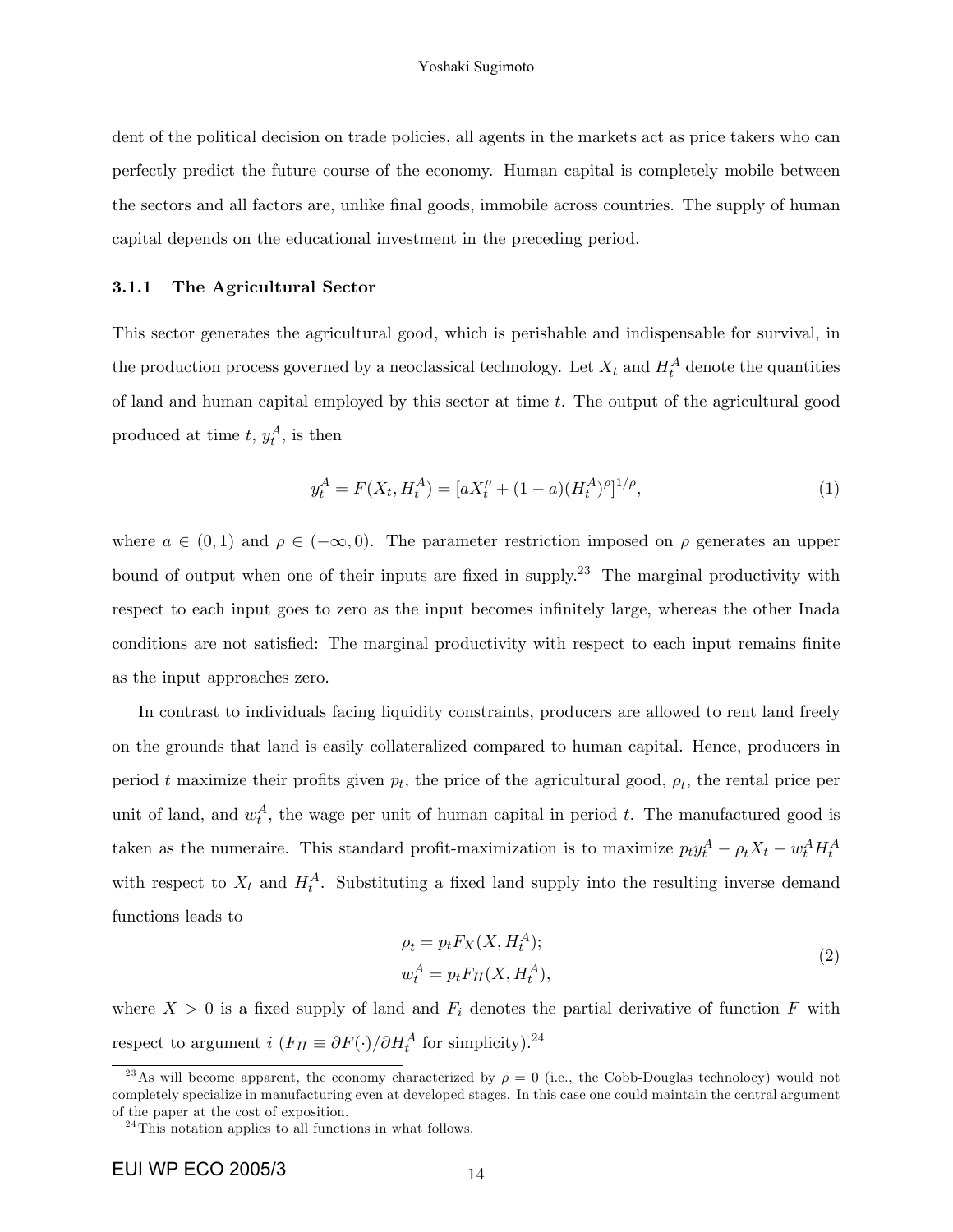#### 3.1.2 The Manufacturing Sector

This sector generates the manufactured good that can be consumed or stored. Let  $K_t$  and  $H_t$  be the aggregate quantities of physical and human capital, respectively, employed by the manufacturing sector in period t. This sector's total output in period t,  $y_t^M$ , is

$$
y_t^M = MK_t^{\alpha} (H_t^M)^{1-\alpha} = Mk_t^{\alpha} H_t^M,
$$
\n
$$
(3)
$$

where  $\alpha \in (0, 1)$ ,  $k_t \equiv K_t/H_t^M$ , and  $M > 0$  denotes the level of technology.

As in the agricultural sector, producers in period t maximize their profits given  $w_t^M$ , the market wage per unit of human capital, and  $r_t$ , the rental price per unit of physical capital in period t. The inverse demand functions are therefore

$$
r_t = \alpha M k_t^{\alpha - 1} \equiv r(k_t);
$$
  
\n
$$
w_t^M = (1 - \alpha) M k_t^{\alpha} \equiv w(k_t).
$$
\n(4)

The rate of return on human capital,  $w_t^M$ , increases with physical capital because of their complementarity in production.

## 3.1.3 Aggregate Output

The aggregate level of human capital at time  $t$ ,  $H_t$ , is not less than the working population, which is one for all  $t$ . Since there is no unemployment in the described circumstances,

$$
H_t = H_t^A + H_t^M \ge 1.
$$
\n<sup>(5)</sup>

The economy's aggregate output in period  $t, y_t$ , is

$$
y_t \equiv p_t y_t^A + y_t^M = p_t F(X, H_t^A) + M K_t^{\alpha} (H_t - H_t^A)^{1-\alpha}, \tag{6}
$$

where  $\partial y_t/\partial p_t = y_t^A$  and  $\partial y_t/\partial H_t^A = w_t^A - w_t^M$ . Noting the strict concavity of the production functions, it follows that  $H_t^A = \arg \max y_t$ .

Human capital moves to the sector offering a higher wage, and as long as both sectors are active, the perfect mobility of human capital equalizes  $w_t^A$  and  $w_t^M$ . That is,

$$
w(k_t) = p_t F_H(X, H_t^A). \tag{7}
$$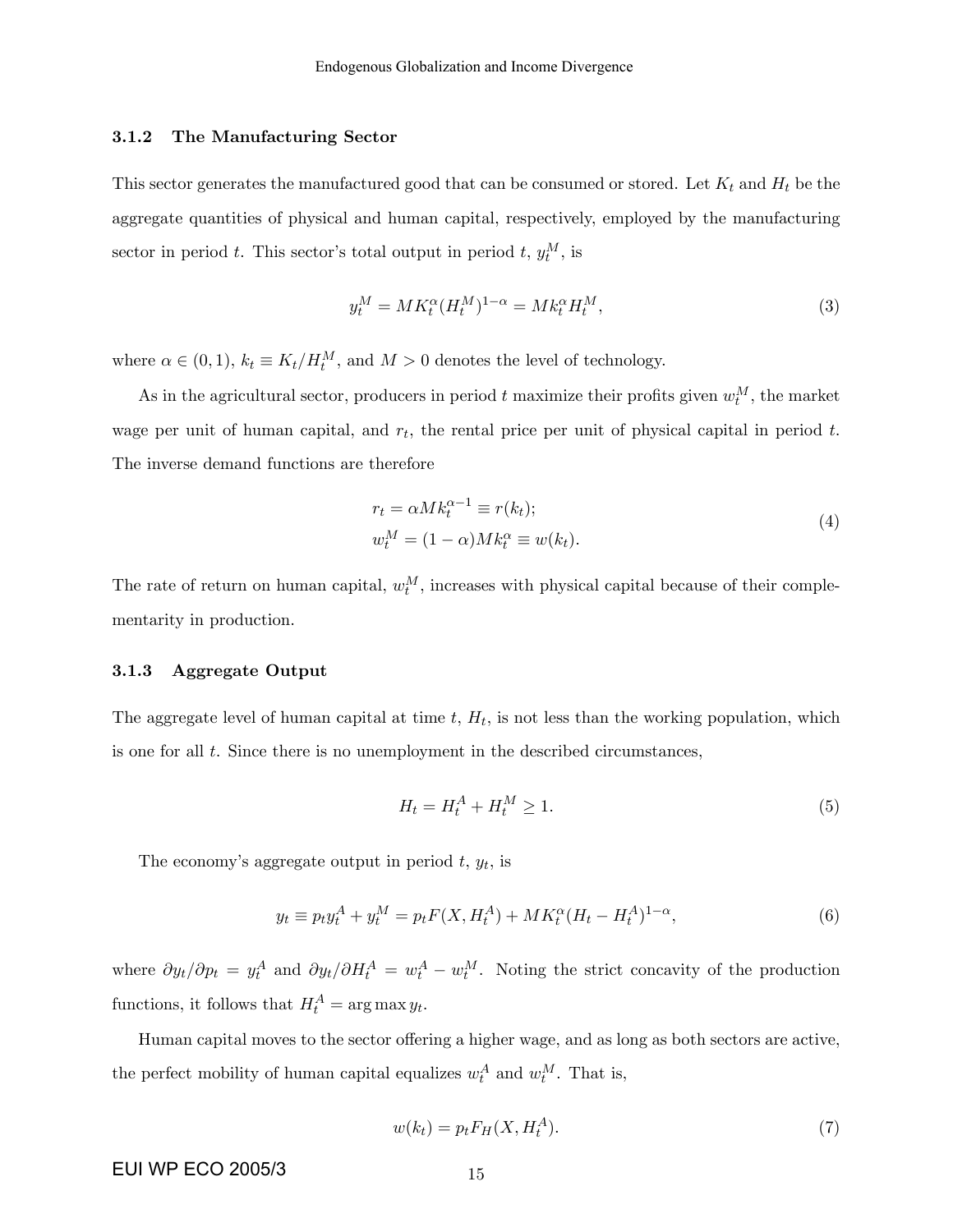#### Yoshaki Sugimoto

The existence of  $F_H(X, 0)$  implies that the wage equalization above may not hold depending on the levels of  $k_t$  and  $p_t$ . Let  $p_t^{\min} = p^{\min}(k_t) > 0$  be the price level such that  $w(k_t) = p_t^{\min} F_H(X, 0)$ for  $k_t > 0$ . Then in light of (7),

$$
H_t^A = H^A(k_t, p_t) \qquad \text{for } (k_t, p_t) \gg 0,
$$
\n
$$
(8)
$$

where  $H^A(\cdot) = 0$  for  $p_t \leq p_t^{\min}$ , and  $H^A(\cdot) > 0$  with  $H^A_k(\cdot) < 0$  and  $H^A_p(\cdot) > 0$  for  $p_t > p_t^{\min}$ . Moreover,  $\lim_{k_t \to 0} H^A(\cdot) = H_t$  and  $\lim_{k_t \to \infty} H^A(\cdot) = 0$ .

### 3.2 Individuals

#### 3.2.1 Environment

A new generation, consisting of a continuum of individuals, is born in the beginning of every period and lives over the course of two periods. Hence there are two generations in society at each point in time. The size of population is normalized to one. Individuals may differ in their endowments, yet they are homogeneous in all the other aspects. An individual born in period  $t$  is referred to as a member  $i \in [0, 1]$  of generation t.

In the first period of life (youthhood), a member i of generation t has a single parent and spends the entire time acquiring skills. The formation of human capital is augmented by investing the manufactured good in education during this period. The education costs are financed from the wealth transferred from her parent,  $b_t^i \geq 0$ . The amount saved by this individual is thus  $s_t^i = b_t^i - e_t^i$ .

In the second period (adulthood), the individual has a single child and acquires human capital  $h_{t+1}^i \equiv h(e_t^i)$ , where  $h(\cdot)$  is an increasing, strictly concave function satisfying the Inada conditions and  $h(0) = 1$ . The last condition implies that no real expenditure on education results in labor with basic skills. By supplying the human capital inelastically, the individual receives the wage income  $w_{t+1}h_{t+1}^i$ , where  $w_{t+1}$  is the market wage rate in terms of the manufactured good at time  $t + 1$ . On top of that, those who have savings or landownership respectively receive interest rates or rents from producers. Unlike physical capital, there is no market for landownership: land is under the ownership of old individuals and is inherited by their offsprings after every period. To summarize, the second period's income of a member i of generation  $t$ ,  $I_{t+1}^i$ , is

$$
I_{t+1}^i = w_{t+1}h(e_t^i) + R_{t+1}(b_t^i - e_t^i) + \rho_{t+1}x^i,
$$
\n(9)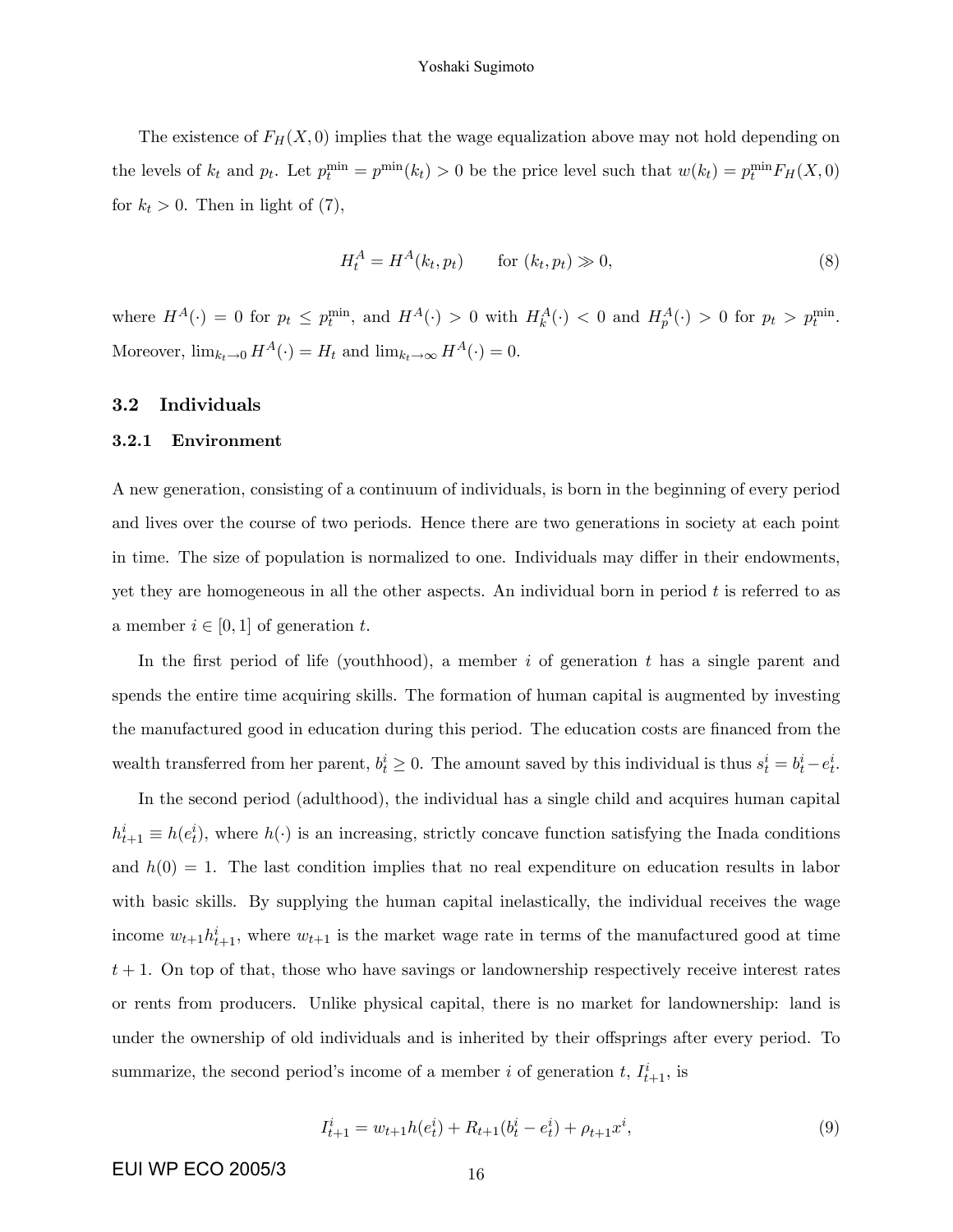where  $R_{t+1} \equiv 1+r(k_{t+1})-\delta \equiv R(k_{t+1})$  and  $x^i$  denotes the amount of land owned by the individual. In order to simplify the analysis of the dynamical system, the complete capital depreciation,  $\delta = 1$ , is assumed in what follows.

## 3.2.2 Consumption

In this two-good world, the agricultural good is thought of as staple food essential for survival. Suppose that food consumption is absolutely essential for adult individuals. More precisely, they spend their incomes exclusively on the agricultural good up to a certain level,  $\hat{c} > 0$ , and the demand for the agricultural good, which serves merely for survival, saturates at  $\hat{c}$ .<sup>25</sup> The food consumption of a member *i* of generation  $t, c_{t+1}^{A,i}$ , is therefore

$$
c_{t+1}^{A,i} = I_{t+1}^i / p_{t+1} \quad \text{if } I_{t+1}^i < p_{t+1}\hat{c}
$$
  
\n
$$
c_{t+1}^{A,i} = \hat{c} \qquad \text{if } I_{t+1}^i \ge p_{t+1}\hat{c}.
$$
\n(10)

The remaining income is spent on  $c_{t+1}^M$ , consumption of the manufactured good, and  $b_{t+1}$ , the manufactured good transferred to her child, so as to maximize the utility function<sup>26</sup>

$$
u_t = (c_{t+1}^M)^{1-\beta} b_{t+1}^{\beta}, \qquad \text{with } \beta \in (0,1), \tag{11}
$$

subject to  $c_{t+1}^A = \hat{c}$  and the budget constraint

$$
p_{t+1}c_{t+1}^A + c_{t+1}^M + b_{t+1} \le I_{t+1}^i. \tag{12}
$$

It follows that the optimal transfer of this individual is

$$
b_{t+1}^i = \beta(I_{t+1}^i - p_{t+1}c_{t+1}^{A,i}) = \beta \max(I_{t+1}^i - p_{t+1}\hat{c}, 0). \tag{13}
$$

Let  $v_t^i$  be the indirect utility function of a member i of generation t in the absence of the food constraint (i.e.,  $I_{t+1}^i/p_{t+1} > \hat{c}$ ). Then,

$$
v_t^i = \epsilon (I_{t+1}^i - p_{t+1}\hat{c}), \quad \text{with } \epsilon \equiv (1-\beta)^{1-\beta} \beta^{\beta}.
$$
 (14)

 $^{25}$ One may suppose that children consume a part of the food their parents purchase. For the sake of simplicity, it is assumed that no one dies regardless of the amount of food consumption. Incorporating a death rate makes the model more realistic, yet is not essential for this paper's qualitative results.

<sup>&</sup>lt;sup>26</sup> The qualitative results of the paper would be intact under a more realistic utility function  $(1 - \beta_1 - \beta_2) \ln c_{t+1}^M +$  $\beta_1 \ln b_{t+1} + \beta_2 \ln(c_{t+1}^A - \hat{c})$ , provided that  $\beta_2$ , the weight of excess food consumption, is sufficiently small.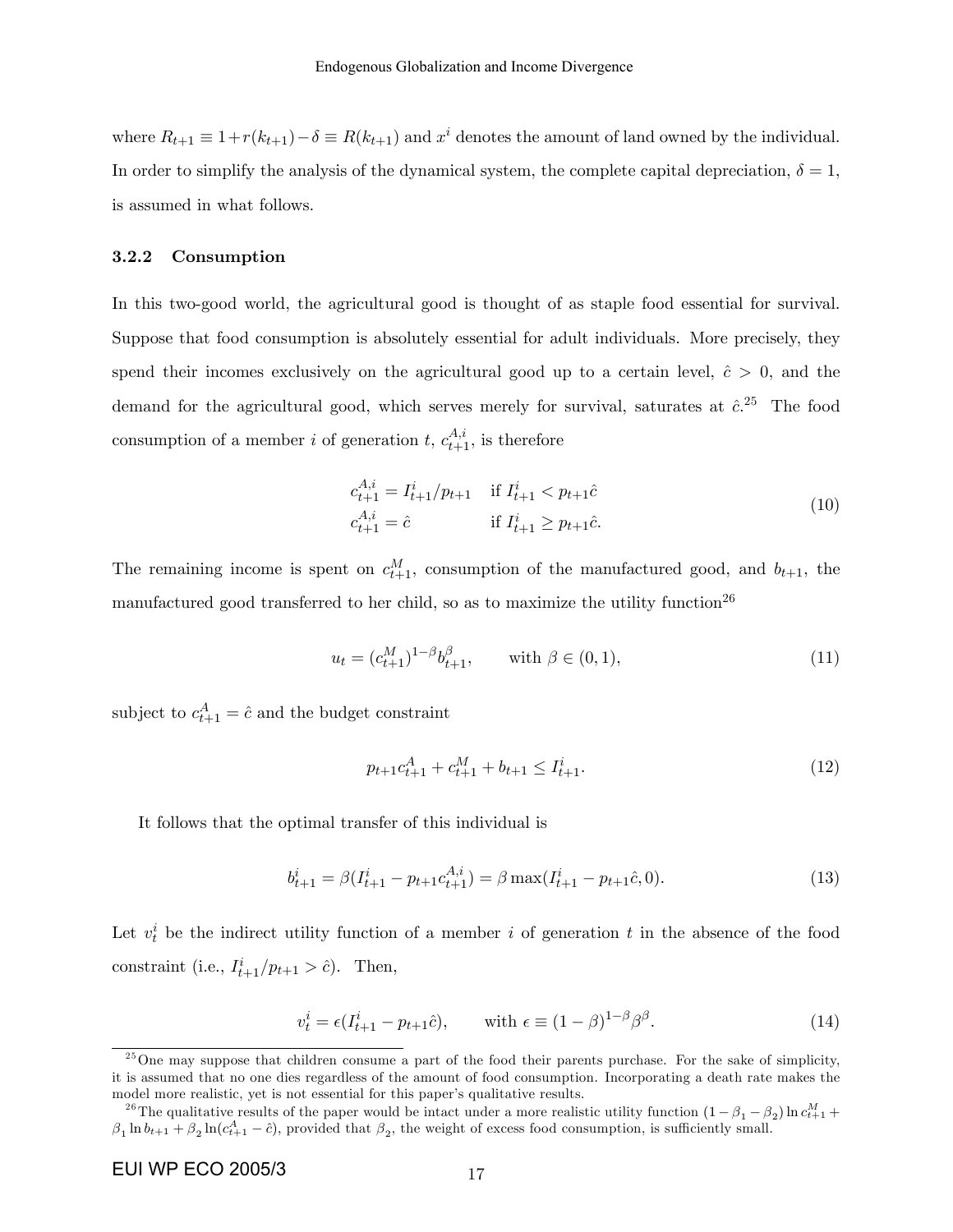### 3.2.3 Investment

Each individual with perfect foresight invests in education and savings as a price taker. (10) and (14) assert that regardless of the food constraint, the optimal investment is to maximize the second period's income  $I_{t+1}^i$ . Let  $e_t$  be the desirable level of education in period t for a given  $k_{t+1} > 0$ , in the absence of borrowing constraints. It follows from (36) and (9) that

$$
e_t = \arg\max_e[w(k_{t+1})h(e) - R(k_{t+1})e].
$$
\n(15)

In view of the assumptions made on  $h(\cdot)$ , there exists a single-valued function

$$
e_t = e(k_{t+1}) > 0 \qquad \text{for } k_{t+1} > 0,\tag{16}
$$

where  $e'(k_{t+1}) > 0$  with the Inada conditions.<sup>27</sup> The intuition behind the positive reaction of education to the capital ratio is straightforward: an increase in  $k_{t+1}$  raises the return on human capital,  $w_{t+1}$ , while reducing the return on savings,  $R_{t+1}$ . In order to simplify the analysis, it is assumed that

$$
e''(k_{t+1}) \le 0, \qquad \forall k_{t+1} > 0. \tag{A1}
$$

This condition depends on the third derivative as well as the first and second derivatives of  $h(\cdot)$ .

In this economy, imperfections of the capital market eliminate any possibility for individuals to make loans for education. Furthermore, they have no access to international capital markets. Hence, while  $e_t$  is the first-best choice for all young members at time  $t$ , those facing the borrowing constraint cannot achieve such a desirable level of education. A member  $i$  of generation t accordingly invests in education in a way that  $28$ 

$$
e_t^i = \begin{cases} e_t & \text{if } b_t^i \ge e_t \\ b_t^i & \text{otherwise.} \end{cases}
$$
 (17)

The amount of savings is now expressed as

$$
s_t^i = b_t^i - e_t^i = \begin{cases} b_t^i - e_t & \text{if } b_t^i \ge e_t, \\ 0 & \text{otherwise.} \end{cases}
$$
 (18)

<sup>&</sup>lt;sup>27</sup>One of the Inada conditions imposed on  $h(\cdot)$  eliminates the case that  $e(k_{t+1}) = 0, \exists k_{t+1} > 0$ . As will become clear, alternative specifications of  $h(\cdot)$  would not alter the basic scenarios of the paper but complicate the exposition.

<sup>&</sup>lt;sup>28</sup>The second case in (17) includes the possibility that  $k_{t+1}$  and thus  $e_t$  do not exist (i.e.,  $K_t = H_t^M = 0$ ). The nonexistence of  $k_{t+1}$  means the complete specialization to agriculture in period  $t + 1$ , and thus all resources are optimally used for skill acquisition in period t. Note also that  $k_{t+1}$  never becomes 0 because no workers engage in the manufacturing sector that produces no output (recall that if  $K_t = 0$ ,  $y_t^M = 0$  for any  $H_t^M \ge 0$ ).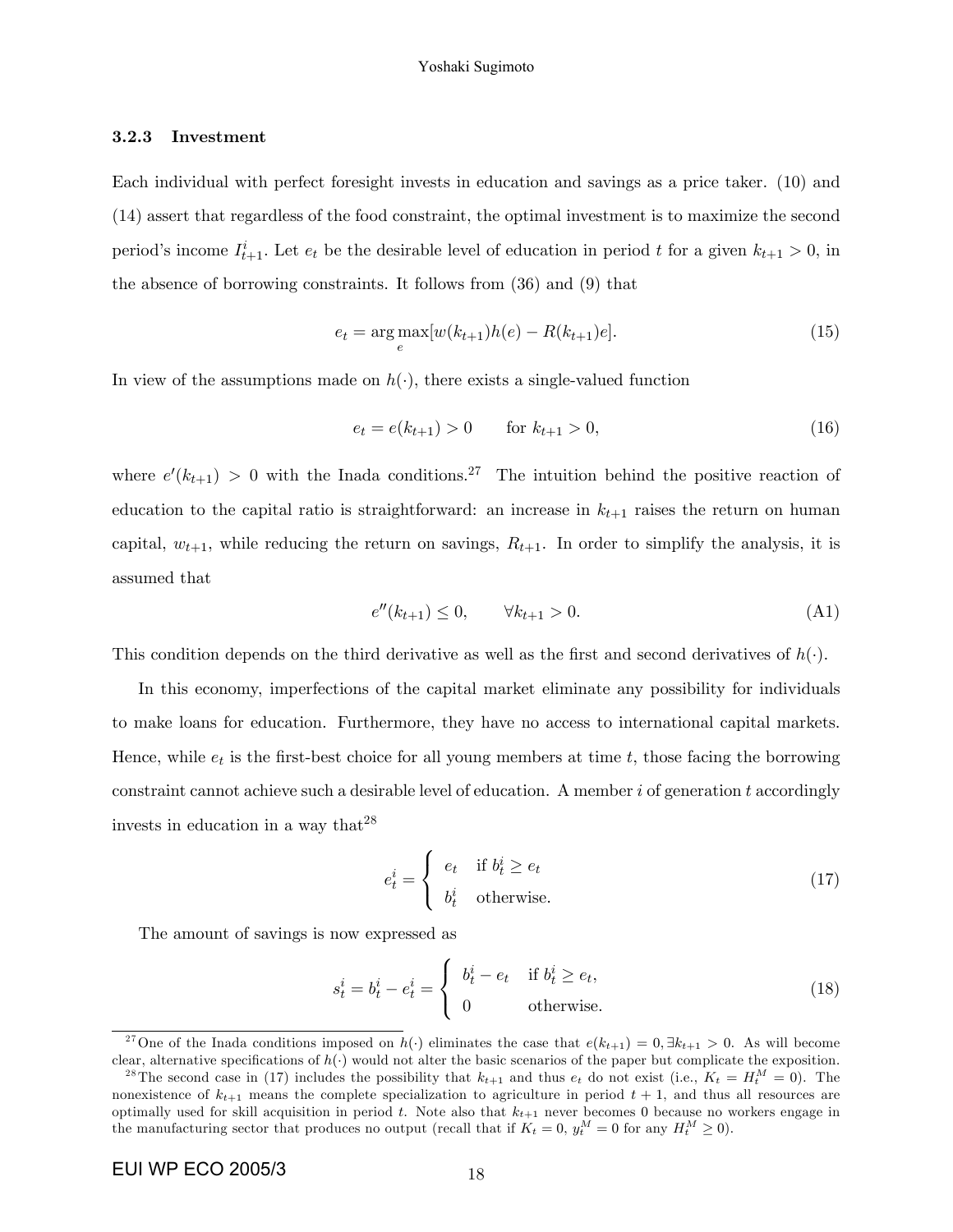Taking  $(17)$  and  $(18)$  into account, the second period's income from  $(9)$  is revised to

$$
I_{t+1}^{i} = \begin{cases} w_{t+1}h(e_t) + R_{t+1}(b_t^{i} - e_t) + \rho_{t+1}x^i & \text{if } b_t^{i} \ge e_t, \\ w_{t+1}h(b_t^{i}) + \rho_{t+1}x^i & \text{otherwise.} \end{cases}
$$
(19)

This result along with (13) suggests that the heterogeneity of  $b_{t+1}^i$  arises from those of  $b_t^i$  and  $x^i$ .

## 3.3 Initial Distribution of Wealth

In period 0, there are two income groups in society,  $R$  (Rich) and  $P$  (Poor), which respectively comprise fixed fractions  $\lambda \in (0, 1/2)$  and  $1 - \lambda$  of population. The entire amounts of land and capital in the economy are distributed evenly among the old members of group  $R$ , whereas those of group  $P$  are proletarian.

The initial transfers depend on the initial levels and distributions of the three factors for production. Assuming that  $K_0 > 0$  and  $h_0^R = h_0^P = 1$ , one can get

$$
b_0^R = \beta \max[w_0 + (\rho_0 X + R_0 k_0)/\lambda - p_0 \hat{c}, 0];
$$
  
\n
$$
b_0^P = \beta \max(w_0 - p_0 \hat{c}, 0),
$$
\n(20)

where  $\rho_0 X + R_0 k_0 > 0$ . As shown below, the initial ranking of wealth among people does not reverse in the future.

**Corollary 1** Given the initial condition (20),  $I_t^R > I_t^P$  and  $b_t^R \geq b_t^P$  for all  $t \geq 0$ , with equality only if  $b_t^R = b_t^P = 0$ .

*Proof.* (20) implies that  $I_0^R > I_0^P$  and  $b_0^R \ge b_0^P$  with equality only if  $b_0^R = b_0^P = 0$ . Hence the results for period  $t \ge 2$  follow from (13) and (19).

## 4 Short-Run Equilibrium

This section considers the determination of aggregate variables and transfers in each period.

## 4.1 Aggregate Capital and Output

In the absence of the opportunity for international lending and borrowing, the aggregate stock of physical capital equals aggregate savings. Since Corollary 1 excludes the case  $0 < b_t^R \leq b_t^P$ , (18)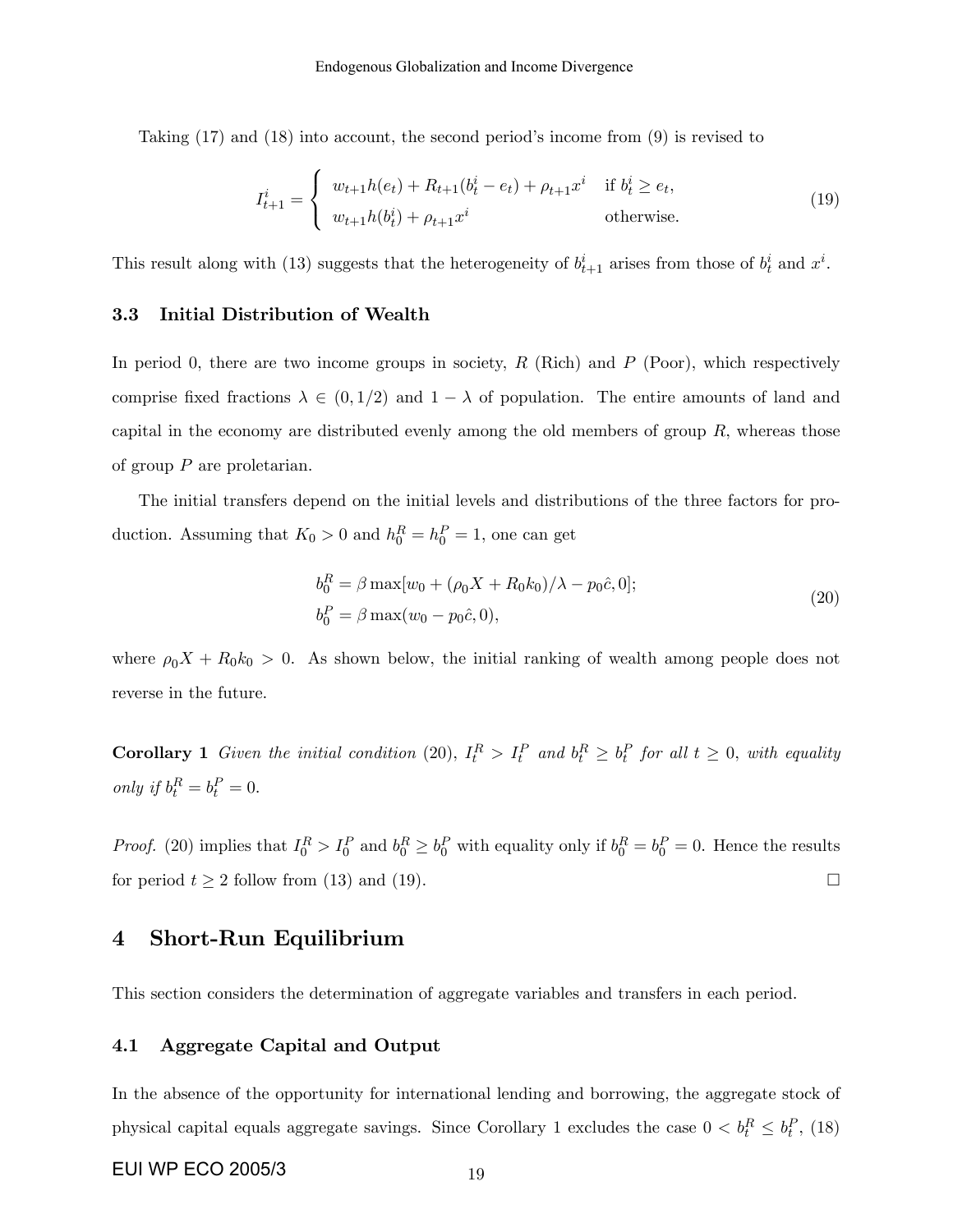yields

$$
K_{t+1} = \lambda s_t^R + (1 - \lambda)s_t^P = \begin{cases} B_t - e_t & \text{if } e_t \le b_t^P < b_t^R\\ B_t - \lambda e_t - (1 - \lambda)b_t^P & \text{if } b_t^P < e_t < b_t^R\\ 0 & \text{otherwise,} \end{cases} \tag{21}
$$

where  $B_t \equiv \lambda b_t^R + (1 - \lambda)b_t^P$  is the aggregate transfer allocated between investment in physical and that in human capital. Note that group  $R$ 's savings are indispensable for the formation of physical capital.

Human capital fully depreciates in one period since workers die off. It thus follows from  $(17)$ that the aggregate stock of human capital in period  $t + 1$  is

$$
H_{t+1} = \lambda h(e_t^R) + (1 - \lambda)h(e_t^P) = \begin{cases} h(e_t) & \text{if } e_t \le b_t^P < b_t^R\\ \lambda h(e_t) + (1 - \lambda)h(b_t^P) & \text{if } b_t^P < e_t < b_t^R\\ \lambda h(b_t^R) + (1 - \lambda)h(b_t^P) & \text{otherwise.} \end{cases} \tag{22}
$$

It thus follows from (5), (8) and (15) that the industrial capital-labor ratio is

$$
k_{t+1} = \frac{B_t - \theta_t e_t - (1 - \theta_t) b_t^P}{\theta_t h(e_t) + (1 - \theta_t) h(b_t^P) - H^A(k_{t+1}, p_{t+1})} \equiv q(k_{t+1}; B_t, b_t^P, p_{t+1}, \theta_t), \tag{23}
$$

where  $\theta_t$  represents the fraction of young members who are *not* credit-constrained at time t.<sup>29</sup> One should note the independence of  $q(\cdot)$  from  $b_t^P$  when  $\theta_t$  is equal to one. The properties of  $h(\cdot)$ ,  $e(\cdot)$ and  $H^{A}(\cdot)$  ensure that  $k_{t+1} = q(k_{t+1}; \cdot)$  holds in a perfect-foresight equilibrium. Hence there exists a single-valued function implied by this condition,  $30$ 

$$
k_{t+1} = k(B_t, b_t^P, p_{t+1}, \theta_t) > 0,
$$

where $31$ 

$$
\theta_t = \begin{cases} 1 & \text{if } e(k(\cdot, 1)) \le b_t^P; \\ \lambda & \text{if } b_t^P < e(k(\cdot, \lambda)). \end{cases}
$$

<sup>&</sup>lt;sup>29</sup>As noted in Footnote 28, if there is no physical capital in period  $t+1$ , then the physical-human capital ratio  $k_{t+1}$  is undefined. The existence of  $k_{t+1}$  therefore implies  $K_{t+1} > 0$ ; i.e., members of group R are never credit-constrained and always have a positive amount of savings.

<sup>&</sup>lt;sup>30</sup>The function  $k(B_t, b_t^P, p_{t+1}, \theta_t)$  is defined on the set  $\mathbb{R}_{++} \times [0, B_t] \times (0, p_{t+1}^{\max}) \times (0, 1]$ , where  $p_{t+1}^{\max}$  is defined in (67) in the Appendix. Although the function exists for  $p_{t+1} > p_{t+1}^{\max}$  as well, the Appendix demonstrates that both  $K_{t+1}$  and  $H_{t+1}^M$  are positive only for the aforementioned price range. In what follows, these four endogenous variables are defined on this set.

 $S^{31}e(k(\cdot,1)) = b_t^P$  if and only if  $e(k(\cdot,\lambda)) = b_t^P$  because  $q(\cdot,1) = q(\cdot,\lambda)$  for a value of  $k_{t+1}$  such that  $e(k_{t+1}) = b_t^P$ . Without loss of generality, one can choose  $\theta_t = 1$  if  $b_t^P = e(k(\cdot, 1)) = e(k(\cdot, \lambda))$  so that  $\theta_t$  represents the fraction of members who are not credit-constrained.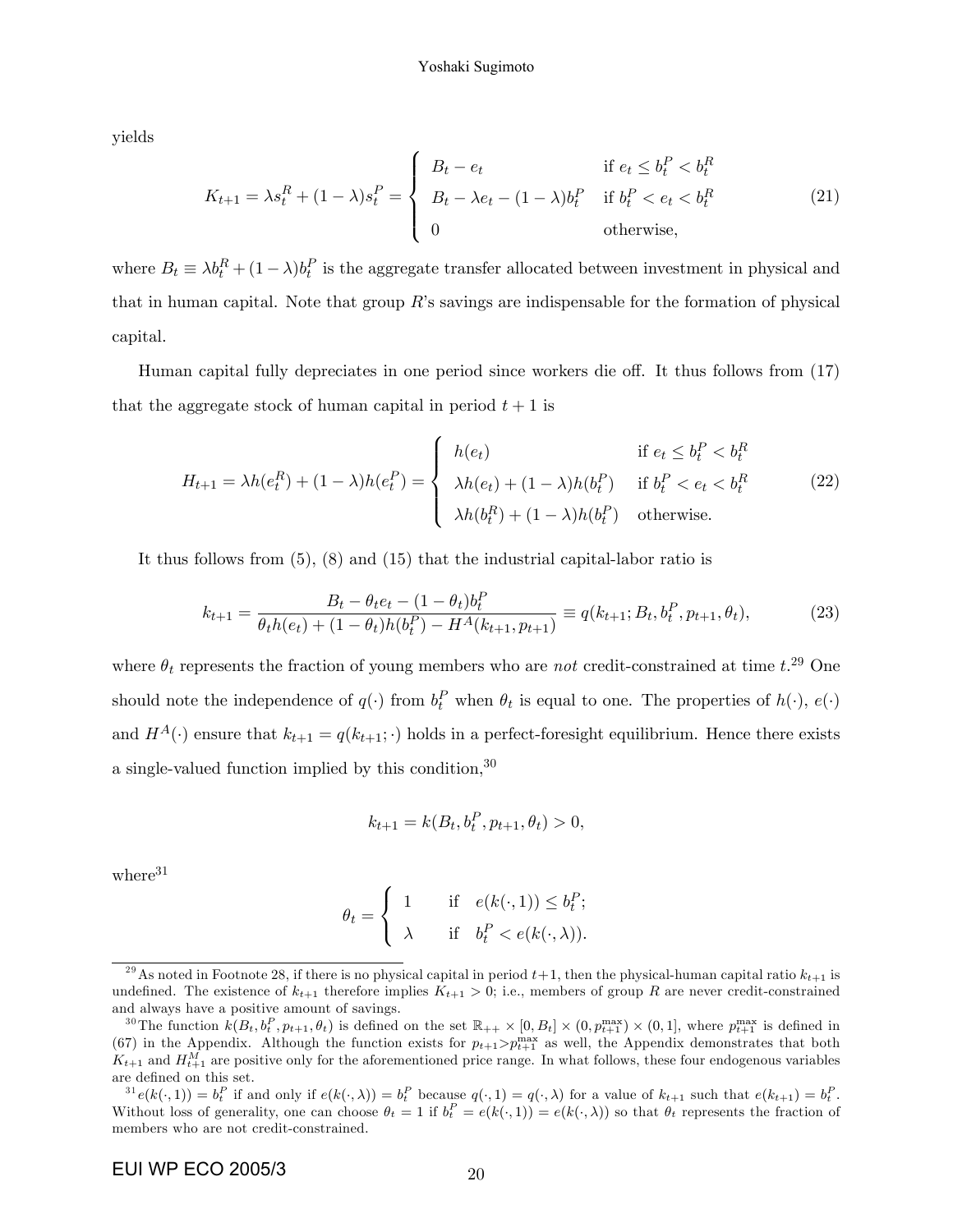Note that

$$
\lim_{B_t \to 0} k(B_t, 0, \cdot) = 0; \qquad \lim_{B_t \to \infty} k(\cdot) = \infty;
$$
\n
$$
k(\cdot) > 0; \qquad k_b(\cdot) \le 0; \qquad k_p(\cdot) \ge 0,
$$
\n
$$
\tag{24}
$$

where the second inequality holds strictly if and only if  $\theta_t < 1$ , and the last inequality holds strictly for  $p_{t+1} > p_{t+1}^{\min}$ . The economic intuition behind the properties above deserves special emphasis. First,  $k_b(\cdot)$  is negative when members of group P are credit-constrained (i.e.,  $\theta_t = \lambda$ ), because they invest only in human capital. Second, the positivity of  $k_p(\cdot)$  reflects the properties of  $H^A(k_{t+1}, p_{t+1})$ in (8); a rise in the relative price of the agricultural good leads to a rise in  $w_{t+1}^A$ , which attracts more workers to the agricultural sector.

Figure 3 visualizes the determination of  $\theta_t$  on the  $(B_t, b_t^P)$  space for a given price level p. The Credit Constraint Frontier, the CC locus, is defined as the set of all pairs  $(B_t, b_t^P)$  for which

$$
b_t^P = e(k(B_t, b_t^P, p, 1)) = e(k(B_t, b_t^P, p, \lambda)).
$$

The frontier converges to zero as  $B_t$  approaches zero, and its slope is between zero and one. Observe that  $e(k(\cdot,1)) < b_t^P$  on the region above the frontier and  $e(k(\cdot,\lambda)) > b_t^P$  on the region below the frontier—both cases are consistent with the definition of  $\theta_t$ .<sup>32</sup>

The equilibrium level of  $k_{t+1}$  is now expressed as a continuous single-valued function

$$
k_{t+1} = \kappa(B_t, b_t^P, p_{t+1}),
$$
\n(25)

where  $p_{t+1} \in (0, p_{t+1}^{\max})$ . Once the level of  $k_{t+1}$  is given, then  $K_{t+1}$ ,  $H_{t+1}$ , the labor allocation and the factor prices are all determined by individuals' investment and the competitive market mechanism.

In light of  $p_t^{\min}$  defined for (8) and the discussion in the Appendix, the patterns of specialization are summarized as

$$
y_t^A = 0 \quad \text{and} \quad y_t^M > 0 \qquad \text{if} \quad p_t \in (0, p_t^{\min}),
$$
\n
$$
y_t^A > 0 \quad \text{and} \quad y_t^M > 0 \qquad \text{if} \quad p_t \in (p_t^{\min}, p_t^{\max}),
$$
\n
$$
y_t^A > 0 \quad \text{and} \quad y_t^M = 0 \qquad \text{if} \quad p_t \in [p_t^{\max}, \infty).
$$
\n
$$
(26)
$$

Substituting (21) and (22) into (6), aggregate output in period  $t + 1$  is now expressed as

$$
y_{t+1} = y(B_t, b_t^P, p_{t+1}) = \lambda I_{t+1}^R + (1 - \lambda)I_{t+1}^P,
$$
\n(27)

<sup>&</sup>lt;sup>32</sup>By contrast,  $e(k(\cdot,\lambda)) < b_t^P$  on the region above the frontier and  $e(k(\cdot,1)) > b_t^P$  on the region below the frontier both cases are inconsistent with the definition of  $\theta_t$ .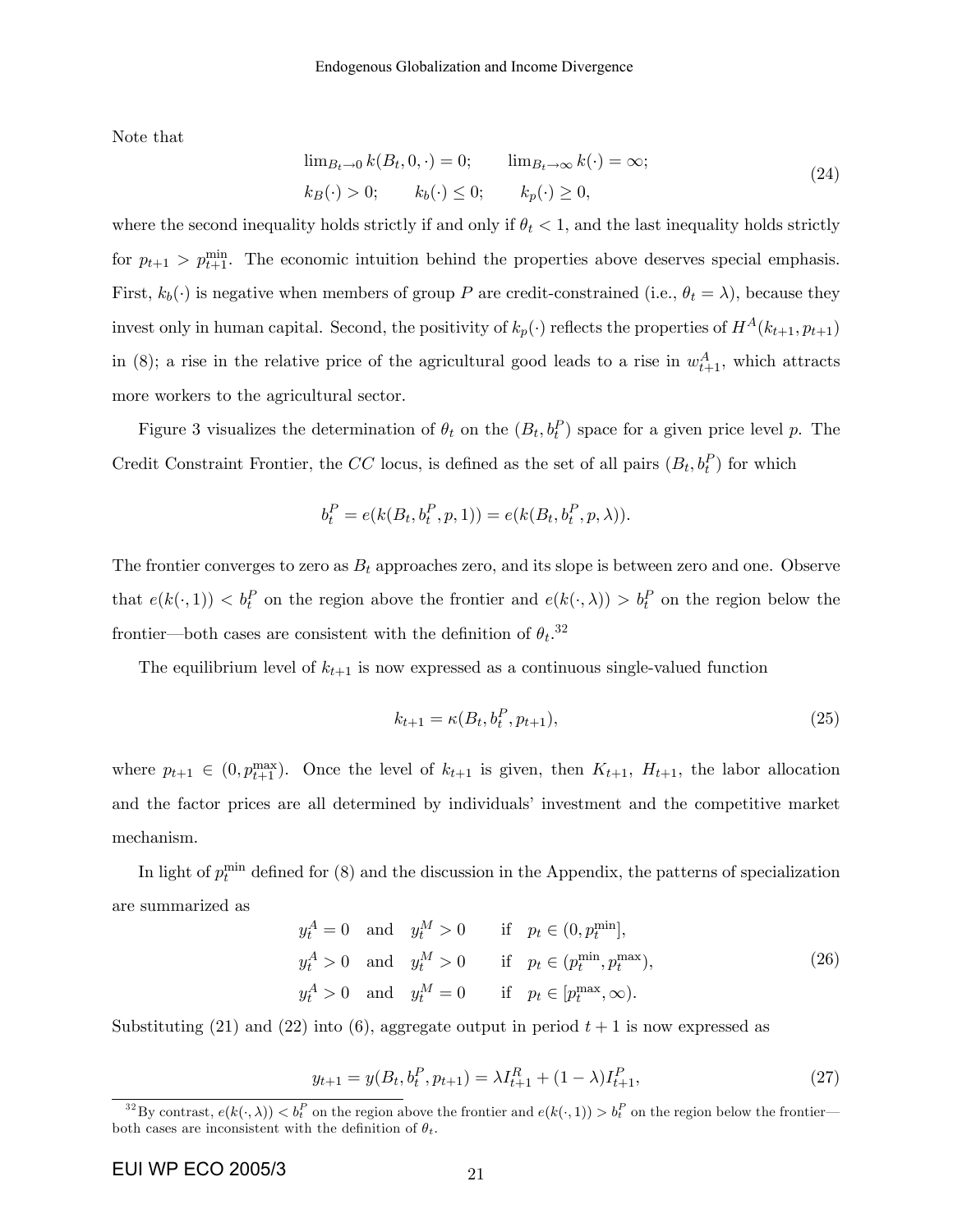where as follows from  $(2)$  and  $(4)$ ,

$$
y_B(\cdot) > 0,
$$
  
\n
$$
y_b(\cdot) \begin{cases}\n= 0 & \text{if } p_{t+1} \in (0, p_{t+1}^{\max}) \text{ and } b_t^P \ge e_t; \\
> 0 & \text{otherwise,} \n\end{cases}
$$
  
\n
$$
y_p(\cdot) = y_{t+1}^A,
$$

where in particular,  $y_B(\cdot) = R_{t+1}$  when the manufacturing sector is active. Note that  $e_t$  $\arg \max y_{t+1}^M$ . The last equality in (27) reflects the linear homogeneity of the production functions. The aggregate income is allocated entirely to old members, who are the owners of inputs.

#### 4.2 The Goods' Markets

#### 4.2.1 The Open Economy

To the extent that the economy is open to the world markets, the domestic demand for each commodity does not need to match the domestic supply, and the gap between them can be filled by either exports or imports. The payment of foreign trade always balances in the domestic economy.

### 4.2.2 The Closed Economy

The domestic demand for and supply of each good are equated when the economy is completely closed to the world markets. In light of Walras' law, one can focus on the agricultural good's market. As follows from  $(1)$ ,  $(7)$ ,  $(10)$  and  $(26)$ , the clearance of the market at time t is achieved by a pair  $(H_t^A, p_t)$  such that

$$
F(X, H_t^A) = \lambda \min(I_t^R / p_t, \hat{c}) + (1 - \lambda) \min(I_t^P / p_t, \hat{c});
$$
  

$$
p_t = \frac{w(k_t)}{F_H(X, H_t^A)} \in (p_t^{\min}, p_t^{\max}) \quad \text{iff } H_t^A \in (0, H_t)
$$
 (28)

There are two assumptions to be made for the economic environment in period 0. First, the economy operates in a closed system where both sectors are active.<sup>33</sup> The initial operation of industry, which requires landowners who can afford transfers in period 0, ensures the transition

 $33$ This paper deals with only the case in which both sectors are active in autarkic equilibrium. Note that there is a possibility that the autarkic economy does not produce the manufactured good. For example, it follows from (44) below that  $y_0^M = B_0 = 0$  if  $H_0^A = 1$  in (29). By contrast, agricultural output is always positive in the closed system, because of the demand function (10) and a positive amount of land.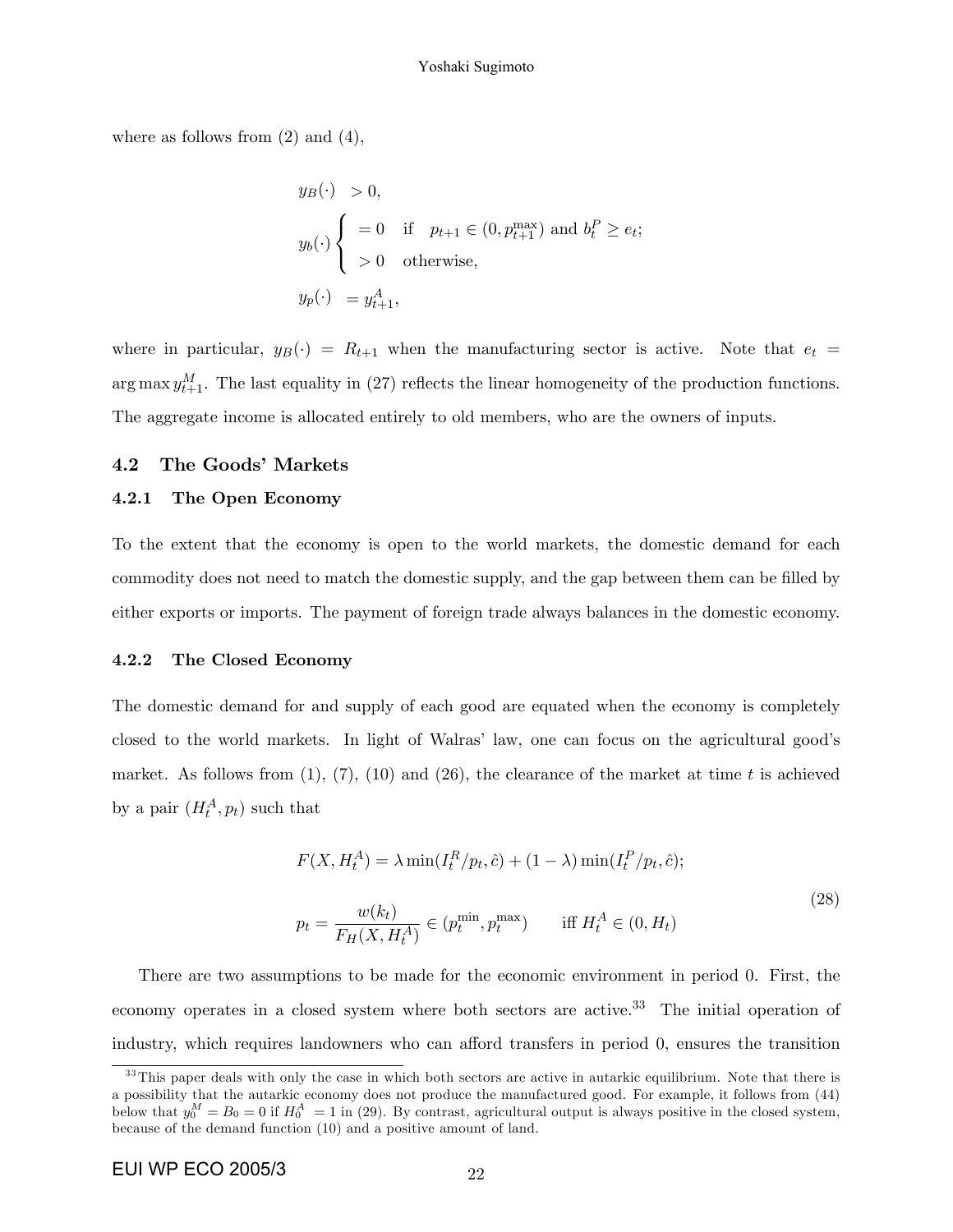from an agrarian to industrial economy. Second, the food constraint is strictly binding only for group  $P$ . This initial inequality between two income classes would be historically plausible and enables us to examine the effect of international trade on people in different living standards.

Recalling that adult members of group  $P$  are endowed with nothing but basic skills in period  $0$ , one can find that  $I_0^P/p_0 = F_H(X, H_0^A)$  from (7) and (19). Since they are facing the food constraint, the initial employment level  $H_0^A$  satisfies the first market-clearing condition of (28) in a way that

$$
F(X, H_0^A) = \lambda \hat{c} + (1 - \lambda) F_H(X, H_0^A) < \hat{c},\tag{29}
$$

where  $H_0^A \in (0, 1)$  is assumed in order to assure that both sectors operate in period  $0.34$ 

It thus follows from  $(7)$  that the autarkic price in period 0,  $p_0$ , is

$$
p_0 = \frac{w(k_0)}{F_H(X, H_0^A)}, \qquad \text{where } k_0 = \frac{K_0}{1 - H_0^A} > 0.
$$
 (30)

Since this means  $y_0^M > 0$ , (27) and (29) yield

$$
I_0^R/p_0 > [F(X, H_0^A) - (1 - \lambda)F_H(X, H_0^A)]/\lambda = \hat{c},\tag{31}
$$

consistent with the second initial condition.

**Lemma 1** If (29) is satisfied, then for  $t \ge 1$ , a pair  $B_{t-1} > b_{t-1}^P = 0$  leads to  $I_t^P = w_t < p_t \hat{c} < I_t^R$ and  $H_t^A = H_0^A$ .

*Proof.* See the Appendix.  $\square$ 

Let  $p_t^c$  be the autarkic price at time t. Then, substituting  $H_{t+1}^A = H_0^A$  into (23) and then using (28) produce  $p_{t+1}^c = p^c(B_t)$  for  $B_t > 0$  and  $b_t^P = 0$ , where  $dp^c(B_t)/dB_t > 0$  and  $p^c(B_t) < p_{t+1}^{\max}$ . It follows that  $p_{t+1}^c$  satisfies<sup>35</sup>

$$
H^{A}(k_{t+1}, p_{t+1}^{c}) = H_{0}^{A}, \qquad \text{where } k_{t+1} = \kappa(B_{t}, 0, p_{t+1}^{c}). \tag{32}
$$

$$
F(X, 1) > F_H(X, 1) = \lim_{\lambda \to 0} [(1 - \lambda) F_H(X, 1) + \lambda \hat{c}].
$$

More generally,  $H_0^A$  could be larger than one, yet must be smaller than  $H_0 = \lambda h_0^B + (1 - \lambda)h_0^P$ .

 $^{35}(32)$  is satisfied by a unique price level since  $H^{A}(\kappa(B_t, 0, p_{t+1}), p_{t+1})$  is strictly increasing in  $p_{t+1}$ . Note that  $\theta_t = \lambda$  if  $B_t > 0$  and  $b_t^P = 0$ .

<sup>&</sup>lt;sup>34</sup>The inequality in (29) holds for a sufficiently large  $\hat{c}$  since the equality implies that  $H_0^A$  increases with  $\hat{c}$ . Also, the neoclassical properties of  $F(\cdot)$  assure that  $H_0^A \in (0,1)$  is feasible for a sufficiently small  $\lambda$ . One can find  $\lim_{\lambda \to 0} H_0^A < 1$ by noting that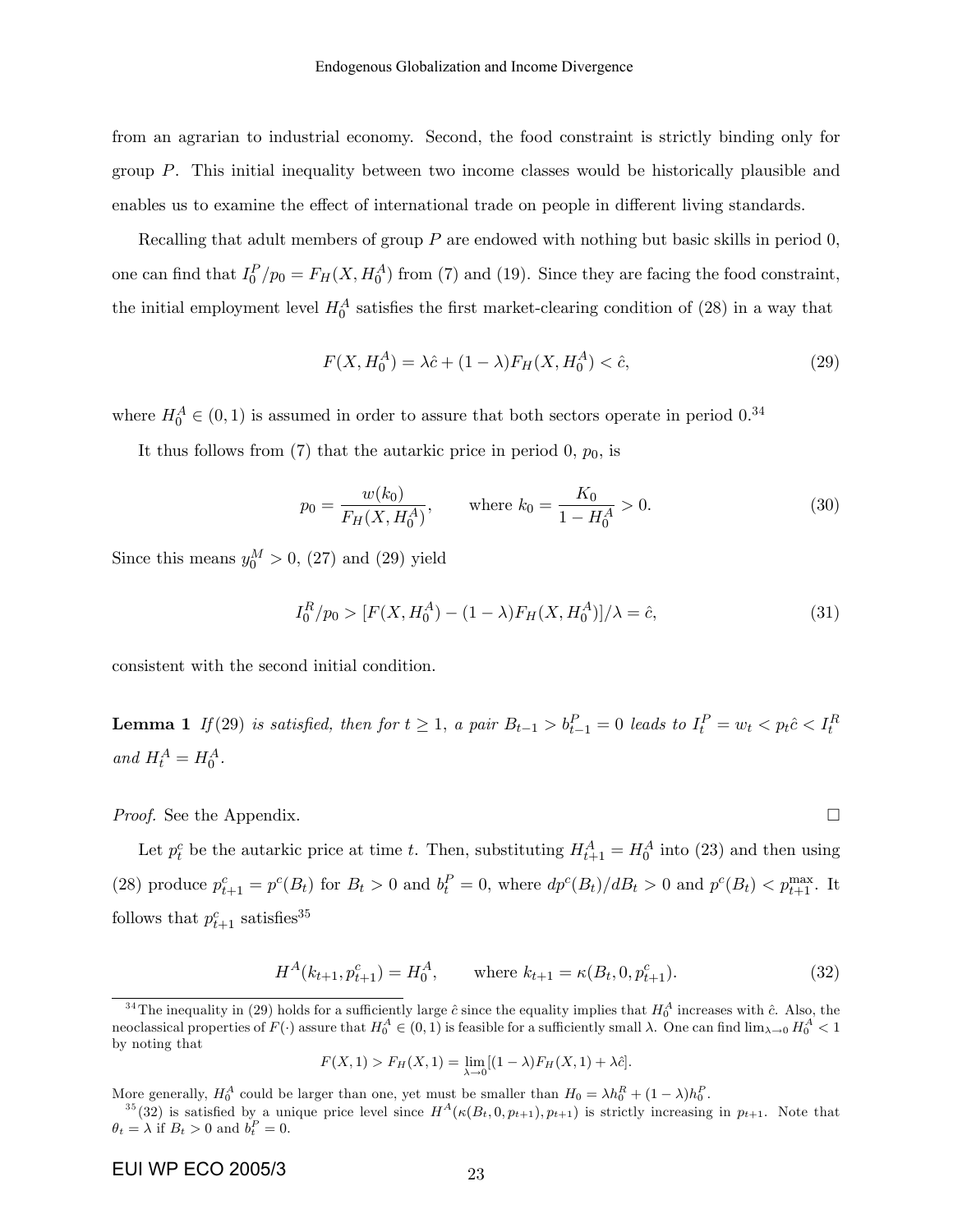## 5 Individuals' Optimal Trade Policies

This section investigates the optimal prices from the viewpoint of each individual in society. Suppose that the world economy is in a stationary state at a price level  $p^w > 0$ . Then the feasible price interval faced by all people is  $p_{t+1} \in [\min(p^w, p_{t+1}^c), \max(p^w, p_{t+1}^c)] \equiv \mathbf{p}_{t+1}$ , which ensures balanced trade and the clearance of the domestic goods' markets.

It follows from  $(10)-(14)$  that the desirable price for a member i of generation t, denoted as  $p_{t+1}^i$ , is

$$
p_{t+1}^{i} = \begin{cases} \arg \max(I_{t+1}^{i}/p_{t+1}) & \text{if } I_{t+1}^{i}/p_{t+1} \leq \hat{c}, \forall p_{t+1} \in \mathbf{p}_{t+1}; \\ \arg \max(I_{t+1}^{i} - p_{t+1}\hat{c}) & \text{otherwise}, \end{cases}
$$
(33)

where in view of (27),  $I_{t+1}^i = I^i(B_t, b_t^P, p_{t+1})$  and thus  $v_t^i = v^i(B_t, b_t^P, p_{t+1})$ .

In order to understand the discussion below, it is important to note that the effects of trade protection on employment in each sector are,<sup>36</sup>

$$
\frac{\partial H_t^A}{\partial p_t} > 0 \quad \text{and} \quad \frac{\partial H_t^M}{\partial p_t} < 0. \tag{34}
$$

#### 5.1 The Landless Class

The optimal trade policy for the landless hinges on the effectiveness of the food and credit constraints, and there are three cases to be considered. First, as long as both constraints are binding  $(I_{t+1}^P \leq p_{t+1}\hat{c}$  and  $b_t^P \leq e_t$  for any  $p_{t+1} \in \mathbf{p}_{t+1}$ , they consume only the agricultural good and aim to maximize the income in terms of the agricultural good,  $I_{t+1}^P/p_{t+1} = F_H(X, H_{t+1}^A)$ . Hence they support the policy that promotes the specialization in manufacturing.

Secondly, when only the credit constraint is binding, members of group P consume both goods, and their consumption level of the manufactured good depends on the income in terms of the manufactured good,  $I_{t+1}^P = w_{t+1}h(b_t^P)$ . Compared to the first case above, they will be less supportive of industrialization since the labor shift to the manufacturing sector reduces the industrial capital-labor ratio  $k_{t+1}$ , leading to a lower level of  $w_{t+1}$ .

Lastly, when neither of the constraints is binding, members of group  $P$  receive transfers from their parents and save part of them. While both goods are consumed as in the second case above,

<sup>&</sup>lt;sup>36</sup>The first result follows from  $H_p^A(\cdot) + H_k^A(\cdot)\kappa_p(\cdot) > 0$ . That is, although trade liberalization has a negative effect on the agricultural employment via a decline in the capital ratio, this indirect effect is outweighed by the direct, negative effect of the price change. The second result is implied by  $(21)$  and  $(24)$ .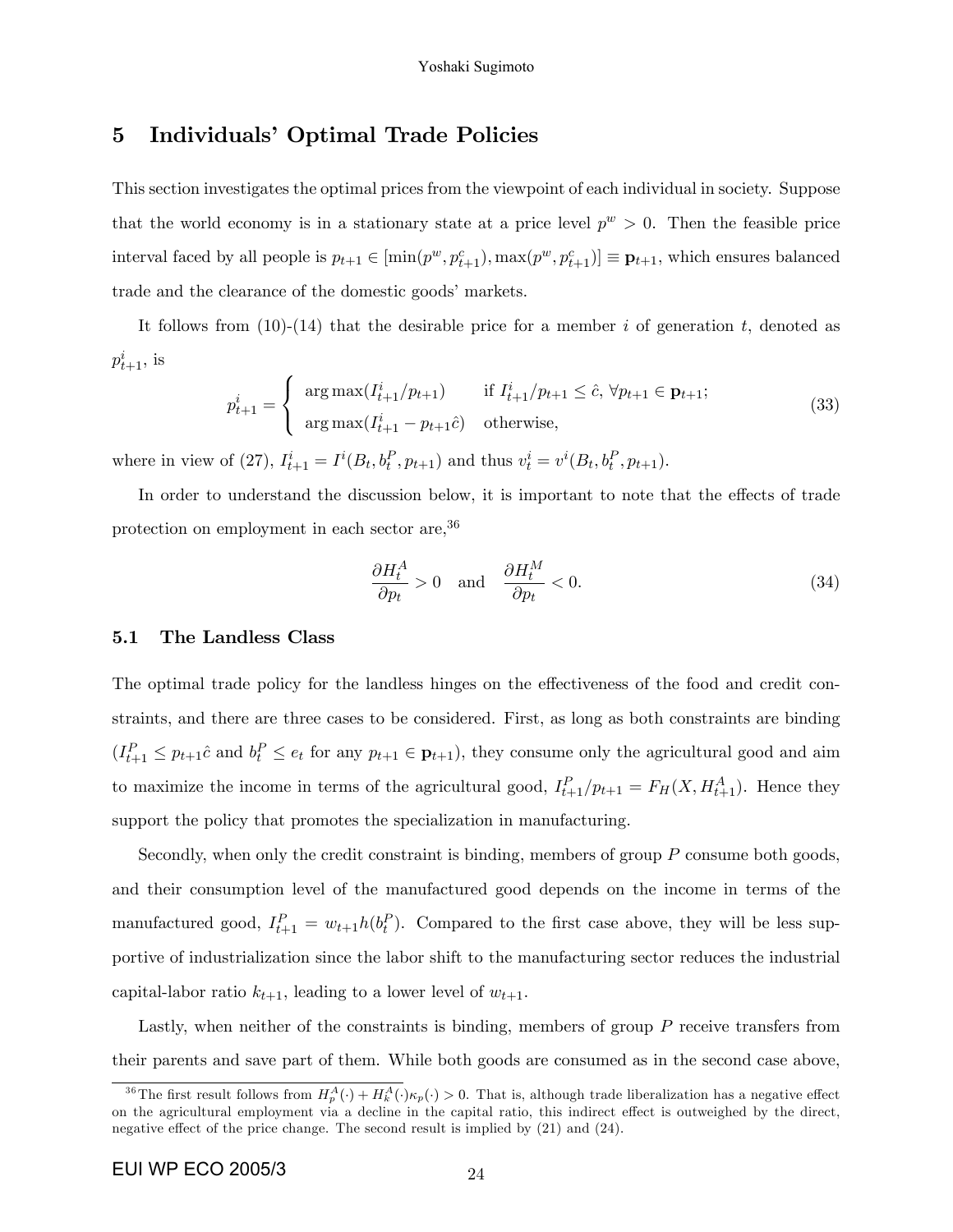the interest rate  $R_{t+1}$  becomes an additional factor through which  $k_{t+1}$  and hence  $p_{t+1}$  affect  $I_{t+1}^P$ . The negative effect of  $k_{t+1}$  on  $R_{t+1}$  counteracts the positive effect of  $k_{t+1}$  on  $w_{t+1}$ , and thereby induces them to support a pro-industrial tariff policy.

#### 5.2 The Landed Class

This subsection considers only early development stages where  $B_t > b_t^P = 0$  and thus  $I_{t+1}^P = w_{t+1}$ as implied by (19). Since Lemma 1 has shown that in this situation, the food constraint is not binding for landlords in autarky, one can use the second case of (33) with (27) to obtain

$$
p_{t+1}^{R} = \arg \max v^{R}(B_{t}, 0, p_{t+1})
$$
  
= 
$$
\arg \max [y_{t+1} - (1 - \lambda)w_{t+1} - \lambda p_{t+1} \hat{c}].
$$
 (35)

Recall  $y_p(\cdot) = y_{t+1}^A$  in (27), and it follows from (26) that

$$
\frac{\partial w_t}{\partial p_t} = \begin{cases}\n0 & \text{for } p_t \in (0, p_t^{\min}); \\
\gamma_t F_H(X, H_t^A) & \text{for } p_t \in (p_t^{\min}, p_t^{\max}); \\
F_H(X, H_t) & \text{for } p_t \in [p_t^{\max}, \infty),\n\end{cases}
$$
\n(36)

where  $\gamma_t \in (0, 1)$  is the point elasticity of  $w_t$  with respect to  $p_t$ .<sup>37</sup>

**Lemma 2** If (A1), (29) and  $B_t > b_t^P = 0$  are satisfied, the desirable price for landlords of generation t,  $p_{t+1}^R$ , is either  $p^w$  (free trade) or  $p_{t+1}^c$  (autarky).

*Proof.* Since  $(1 - \gamma_t)$  decreases with  $H_t^A$ , one can find from (29) and (34) that the objective function in (35) is non-monotonically sloped and is strictly convex with respect to  $p_{t+1} \in (0,\infty)$ , implying the result.  $\Box$ 

Next consider how landlords' wealth level affects their choice between free trade and autarky. In order to simplify the notation, let  $z^c$  be variable z in autarky and  $z^w$  be the one under free trade. Recalling  $b_t^P = 0$  here, (33) yields  $v_t^{R,c} = v^R(B_t, 0, p_{t+1}^c)$  and  $v_t^{R,w} = v^R(B_t, 0, p^w)$ , and the analysis below will demonstrate that  $v_t^{R,c}$  $t^{R,c}$  and  $v_t^{R,w}$  $t^{n,w}$  exhibit the properties as depicted in Figure 4. Observe in the diagram that the landlords' desired price depends on the level of aggregate transfer.

First we investigate the properties of  $v_t^{R,c}$  $t_t^{h,c}$ . (35) and the market-clearing condition (29) yield

$$
v_t^{R,c} = \epsilon y_{t+1}^{M,c}/\lambda \qquad \text{for } B_t > 0.
$$
 (37)

<sup>&</sup>lt;sup>37</sup>The expression for  $\gamma_t$  is given by (68) in the Appendix. One can get  $\gamma_{t+1}$  by applying the implicit function theorem to (23) to get  $\kappa_p(\cdot)$  and to (7) to get  $H_p^A(\cdot)$ , and also by noting  $h'(e_t) = \alpha/(1-\alpha)k_{t+1}$  from (15).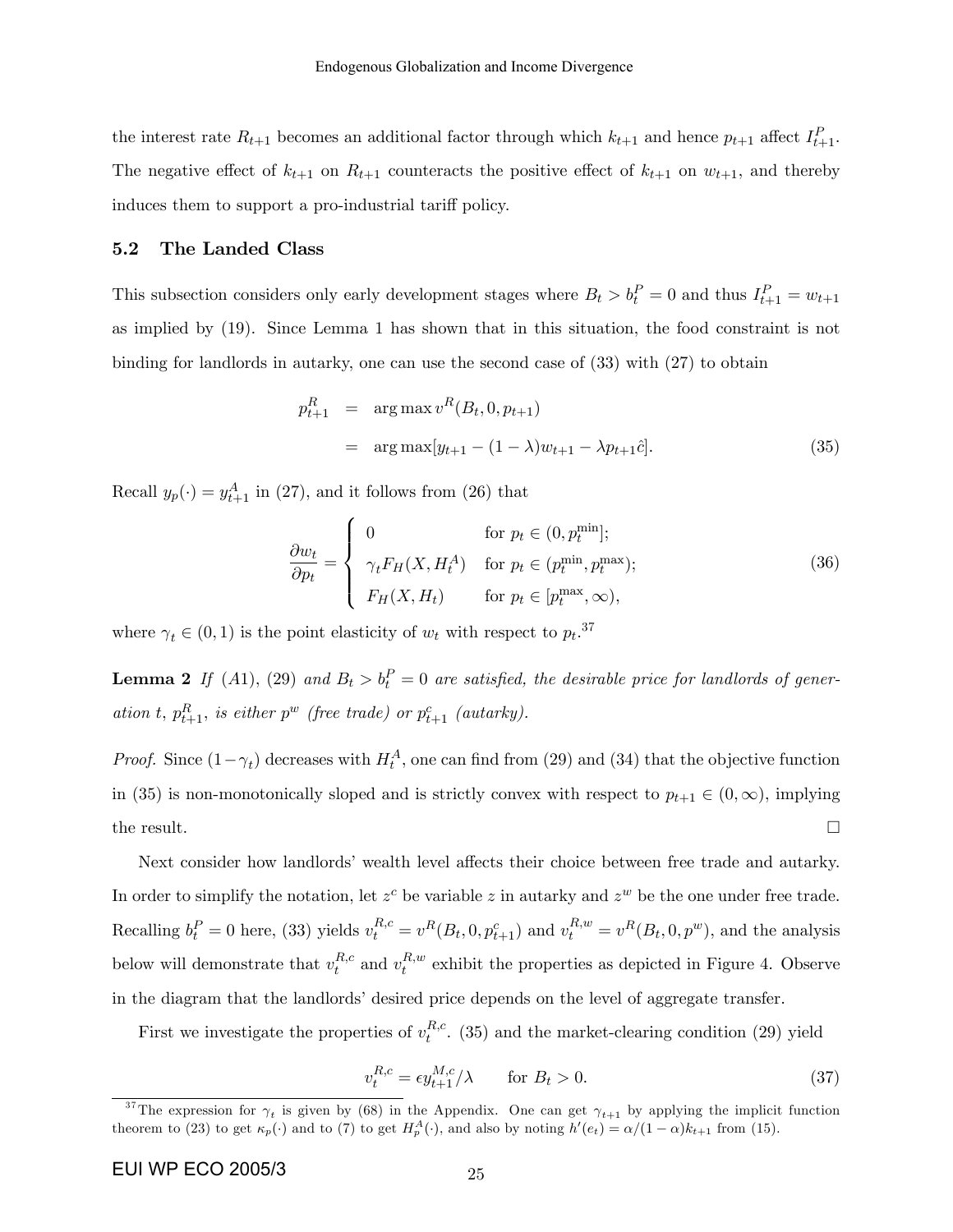Substituting  $(21)$ ,  $(22)$  and  $(32)$  into  $(3)$  produces

$$
y_{t+1}^{M,c} = M(B_t - \lambda e_t)^{\alpha} [\lambda h(e_t) + 1 - \lambda - H_0^A]^{1-\alpha},
$$
\n(38)

which is a strictly increasing, strictly concave, continuous function of a single variable  $B_t$ , satisfying the Inada conditions.<sup>38</sup> Furthermore,  $y_{t+1}^{M,c}$  diminishes towards zero as  $B_t$  approaches zero because, as follows from (16) and (24),  $K_{t+1}$  and  $H_{t+1}$  respectively approach zero and one as  $B_t$  approaches zero. Conversely, as  $B_t$  goes to infinity,  $K_{t+1}$ ,  $H_{t+1}$  and thus  $y_{t+1}^{M,c}$  go to infinity. These properties of  $y_{t+1}^{M,c}$  are reflected in those of  $v_t^{R,c}$  depicted in Figure 4.

Next consider the properties of  $v_t^{R,w}$  $t^{R,w}_{t}$ . Industrial output under free trade, a component of  $v^{R,w}_{t}$  $_{t}^{\mathit{r,w}},$ is

$$
y_{t+1}^{M,w} = M(B_t - \lambda e_t)^{\alpha} [\lambda h(e_t) + 1 - \lambda - H_{t+1}^{A,w}]^{1-\alpha},
$$
\n(39)

where  $H_{t+1}^{A,w} \equiv H^A(k_{t+1}^w, p^w)$  and  $k_{t+1}^w \equiv \kappa(B_t, 0, p^w)$ . Noting  $e_t = \arg \max y_{t+1}^M$ , one can find that for a given level of  $B_t$ , only the employment level in agriculture generates quantitative differences in industrial outputs under different trade policies.<sup>39</sup> Let  $B^{\min}$  be a value of  $B_t$  such that  $p_{t+1}^{\max} = p^w$  for  $b_t^P = 0$ . As shown in the Appendix,  $p_{t+1}^{\max}$  is an increasing function of  $B_t$ , meaning that  $p_{t+1}^{\max} < p^w$  for  $B_t \in [0, B^{\min}]$  and  $p^w < p_{t+1}^{\max}$  otherwise. It then follows from (26) that  $y_{t+1}^{M,w} = 0$  for  $B_t \in [0, B^{\min}]$ and  $y_{t+1}^{M,w} > 0$  for  $B_t > B^{\min}$ .

Now, a landlord's net gain from free trade is expressed as

$$
v_t^{R,w} - v_t^{R,c} = \epsilon \left\{ \left[ y_{t+1}^{M,w} - y_{t+1}^{M,c} \right] + \left[ p^w y_{t+1}^{A,w} - (1 - \lambda) w_{t+1}^w - \lambda p^w \hat{c} \right] \right\} / \lambda, \tag{40}
$$

where the first and second square brackets respectively indicate the gains from the industrial sector and from the agricultural sector. Note that these two components are always opposite in their signs; in the case of industrial (agricultural) specialization, the gain from industry is positive (negative), whereas the gain from agriculture is negative (positive). This result reflects a trade-off between two assets—capital and land—in landlords' portfolios.

The overall effect of specialization depends on the wealth level  $B_t$ . In light of  $(40)$ ,<sup>40</sup>

$$
v_t^{R,w} = v_t^{R,c} \quad \text{and} \quad \partial v_t^{R,c} / \partial B_t > \partial v_t^{R,w} / \partial B_t \qquad \text{for } B_t = \breve{B}, \tag{41}
$$

<sup>&</sup>lt;sup>38</sup>These properties are obtained from (4), (15) and (24), noting  $\partial y_{t+1}^M/\partial B_t = R(k_{t+1})$  and  $e_t = \arg \max y_{t+1}^M$ .

<sup>&</sup>lt;sup>39</sup>For this reason, the superscripts of  $e_t^c$  and  $e_t^w$  can be ommitted to simplify the notation.

<sup>&</sup>lt;sup>40</sup>The diffrence in  $\partial v_t^R/\partial B_t$  is proven by the following two facts. First, the definition of  $\check{B}$  implies  $\partial y_{t+1}^M/\partial B_t =$  $R(\kappa(\breve{B},0,p^w)) = R(\kappa(\breve{B},0,p_{t+1}^c))$ . Second, the difference  $y_{t+1}^A - (1-\lambda)w_{t+1}$  decreases with  $B_t$  because, as follows from (8),  $H_{t+1}^A$  decreases with  $k_{t+1}$  and thus  $B_t$ .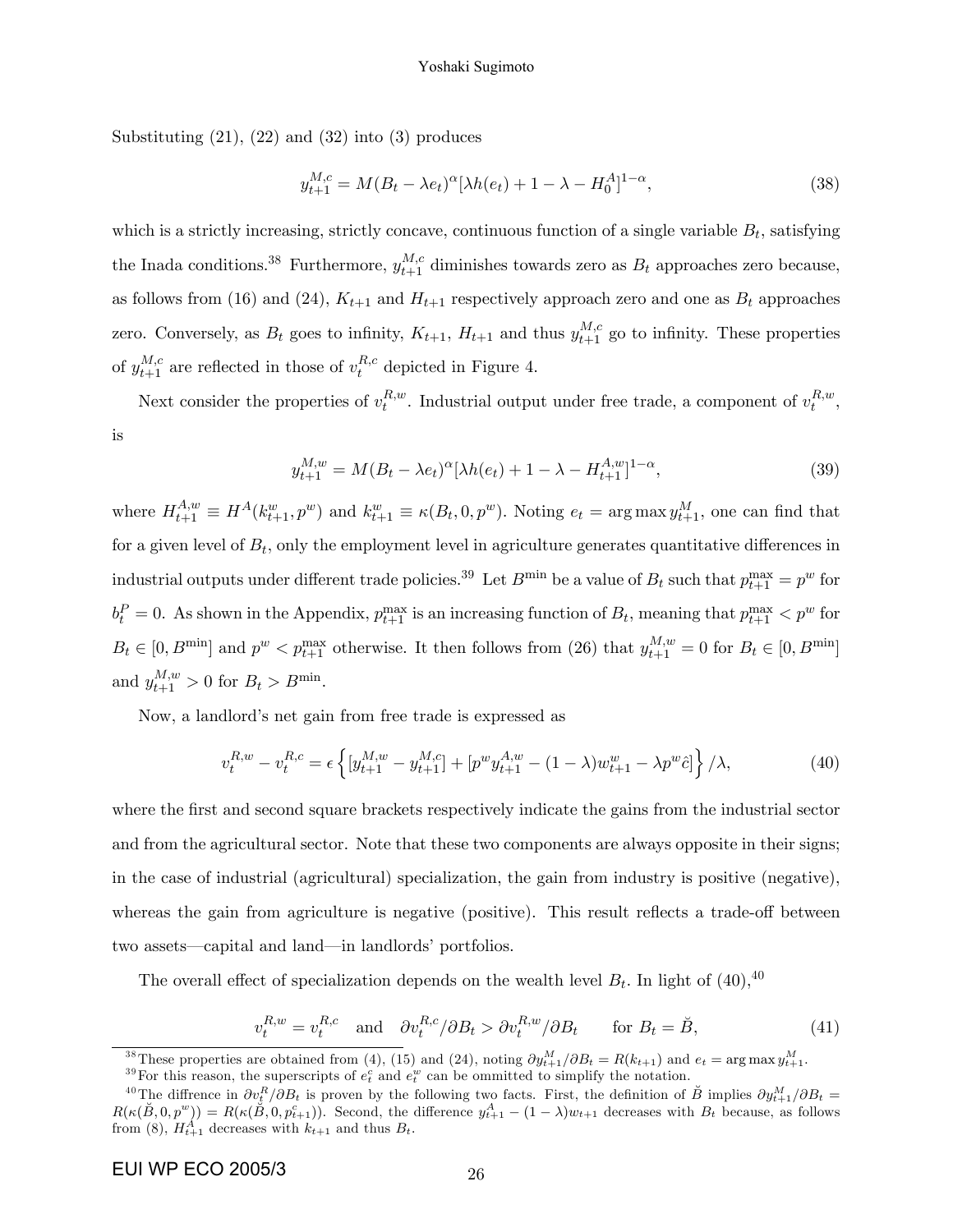where  $\check{B}$  is a unique value of  $B_t$  for which  $p_{t+1}^c = p^c(B_t) = p^w$ . That is, landlords prefer autarky if  $B_t$  is moderately greater than  $\check{B}$ . Recalling  $dp^c(B_t)/dB_t > 0$  and  $p^c(B_t) < p_{t+1}^{\max}$  for any  $B_t > 0$ ,

$$
p^{w} < p_{t+1}^{c} < p_{t+1}^{\max} \qquad \text{for } B_t > \check{B} \text{ and } b_t^P = 0. \tag{42}
$$

Therefore, the economy has a comparative advantage (in period  $t+1$ ) in manufacturing for  $B_t >$  $\check{B}$ , and in agriculture for  $B_t < \check{B}$ . A higher level of aggregate transfer leads to a larger difference between the domestic and world prices. If  $B_t$  is not sufficiently greater than  $\check{B}$ , specialization in industry with insufficient capital stocks does not bring them industrial profits enough to compensate for their losses in agriculture. On the other hand, as asserted by the following lemma, sufficient amounts of aggregate transfer induce landlords to vote for free trade.

## **Lemma 3** There exists a unique value  $\tilde{B}$  such that

$$
v^{R}(B_t, 0, p^{w}) - v^{R}(B_t, 0, p_{t+1}^{c}) \begin{cases} < 0 \quad \text{for } B_t \in (\check{B}, \check{B}) \\ < 0 \quad \text{for } B_t = \check{B} \\ > 0 \quad \text{for } B_t \in (\check{B}, \infty). \end{cases}
$$

*Proof.* See the Appendix.  $\square$ 

Group R's trade-policy preferences are illustrated in Figure  $4.41$  As will become apparent in Section 7, the diagram applies to the economy characterized by scarce land and a relatively large fraction of landlords. B~ is the value of  $B_t$  for which members of group R, the landed class, are indifferent between liberal and protective trade policies. They support anti-industrial protective policies for  $B_t \in (\check{B}, \check{B})$ , pro-industrial liberal policies for  $B_t > \check{B}$ , and pro-agricultural liberal policies for  $B_t < \check{B}$ .

## 6 Globalization and Economic Development

This section presents a non-monotonic evolution of trade policy that reflects gradual changes in individuals' trade-policy preferences and the extension of the franchise. This section confines its analysis to a land-scarce economy, which can be viewed as Western Europe. It will demonstrate that while the economy eventually liberalizes foreign trade, it may go through a stage of protectionism between two surges of liberalism, depending on the scarcity of land. Namely, a bifurcation of

 $^{41}$  $\breve{B}$  >  $B^{\min}$  in the diagram because  $p_{t+1}^c < p_{t+1}^{\max}$  and both  $p_{t+1}^c$  and  $p_{t+1}^{\max}$  are increasing with  $B_t$ .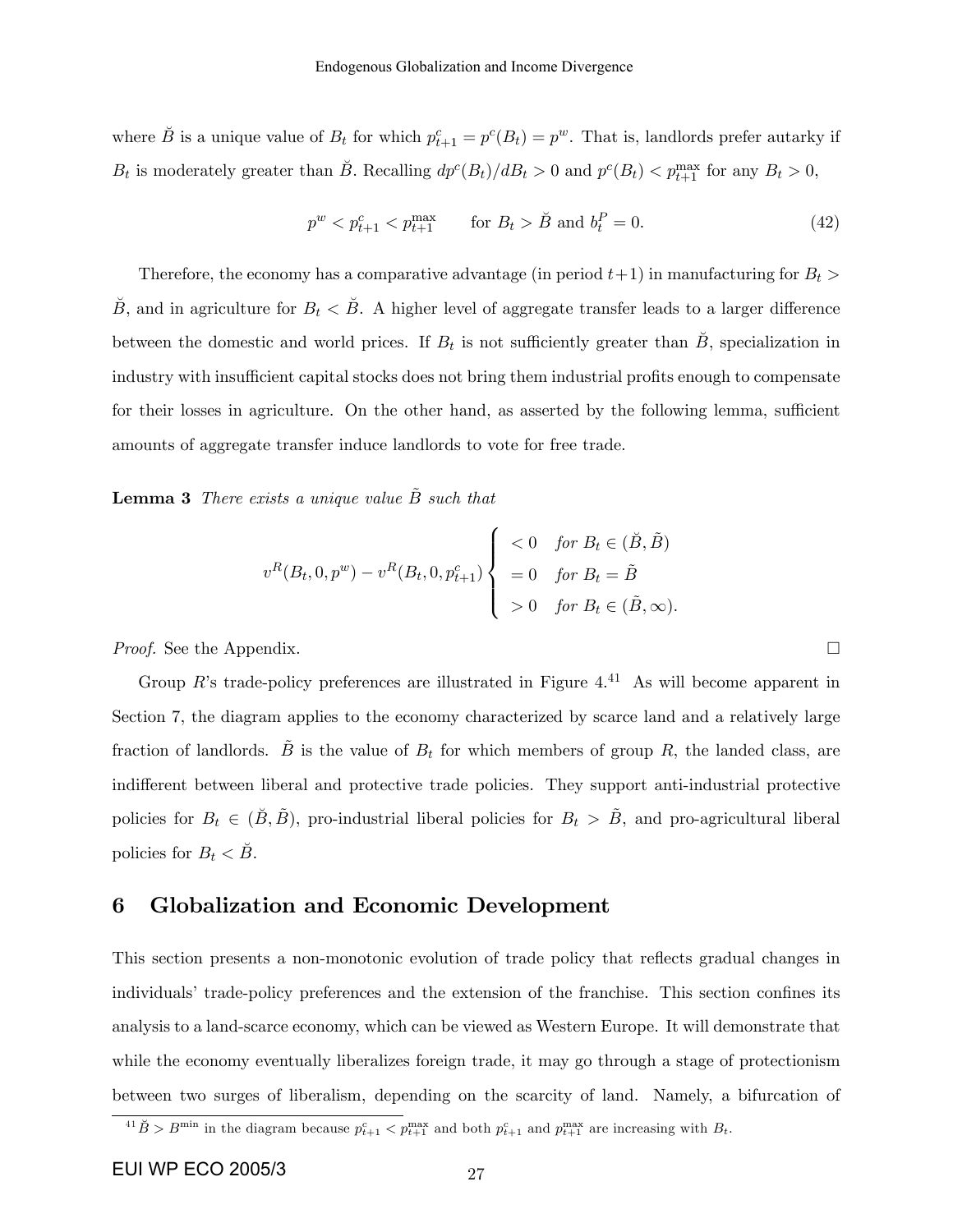trade policy may emerge in the growth process even among land-scarce economies. The case of land-abundant economies will be discussed in Section 7.

We postulate that in each period, the franchise is given only to young individuals who receive transfers from their parents. They adopt a trade policy executed in the next period by majority voting. Since group R is the minority (i.e.,  $\lambda < 1/2$ ), as long as  $b_t^P > 0$  the political decision fully reflects group  $P$ 's opinion. It follows from  $(33)$  that

$$
p_{t+1} = \begin{cases} p_{t+1}^R & \text{if } b_t^R > b_t^P = 0 \\ p_{t+1}^P & \text{if } b_t^P > 0. \end{cases} \equiv p(B_t, b_t^P), \tag{43}
$$

As shown in (10) and (13), consumption and transfers depend on the income and price levels. Hence in light of (27) and (43), the evolution of the economy is governed by a two-dimensional, first-order, autonomous dynamical system in  $B_t$  and  $b_t^P$ :

$$
B_{t+1} = \beta(y_{t+1} - p_{t+1}C_{t+1}^{A}) = \phi(B_t, b_t^P, p_{t+1}) = \Phi(B_t, b_t^P);
$$
  
\n
$$
b_{t+1}^P = \beta \max(I_{t+1}^P - p_{t+1}\hat{c}, 0) = \psi(B_t, b_t^P, p_{t+1}) = \Psi(B_t, b_t^P),
$$
\n(44)

where  $C_t^A \equiv \lambda c_t^{A,R} + (1 - \lambda)c_t^{A,P}$  denotes the aggregate food consumption at time t.

In order to exclude development scenarios that are beyond this paper's scope, it is assumed that

$$
B_0 \in (\check{B}, \tilde{B});
$$
  $b_0^P = 0;$   $p_0 = p_0^c,$  (A2)

where  $B_0 = \beta M K_0^{\alpha} (1 - H_0^A)^{1-\alpha} > 0$  as follows from (29) and (44). The first condition above leads to both comparative advantage in manufacturing and landlords' preference of autarky over free trade in period 1. The second and third conditions imply that  $(29)$  is satisfied.

Let  $B$  be the critical value for which unskilled proletarians can afford just the food consumption level  $\hat{c}$  under free trade. Namely,<sup>42</sup>

$$
w(\hat{k}) = p^w \hat{c}, \qquad \text{where } \hat{k} \equiv \kappa(\hat{B}, 0, p^w). \tag{45}
$$

Let B' be a value such that  $p_{t+1}^c > p^w$  for all  $B_t > B'$  and  $b_t^P \in [0, B_t)$ .<sup>43</sup> The analysis in what follows is limited to the case

$$
\max(B', \tilde{B}) < \hat{B}.\tag{A3}
$$

<sup>&</sup>lt;sup>42</sup>The properties of  $\kappa(\cdot)$  in (24) ensure that  $\hat{B}$  is uniquely defined.

<sup>&</sup>lt;sup>43</sup>Noting  $B^*$  defined below,  $B'$  is a value which is sufficiently close to  $B^*$ .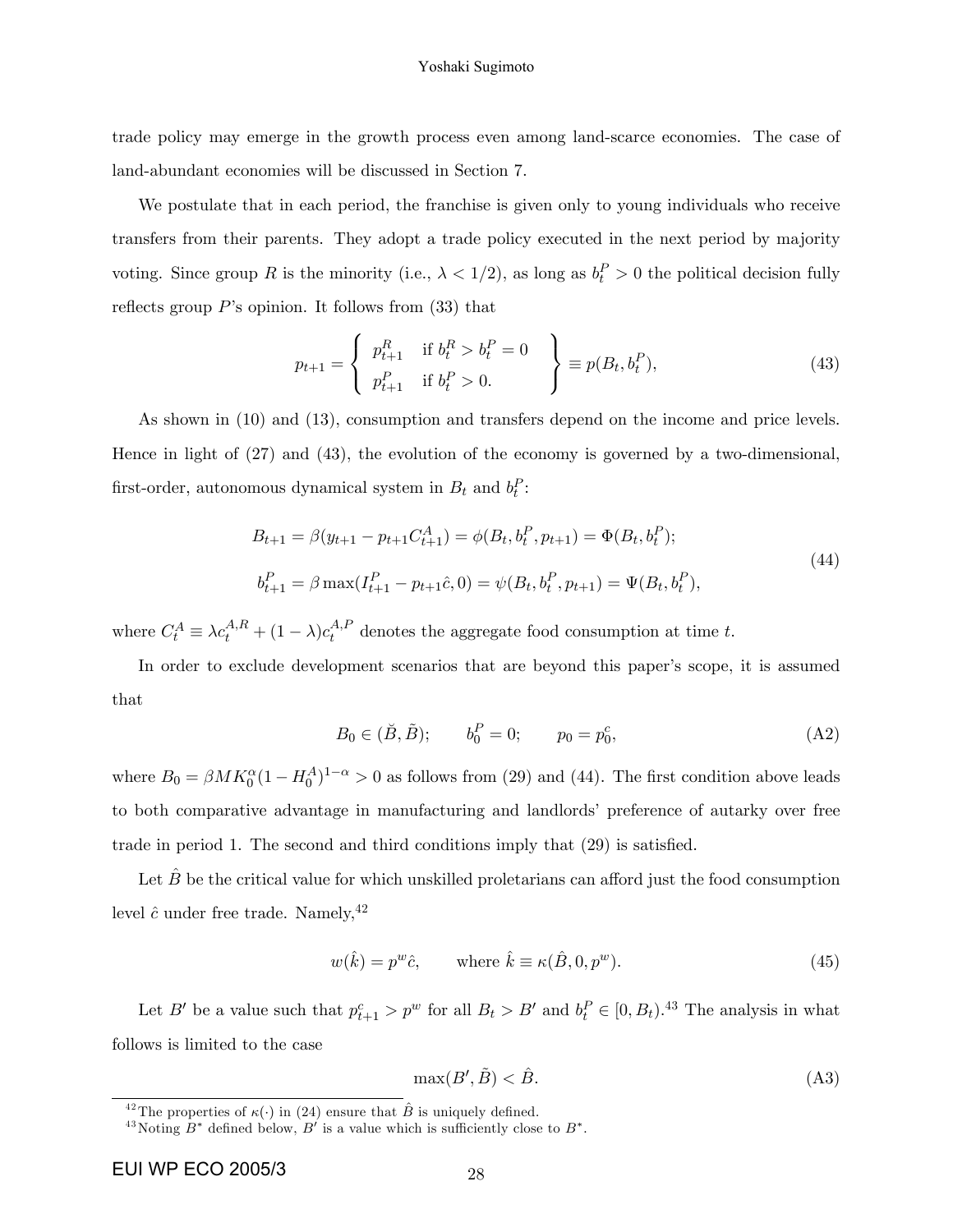Consistent with the historical evidence, the condition  $B' < \hat{B}$  keeps the economy's comparative advantage in manufacturing over time, and the condition  $\tilde{B} < \tilde{B}$  makes the food constraint binding for group  $P$  in the first period of trade liberalization.<sup>44</sup>

Figure 3 depicts the conditional dynamical system formed by  $B_{t+1} = \phi(B_t, b_t^P, p^w)$  and  $b_{t+1}^P = \phi(B_t, b_t^P, p^w)$  $\psi(B_t, b_t^P, p^w)$  on the  $(B_t, b_t^P)$  space defined as  $\mathbb{R}_{++} \times [0, B_t)$ . Given the fixed world price,  $B_{t+1} = B_t$ and  $b_{t+1}^P = b_t^P$  along the BB locus and the bb locus, respectively. Given the initial condition above, the pair  $(B_t, b_t^P)$  never enters the region above the 45<sup>°</sup> line, as was established in Corollary 1.

## 6.1 Stage I - Dominance of the Landed Class and Resistance to Free Trade

The economy develops in Stage I at time  $t \in [0, \tilde{t}].$  where  $\tilde{t}$  is the period such that  $B_t \leq \tilde{B}$  for all  $t < \tilde{t}$  and  $B_t > \tilde{B}$  for  $t = \tilde{t}$ . Note that (A2) implies  $\tilde{t} > 0$ . In this early stage of development, the food constraint is binding for members of group  $P$  and political power is in the hands of the landed interest, who resist trade liberalization.

#### 6.1.1 The Evolution of the Economy

The initial pair of transfers is  $B_0 \in (\check{B}, \check{B})$  and  $b_t^P = 0$  as given by (A2). In addition, Lemmas 2-3 and (43) yield

$$
p_{t+1} = p_{t+1}^R = p_{t+1}^c
$$
 for  $B_t \in [\check{B}, \check{B}]$  and  $b_t^P = 0$ ,

assuming that landowners vote for a protective policy when they are indifferent. It thus follows from (28), (37) and Lemma 1 that for these pairs of transfers, (44) becomes

$$
B_{t+1} = \phi(B_t, 0, p_{t+1}^c) = \beta y_{t+1}^M = \beta \lambda v^R(B_t, 0, p_{t+1}^c) / \epsilon;
$$
  
\n
$$
b_{t+1}^P = \psi(B_t, 0, p_{t+1}^c) = \beta \max(w_{t+1} - p_{t+1}^c \hat{c}, 0) = 0,
$$
\n(46)

where the last equality on the first line is based on  $(37).^{45}$  The properties of  $v^R(B_t, 0, p_{t+1}^c)$  are explained in Subsection 5.2 and are depicted in Figure 4.

Let  $B^*$  be a value of  $B_t$  for which  $p^w F_H(X,0) = w(k_{t+1})$  or equivalently  $p^{\min}(k_{t+1}) = p^w$ , where  $k_{t+1} = k(B_t, b_t^P, p^w, 1)$ .<sup>46</sup> It follows from (24) and (26) and that  $p_{t+1}^{\min} > p^w$  for  $B_t > B^*$  and

<sup>&</sup>lt;sup>44</sup>The feasibility of the condition (A3) can be proven as follows. Consider the case in which  $\tilde{c}$  goes to infinity and  $\alpha$  approaches 1, while  $(1-\alpha)/p^w$  remains constant. First, in light of (45),  $\hat{B}$  becomes infinitely large. Second, noting that  $B^*$  remains finite, one can find a value of  $B'$  which is smaller than  $\hat{B}$ . Third and finally, noting that opening up to international trade raises the capital labor ratio  $k_{t+1}$ , one can find from (40) and (41) that  $\tilde{B}\to \tilde{B}$ , whereas  $\tilde{B}$ remains constant because of (28) and  $p^{c}(\check{B}) = p^{w}$ .

 $\mathcal{L}_{t+1}^{45}$  in (37) is denoted as  $y_{t+1}^M$  in this section to simplify the notation.

 $^{46}B^*$  is independent of  $b_t^P$  because (24) shows that  $b_t^P$  has no effect on  $k(B_t, b_t^P, p^w, 1)$ . Also,  $B^*$  is independent of X because  $F_H(X, 0) = (1 - a)^{1/\rho}$ .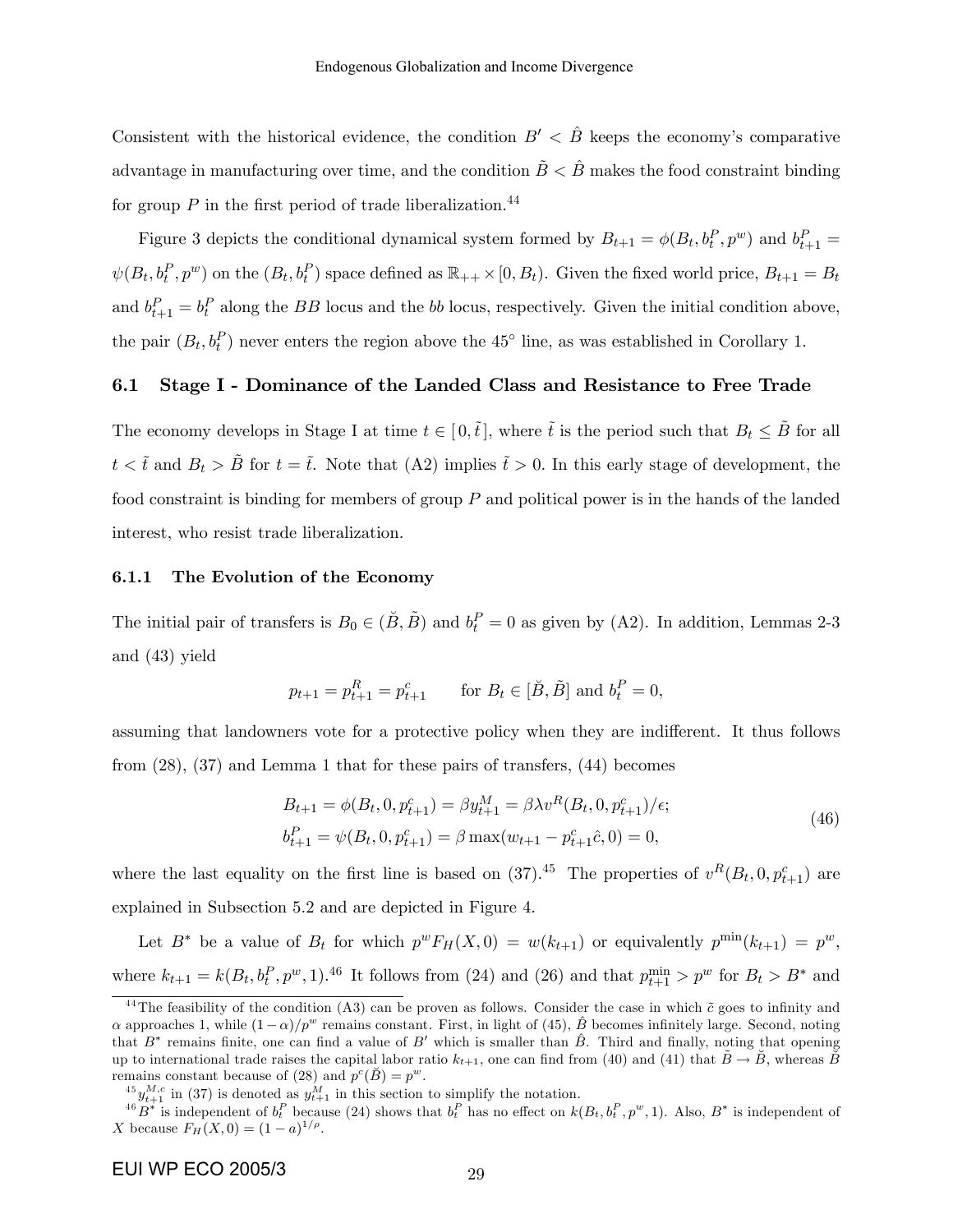$b_t^P \in [0, B_t)$ , meaning complete specialization in manufacturing under free trade.

In order to assure that the economy goes through all phases of globalization, the technological level of manufacturing,  $M$ , is assumed to be high enough to satisfy

$$
B_t < \alpha \beta M (B_t - \lambda e_t)^{\alpha} [\lambda h(e_t) + 1 - \lambda - H_0^A]^{1-\alpha} \qquad \text{for } B_t = \hat{B}, B^*, \tag{A4}
$$

where on the right-hand side is  $\beta$  times the rental income on capital  $R_{t+1}K_{t+1}$  that would be if the dynamical system (46) operated for  $B_t = \hat{B}, B^*$  and  $b_t^P = 0.^{47}$ 

Given the properties of  $v^R(B_t, 0, p_{t+1}^c)$ , the condition above leads to

$$
B_t < \phi(B_t, 0, p_{t+1}^c) \qquad \text{for } 0 < B_t \le \max(\hat{B}, B^*). \tag{47}
$$

It follows that  $B_{t+1} > B_t$  in the time interval  $[0, \tilde{t}]$  and the economy eventually departs from Stage I. This monotonic growth in  $B_t$  yields  $y_{t+1}^M > y_t^M$ ,  $y_{t+1}^A = y_t^A$  and  $y_{t+1} > y_t$  for  $t \in [0, \tilde{t}]$ .

#### 6.1.2 Class Conflict

The above analysis and (42) lead to

$$
p_t = p_t^R = p_t^c > p^w; \t c_t^{A,P} = c_0^{A,P} < \hat{c}; \t b_t^P = 0, \t \text{for } t \in [0, \tilde{t}],
$$
\n(48)

where  $c_0^{A,P} = F_H(X, H_0^A)$ . Note that the food constraint is binding for members of group P.

The two groups have conflicting viewpoints regarding the trade policy in Stage I. Trade liberalization is beneficial for members of group  $P$ , whose incomes are entirely devoted to the agricultural consumption. A decline in the price from the autarkic level leads to a decline in the agricultural employment and an increase in the wage in terms of the agricultural good,  $F_H(X, H_t^A)$ . However, the franchise is not given to group  $P$  in this immature development stage and their agricultural consumption is suppressed at the autarkic price level. Proposition 1 summarizes the discussion.

**Proposition 1** Under (A1)-(A4),  $p_t = p_t^R = p_t^c > p^w = p_t^P$  in the time interval  $[0, \tilde{t}]$ .

## 6.2 Stage II - The First Globalization

The economy develops in Stage II for period  $t \in (\tilde{t}, \hat{t})$ , where  $\hat{t}$  is the period such that  $B_t \leq \hat{B}$  for all  $t < \hat{t}$  and  $B_t > \hat{B}$  for  $t = \hat{t}$ . As in Stage I, the subsistence constraint is binding for members of

<sup>&</sup>lt;sup>47</sup>The condition (A4) holds given a sufficiently high level of M, noting that both  $\hat{B}$  and  $B^*$  go to zero as M becomes infinitely large.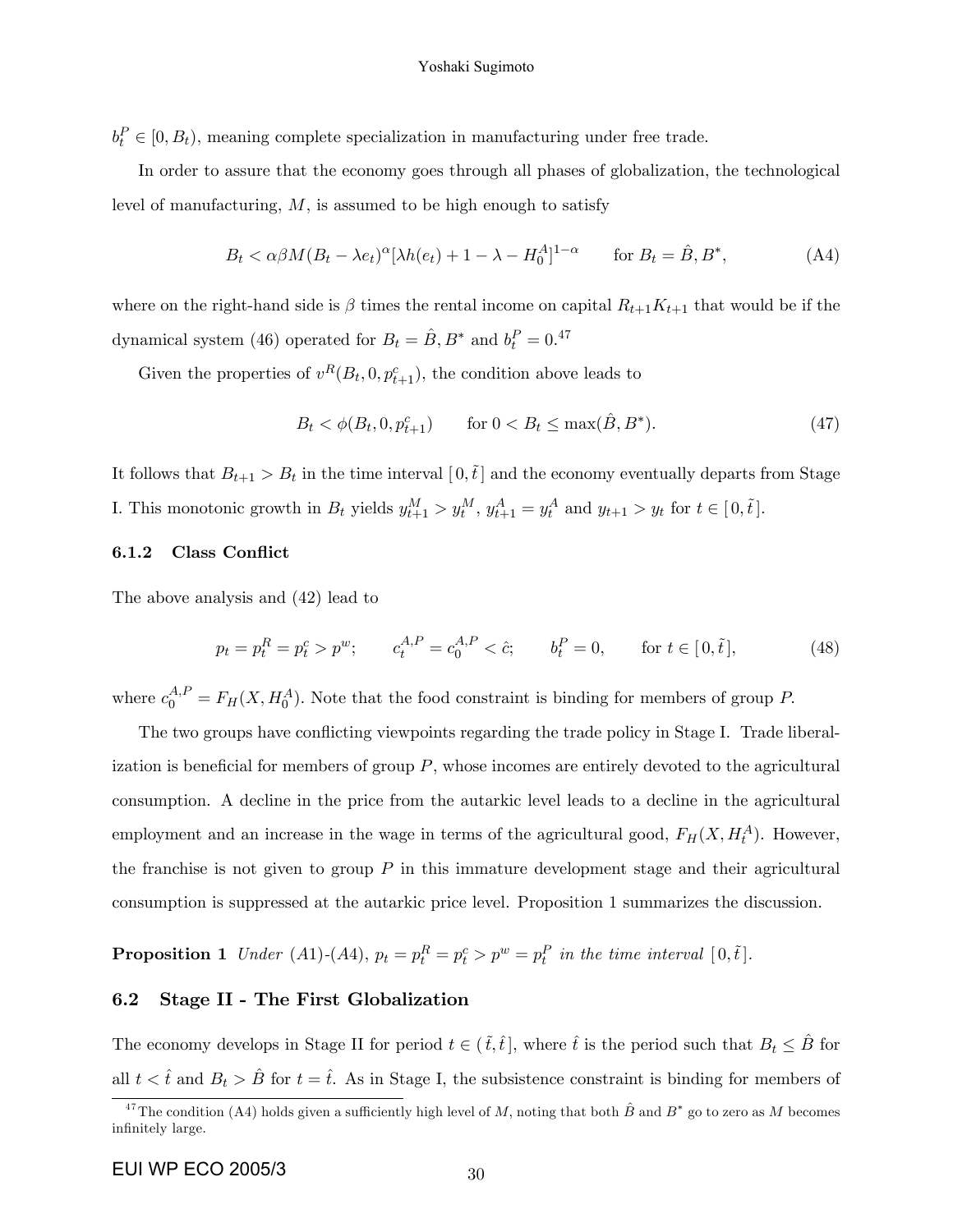group  $P$  and the political system is dominated by the landed class. Unlike in Stage I, however, trade liberalization brings about an increase in the labor employment and output of the manufacturing sector enough to alter landlords' attitudes towards trade policies. The economy accordingly opens up to international trade.

#### 6.2.1 The Evolution of the Economy

In the first period of Stage II,  $B_{\tilde{t}} \in (\tilde{B}, \hat{B}]$  by definition and  $b_{\tilde{t}}^P = 0$  from (48). In view of Lemmas 2-3 and (43),

$$
p_{t+1} = p_{t+1}^R = p^w
$$
 for  $B_t \in (\tilde{B}, \hat{B})$  and  $b_t^P = 0$ .

For this set of transfers,  $I_{t+1}^P = w_{t+1} \leq p^w \hat{c}$  by noting (19) and the definition of  $\hat{B}$ . Thus in light of  $(14)$  and  $(27)$ ,  $(44)$  becomes

$$
B_{t+1} = \phi(B_t, 0, p^w) = \beta \lambda v^R(B_t, 0, p^w) / \epsilon;
$$
  
\n
$$
b_{t+1}^P = \psi(B_t, 0, p^w) = \beta \max(w_{t+1} - p^w \hat{c}, 0) = 0.
$$
\n(49)

The properties of  $v^R(B_t, 0, p^w)$  are illustrated in Figure 4.  $v^R(B_t, 0, p^w)$  is greater than  $v^R(B_t, 0, p_{t+1}^c)$ for  $B_t > B$ , implying a higher path of  $B_t$  under free trade than in autarky. This means that, recalling (47),

$$
B_t < \phi(B_t, 0, p^w) \qquad \text{for } \tilde{B} \le B_t \le \max(\hat{B}, B^*). \tag{50}
$$

Since  $v^R(B_t, 0, p^w)$  is increasing in  $B_t$ , it follows that  $B_{t+1} > B_t$  for  $t \in [\tilde{t}, \tilde{t}]$  and  $B_t$  exceeds  $\tilde{B}$ within finite time. As depicted in Figure 3, the pair  $(B_t, b_t^P)$  moves rightwards on the interval  $(\tilde{B}, \tilde{B})$  of the horizontal axis—a portion of the bb locus—in Stage II.

As  $B_t$  and thus  $k_{t+1}$  are rising over time, the employment of human capital is increasing in the manufacturing sector and is decreasing in the agricultural sector. Hence, (1), (27) and (39) yield  $y_{t+1}^M > y_t^M$ ,  $y_{t+1}^A < y_t^A$  and  $y_{t+1} > y_t$  for  $t \in (\tilde{t}, \hat{t}).$ 

## 6.2.2 Class Conflict

The above analysis and (42) lead to

$$
p_t = p_t^R = p^w < p_t^c; \qquad c_t^{A,P} \in (c_{t-1}^{A,P}, \hat{c}); \qquad b_t^P = 0 \qquad \text{for } t \in (\tilde{t}, \hat{t}], \tag{51}
$$

where  $c_t^{A,P} = F_H(X, H_t^A)$ . Note that the food constraint is still binding for group P.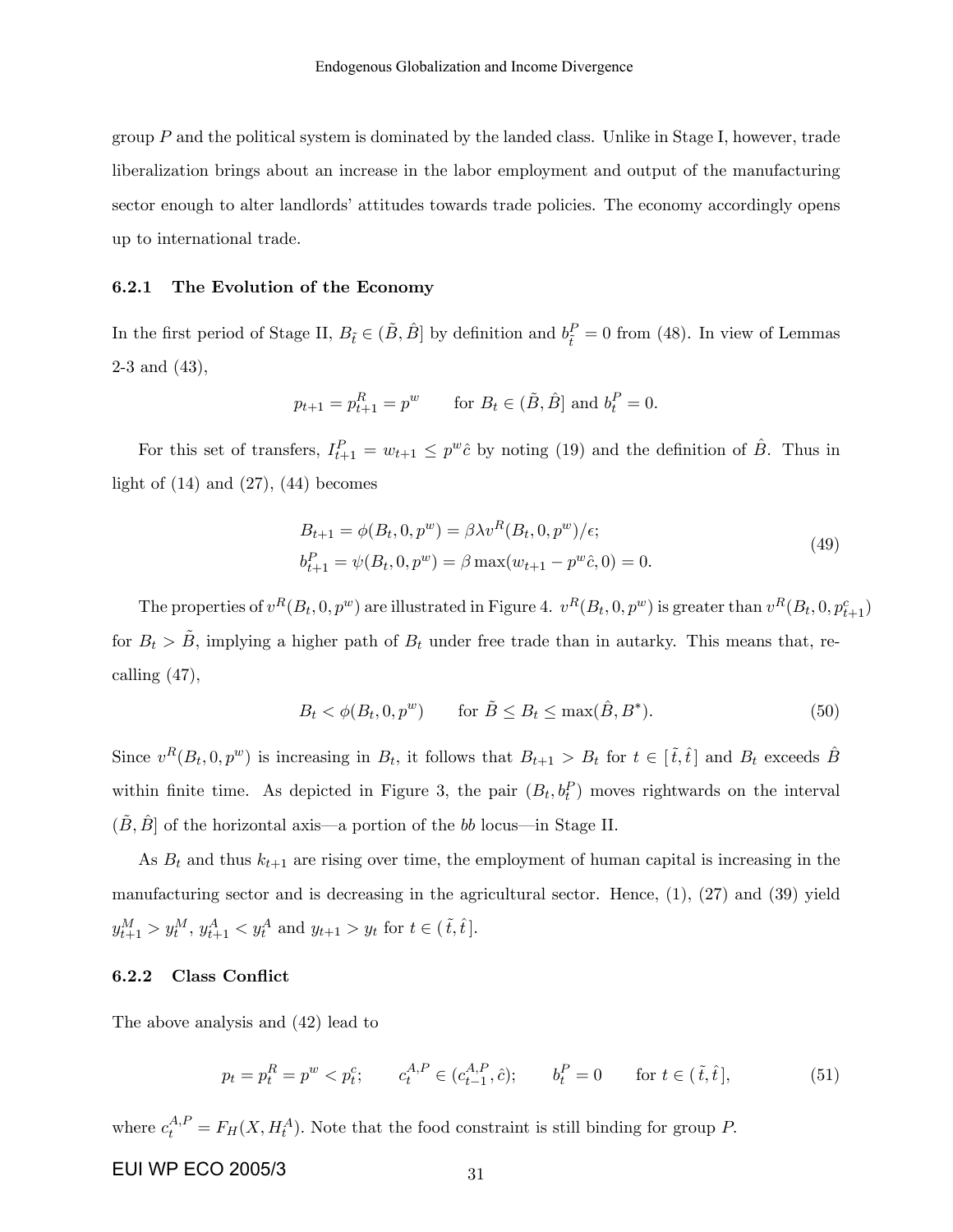#### Yoshaki Sugimoto

In Stage II, the two groups share the same viewpoint regarding the trade policy, while the franchise is still limited to group  $R$ . Due to the difference between the world-market and autarkic prices, opening up to international trade decreases the employment in agriculture and thereby breaks the agrarian equilibrium (29), in which the living standard of the masses is suppressed. The resultant improvement in  $F_H(\cdot)$ , the wage in terms of food, enhances group P's food consumption. For this reason, a liberal policy is desirable for group  $P$  as well as for group  $R$ . Proposition 2 summarizes the discussion.

## **Proposition 2** Under (A1)-(A4),  $p_t = p^w = p_t^P = p_t^R$  in the time interval  $(\tilde{t}, \hat{t})$ .

The monotonic growth of  $c_t^{A,F}$  $t_t^{A,P}$  in (51) is driven by the accumulation of aggregate transfer, which enhances the capital-labor ratio in industry and thereby decreases the labor employment of the agricultural sector. Through this process the wage rage  $F_H(\cdot)$  exceeds the subsistence consumption level  $\hat{c}$  in period  $\hat{t} + 1$ .

#### 6.3 Stage III - The Rise of the Working Class and Political Backlash

The economy develops in Stage III for period  $t \in (\hat{t}, t^*)$ , where  $t^*$  is the period such that under free trade,  $b_t^P < e_t$  for all  $t < t^*$  and  $b_t^P \ge e_t$  for  $t = t^*$ . Noting  $k_p(\cdot) \ge 0$  in (24), the credit constraint remains binding on group P for any feasible price  $p_{t+1} \in [p^w, p_{t+1}^c]$ . On the other hand, unlike in the previous stages the food constraint is no longer binding, the franchise is given to all adults in society, and the landless workers invest in education. However, their wealth levels are still too low to nullify the credit constraint and to invest in physical capital. The increasing demand for the manufactured good may prompt the mass to be protectionist against the inflow of staple food.

It follows from (50) and (51) that in the first period of Stage III,  $\hat{t} + 1$ ,

$$
B_{\hat{t}+1} > \hat{B}, \qquad b_{\hat{t}+1}^P > 0, \qquad \text{and} \qquad p_{\hat{t}+1} = p_{\hat{t}+1}^R = p^w.
$$
 (52)

#### 6.3.1 Conditional Dynamics

In order to facilitate the analysis of unconditional dynamics, first consider the evolution of the economy conditional on  $p_{t+1} = p^w$  for all  $t > \hat{t}$ . The lemma below asserts that there is no bb locus and  $b_t^P$  grows monotonically on the subspace  $[\hat{B}, \bar{B}] \times [0, B_t)$  in Figure 3. A level of aggregate transfer  $\bar{B}$  in the lemma will be specified later.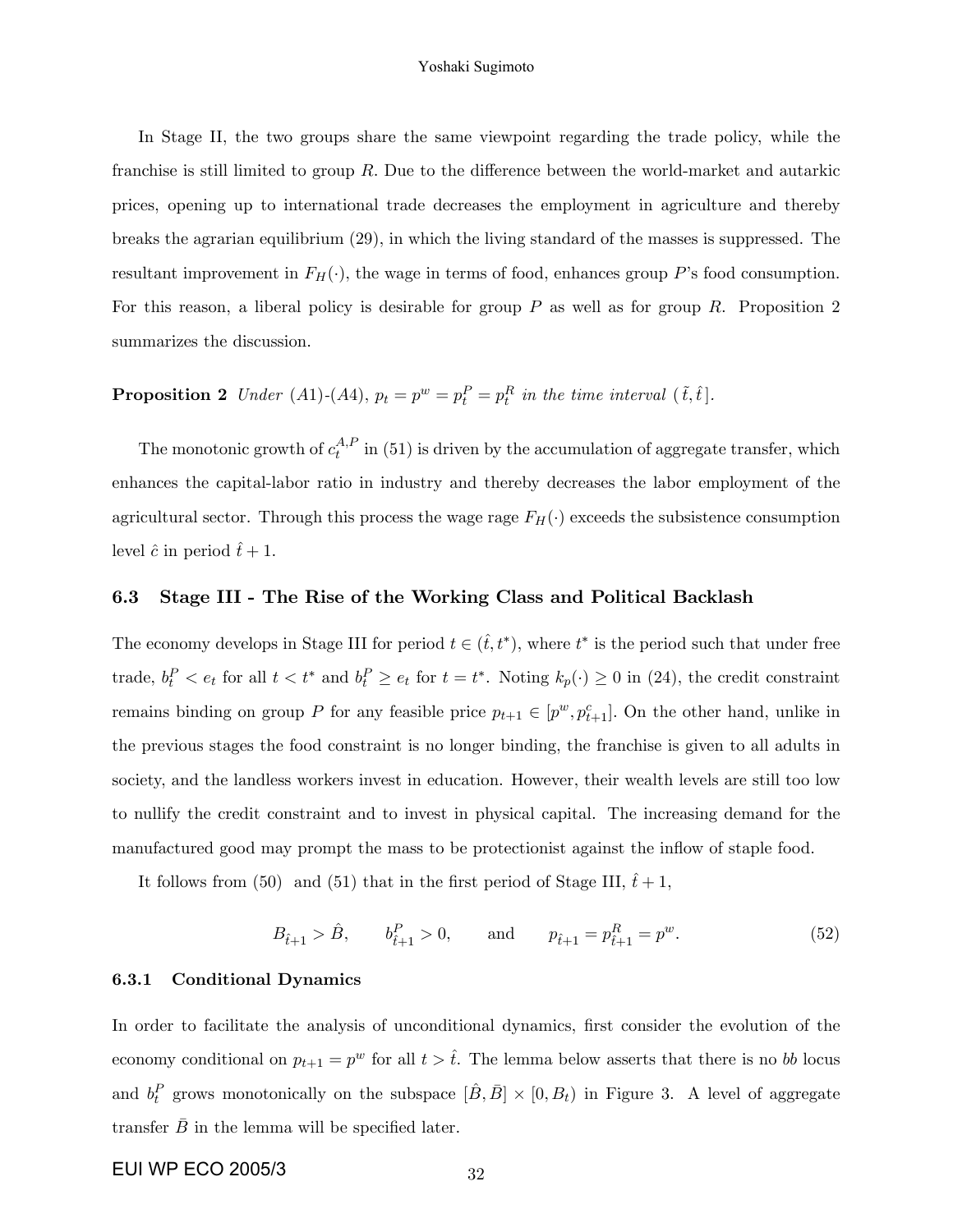**Lemma 4** Under (A1)-(A4),  $\psi(B_t, b_t^P, p^w) \geq b_t^P$  for  $B_t \in [\hat{B}, \bar{B}]$  and  $b_t^P \in [0, B_t)$ , with equality only for  $B_t = \hat{B}$  and  $b_t^P = 0$ .

*Proof.* See the Appendix  $\Box$ 

Hence, for  $B_t \in [\hat{B}, \bar{B}]$  and  $b_t^P \in [0, e_t)$ , all members of generation t consume  $\hat{c}$  units of food whereas the credit constraint is binding for group  $P^{48}$ . In this case  $\theta_t = \lambda$  and the evolution of aggregate transfer in (44) becomes

$$
B_{t+1} = \phi(B_t, b_t^P, p^w) = \beta(y_{t+1} - p^w \hat{c}), \tag{53}
$$

where in view of (27),

$$
\phi_B(\cdot) = \beta R_{t+1} > 0; \qquad \phi_{BB}(\cdot) < 0; \qquad \phi_b(\cdot) > 0; \tag{54}
$$

Figure 3 geometrically represents the conditional dynamical system in the subspace where  $B_t \in$  $[\hat{B}, \bar{B}]$  and  $b_t^P \in [0, e_t)$ . One can find from (50) and (54) that

$$
\phi(\hat{B}, b_t^P, p^w) > \hat{B} \qquad \text{for } b_t^P \in [0, e_t). \tag{55}
$$

Given these properties of  $\phi(\cdot)$  and the initial condition (52), the aggregate transfer increases monotonically over time towards the positively sloped BB locus, along which  $B_t \in (\hat{B}, \bar{B})$ . It thus follows from Lemma 4 that  $b_t^P$  also increases monotonically over time, eventually exceeding  $e_t$ (<  $B_t$ ).

## 6.3.2 Unconditional Dynamics

The nature of the unconditional dynamics depends on the price level determined in accordance with  $(43)$ . Recalling  $(27)$ ,

$$
p^{w} = \arg \max[y(B_t, b_t^P, p_{t+1}) - p_{t+1}\hat{c}], \qquad (56)
$$

where  $p_{t+1} \in [p^w, p_{t+1}^c]$ . It follows from (44) that a liberal policy maximizes aggregate transfer in the absence of the food constraint.

**Lemma 5** If  $(A1)-(A4)$  are satisfied and X is sufficiently small, then

$$
0 < b_t^P < b_{t+1}^P < \bar{b}^P \quad \text{and} \quad \hat{B} < B_{t+1} < \bar{B} \quad \text{for } t \in (\hat{t}, t^*).
$$

<sup>&</sup>lt;sup>48</sup>As implied by Lemma 4 and Corollary 1,  $I_{t+1}^R > I_{t+1}^P \geq p^w \hat{c}$  in this case. Hence  $C_{t+1}^A = \hat{c}$ . As follows from (A3), if  $B_t$  is greater than  $\hat{B}$ , the manufacturing sector operates and  $K_{t+1} > 0$ . A positive amount of capital requires that members  $R$  of generation  $t$  are not credit-constrained.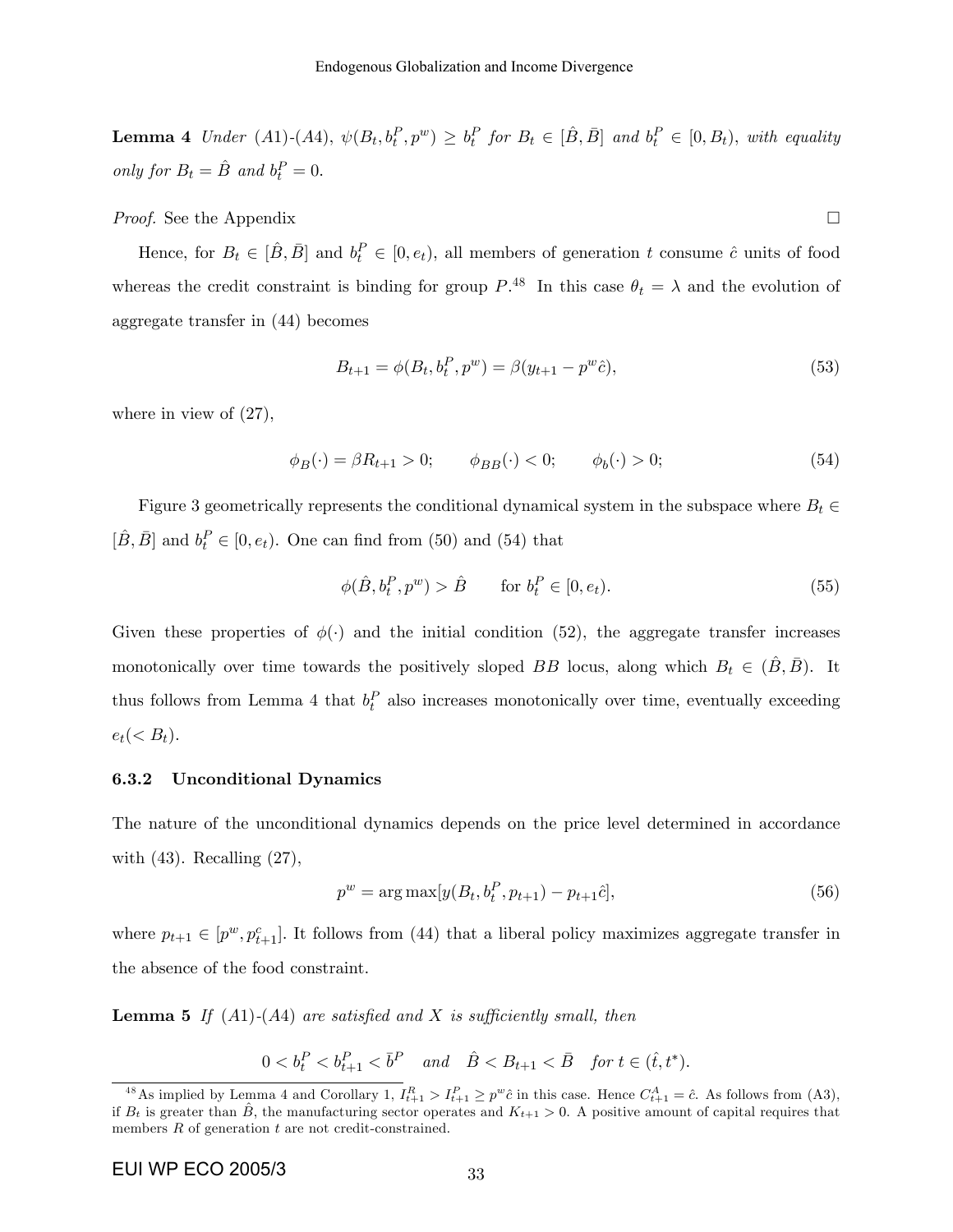*Proof.* Consider the first period of Stage III,  $t = \hat{t} + 1$ , which is characterized by (52). Using (33) and (43) with (19) and Lemma 4, one can obtain

$$
p_{t+1} = p_{t+1}^P = \arg \max[w_{t+1}h(b_t^P) - p_{t+1}\hat{c}], \tag{57}
$$

implying that  $p_{t+1} = \arg \max \psi(\cdot)$ . If  $p_{t+1}$  is sufficiently close to  $p^w$ , one can apply (55) to show that  $\phi(\hat{B}, b_t^P, p_{t+1}) > \hat{B}$  for  $b_t^P < \hat{B}$ . In this case  $\hat{B} < B_{t+1} < \bar{B}$ , where the second inequality is implied by (56). Such a low price level is chosen by group P because  $H_{t+1}^A \to 0$  and  $\gamma_{t+1} \to 0$  in (36) as  $X \to 0$  for a given triplet  $(B_t, b_t^P, p_{t+1})$ . Therefore, it follows from Lemma 4 that as in the conditional dynamics,  $b_t^P$  grows monotonically over time and ultimately exceeds  $e_t$  $\Box$ 

As shown in (57), the desirable price for members of group P maximizes  $[w_{t+1}h(b_t^P) - p_{t+1}\hat{c}]$ . Note that the objective function includes the wage in terms of the manufactured good,  $w_{t+1}$ . because members of group P consume the manufactured good as well as the agricultural good. Raising the relative price promotes intersectoral labor shifts from industry to agriculture, and accordingly increases  $k_{t+1}$  and  $w_{t+1}$ . For this reason, free trade is not necessarily most desirable for them. As shown above, the desirable price for group P depends on the level of  $\gamma_{t+1}$ .

**Proposition 3** If  $(A1)-(A4)$  are satisfied, moderatelyland-scarce economies are likely to experience political backlash against liberalism in Stage III, where severelyland-scarce economies will maintain liberalism.

*Proof.* (68) in the Appendix reveals that for a given triplet  $(B_t, b_t^P, p^w)$ ,  $\gamma_{t+1}$  increases with X because  $H_{t+1}^A$ ,  $X/H_{t+1}^A$  and  $k_{t+1}$  increase with X whereas  $H_{t+1}^M$  decreases with X. In addition,  $\gamma_{t+1}$ can be sufficiently close to 1 depending on the structural parameter; e.g.,  $\gamma_{t+1} \to 1$  as  $a \to 0$ . Hence the results follow from the proof of Lemma 5, noting that an excessively land-abundant economy becomes too protectionist to depart from Stage III.

The mechanism behind the resurgence of protectionism can be explained in the following manner. Given a larger amount of land, a change in the relative price has a bigger impact on the wage in terms of the manufactured good,  $w_t$ , because both  $\gamma_t$  and  $F_H(\cdot)$  increase with X. Under this circumstance, workers Önd optimal to balance the consumption of these two goods by a centrist policy, rather than to maximize only food consumption by an extremely liberal policy.

The proposition above asserts a possibility of a bifurcation of trade policy among land-scarce economies in Stage III. Severe political backlash will retard the accumulation of aggregate transfer,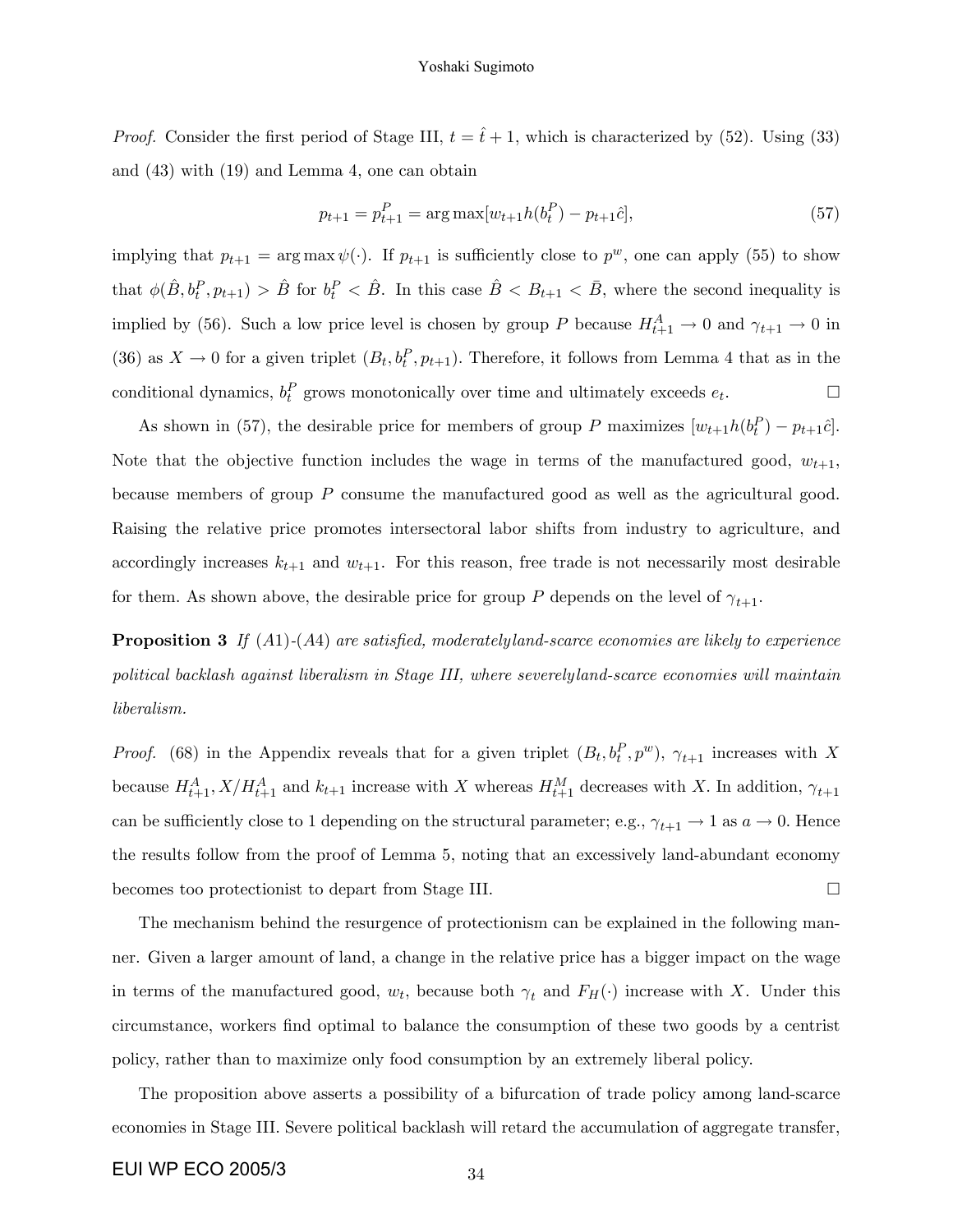and the resultant decline in the wage rate  $w_{t+1}$  reactivates the food constraint on group P, bringing the economy back to the previous stages. In order to assure the economy's departure from Stage III, agricultural land is assumed to be sufficiently small.

The evolution of aggregate output depends on the executed trade policy. As shown in the analysis of the conditional dynamics, a liberal policy will continue to raise aggregate transfers and hence aggregate output. On the other hand, a protectionist policy does not guarantee their monotonic growth.

#### 6.3.3 Class Conflict

It will be shown that the protectionist policy adopted by moderately land-scarce economies causes class conflicts between growing workers and landowners, who can be regarded as big capitalists in this stage.

**Lemma 6** If (A1)-(A4) are satisfied and  $p_{t+1}^P > p^w$  in period  $t \in (\hat{t}, t^*)$ , then  $p_{t+1}^R = p^w$  in the period.

*Proof.* Follows from Corollary 1 and (57).  $p_{t+1}^i = \arg \max (I_{t+1}^i - p_{t+1}\hat{c})$  in period  $t \in (\hat{t}, t^*)$ . Note that  $p^w \neq p_{t+1}^P$  whereas  $p^w = \arg \max(y_{t+1} - p_{t+1}\hat{c})$  from (56). The result therefore follows from and  $(27)$ .

Hence, the two groups never agree on protectionist policies in Stage III.

**Proposition 4** If  $(A1)$ - $(A4)$  are satisfied, then moderately land-scarce economies are likely to have  $p_{t+1} = p_{t+1}^P > p_{t+1}^R = p^w$  in the time interval  $(\hat{t}, t^*)$ .

*Proof.* Follows from Proposition 3 and Lemma 6.

It deserves special emphasis that political backlash to protectionism in Stage III is supported not by capitalists but by workers, who are better off.<sup>49</sup>

### 6.4 Stage IV - The Second Globalization

The economy develops in Stage IV for period  $t \geq t^*$ . The food constraint is not binding as in Stage III, and moreover, the credit constraint dissipates in the long run. In the absence of the two

<sup>&</sup>lt;sup>49</sup>While landowners are homogeneous in this model, it is plausible to consider that in reality, protective policy was suppoted by large-size landlords, whose landownership is their dominant income source. As shown in (52), the first period of Stage III,  $t + 1$ , is a transitionary period in which the ongoing trade policy was determined by adult members of group  $R$ , while young members of group  $P$  has obtained voting rights for the next periods' trade policy.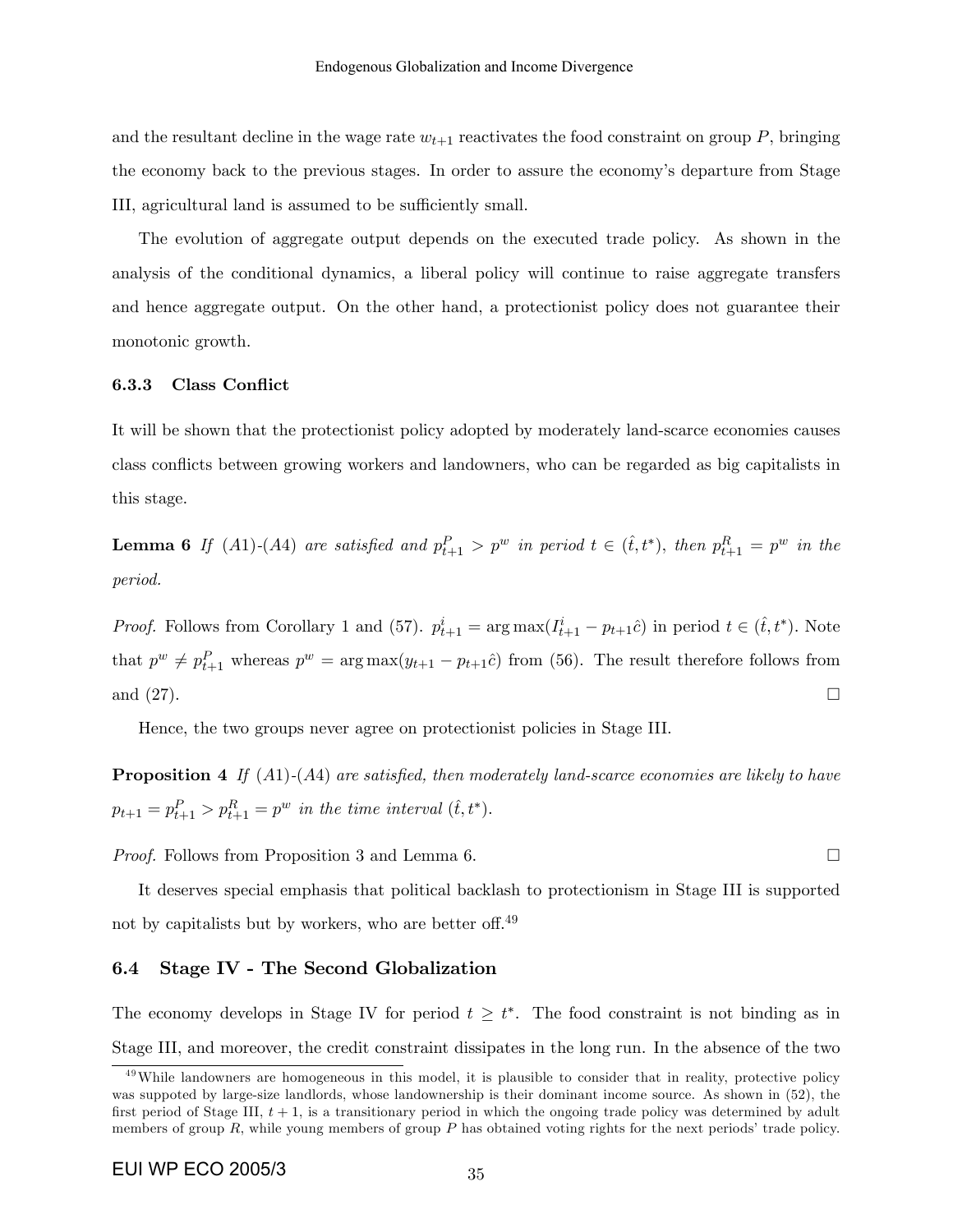constraints, all individuals have savings and the interest rate positively affects their rental incomes on capital. The positive effect of trade liberalization on the interest rate will outweigh its negative effect on the wage rate at highly developed stages, swaying countries towards liberalism.

It follows from Lemma 5 with  $(52)$  and  $(A3)$  that in the first period of Stage IV,  $t^*$ ,

$$
B_{t^*} > \hat{B}, \qquad b_{t^*}^P \ge e_{t^*}, \qquad \text{and} \qquad p_{t^*} \in [p^w, p_{t^*}^c].
$$
 (58)

#### 6.4.1 Conditional Dynamics

In order to facilitate the analysis of the dynamical system, first consider the evolution of transfers conditional on  $p_{t+1} = p^w$  for  $t \geq t^*$ . It follows from Corollary 1 and Lemma 4 that for  $B_t \in [\hat{B}, \bar{B}]$ and  $b_t^P \ge e_t$ , no constraint is binding and  $\theta_t = 1$ . In this case (44) becomes

$$
B_{t+1} = \phi(B_t, b_t^P, p^w) = \beta(y_{t+1} - p^w \hat{c});
$$
  
\n
$$
b_{t+1}^P = \psi(B_t, b_t^P, p^w) = \beta(I_{t+1}^P - p^w \hat{c}),
$$
\n(59)

where in view of  $(27)$  and  $(19)$ ,

$$
\phi_B(\cdot) = \beta R_{t+1} > 0; \qquad \phi_{BB}(\cdot) < 0; \qquad \phi_b(\cdot) = 0; \qquad \lim_{B_t \to \infty} \phi_B(\cdot) = 0; \tag{60}
$$

$$
\psi_B(\cdot) > 0;
$$
  $\psi_b(\cdot) = \beta R_{t+1} > 0;$   $\psi_{bb}(\cdot) = 0.$  (61)

Note that the interest rate  $R_{t+1}$  is the additional factor through which trade policies affect  $I_{t+1}^P$ .

The lemma below reflects valueless landownership and the associated dissipation of wealth inequality under complete specialization in manufacturing.

**Lemma 7** If  $(A1)-(A4)$  are satisfied, the conditional dynamical system  $(59)$  has a unique, nontrivial steady-state equilibrium  $(\bar{B}, \bar{b}^P)$  such that

$$
\bar{B} = \phi(\bar{B}, \bar{b}^P, p^w) = \bar{b}^P = \psi(\bar{B}, \bar{b}^P, p^w) > \max(\hat{B}, B^*).
$$

*Proof.* Suppose  $b_t^P \ge e_t$ . Then (A4) and (60) yield a unique steady-state aggregate transfer  $\bar{B} = \phi(\bar{B}, b_t^P, p^w) > \max(\hat{B}, B^*)$ . Since  $\bar{B}$  and the associated capital-labor ratio  $\bar{k} = k(\bar{B}, b_t^P, p^w, 1)$ are independent of  $b_t^P$ , (60)-(61) yield

$$
\phi_B(\bar{B}, b_t^P, p^w) = \psi_b(\bar{B}, b_t^P, p^w) = \beta R(\bar{k}) < 1,\tag{62}
$$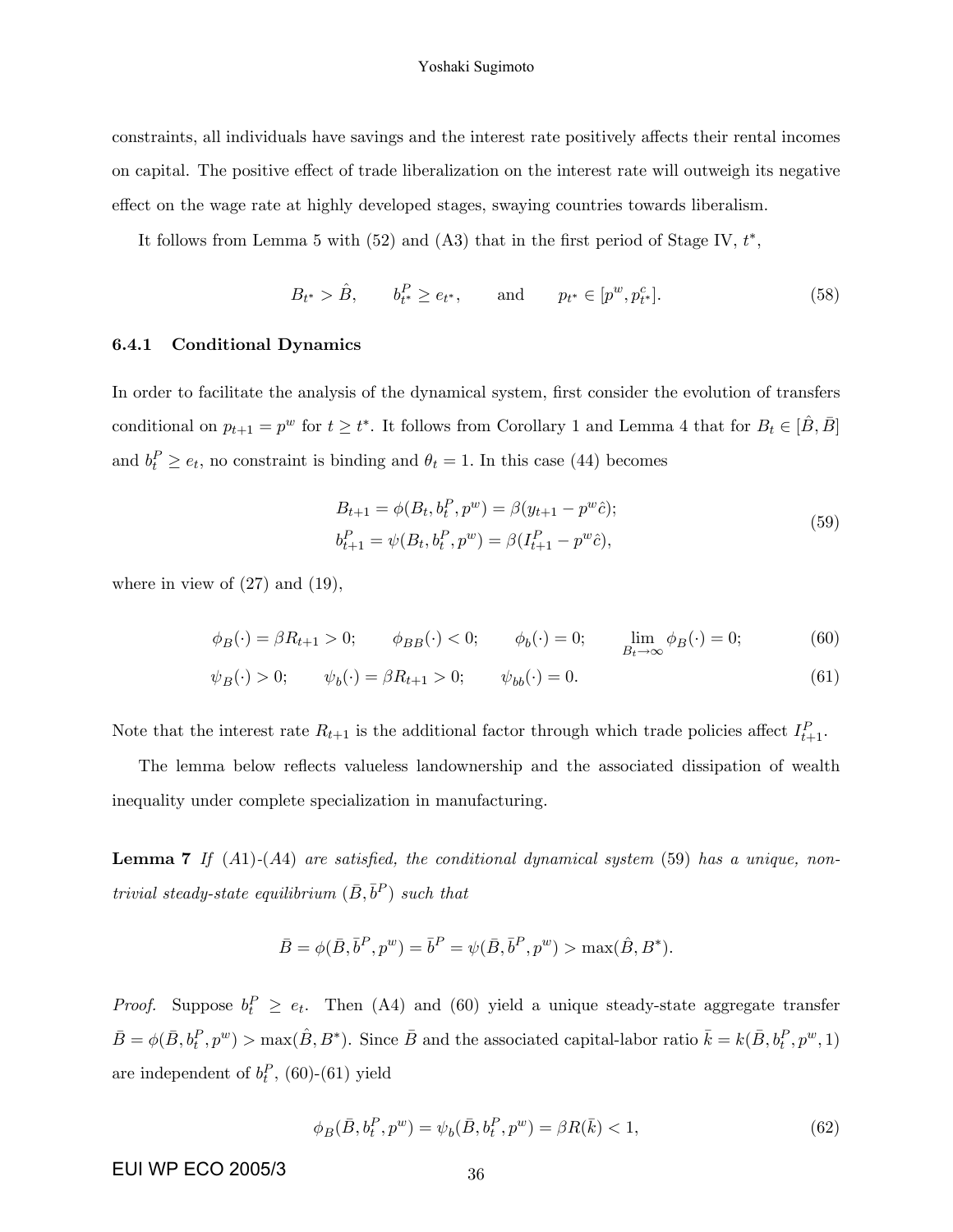implying a unique steady-state value  $\bar{b}^P = \phi(\bar{B}, \bar{b}^P, p^w)$ . In the steady state where  $\bar{B} > B^*$ , agricultural output is zero and aggregate output is  $w(\bar{k})h(e(\bar{k})) + R(\bar{k})[\bar{B} - e(\bar{k})]$ . Hence noting (59), one can find that  $\bar{B} = \bar{b}^P > e(\bar{k})$ , establishing the lemma.

Figure 3 geometrically represents the conditional dynamical system (59) in the subspace where  $B_t \in [\hat{B}, \bar{B}]$  and  $b_t^P \in [e_t, B_t)$ . This is the region where neither food nor credit constraints are binding. The upper bb locus in the diagram is negatively sloped and has a unique intersection with the 45<sup>°</sup> line at point  $(\bar{B}, \bar{b}^P)$ .<sup>50</sup> One can find from (55) and (60) that

$$
\phi(\hat{B}, b_t^P, p^w) > \hat{B} \qquad \text{for } b_t^P \in [e_t, B_t). \tag{63}
$$

This implies that given the initial condition (58), aggregate transfer  $B_t$  increases monotonically over time towards the vertical  $BB$  locus. It thus follows from Lemma 4 that  $b_t^P$  also increases monotonically over time. As follows from (62), the pair  $(B_t, b_t^P)$  converges to a steady-state equilibrium  $(\bar{B}, \bar{b}^P)$ <sup>51</sup> Throughout Stage IV,  $y_t$ ,  $y_t^M$  and  $k_t$  monotonically increase whereas  $y_t^A$  monotonically decreases and reaches zero in the long run.

#### 6.4.2 Unconditional Dynamics

As in Stage III, the nature of the unconditional dynamics depends on the price level determined by  $(43)$ . A protective trade policy retards industrialization, although it may profit some members in society.

**Lemma 8** If  $(A1)-(A4)$  are satisfied and X is sufficiently small, then

$$
0 < b_t^P < b_{t+1}^P < \bar{b}^P \quad and \quad \hat{B} < B_{t+1} < \bar{B} \quad \text{for } t \ge t^*,
$$

and  $b_t^P \to B_t$  as  $t \to \infty$ .

*Proof.* It follows from (19) that, for  $b_t^P > e_t$ ,

$$
\partial I_{t+1}^P / \partial p_{t+1} = \gamma_{t+1} F_H(X, H_{t+1}^A) [H_{t+1}^A + (B_t - b_t^P)/k_{t+1}], \tag{64}
$$

where the amount in the square bracket is smaller than  $h(e_t)$ . Then noting (63), the result can be proven in the same way as the one for Lemma 5.

 $50$  Appying the implicit function theorem to (59), one can find that the bb locus is negatively sloped over the range of  $B_t$  where  $\beta R(k(B_t, b_t^P, p^w, 1)) < 1$ . Note that  $\beta R(\bar{k}) < 1$ , as shown in the proof of Lemma 7.

<sup>&</sup>lt;sup>51</sup>Although  $b_t^{\tilde{P}}$  may temporarily become smaller than  $e_t$  in a period  $t > t^*$ , Lemma 4 and the fact  $B_t \in (e_t, \bar{B})$ assure that  $b_t^P > e_t$  in the long run.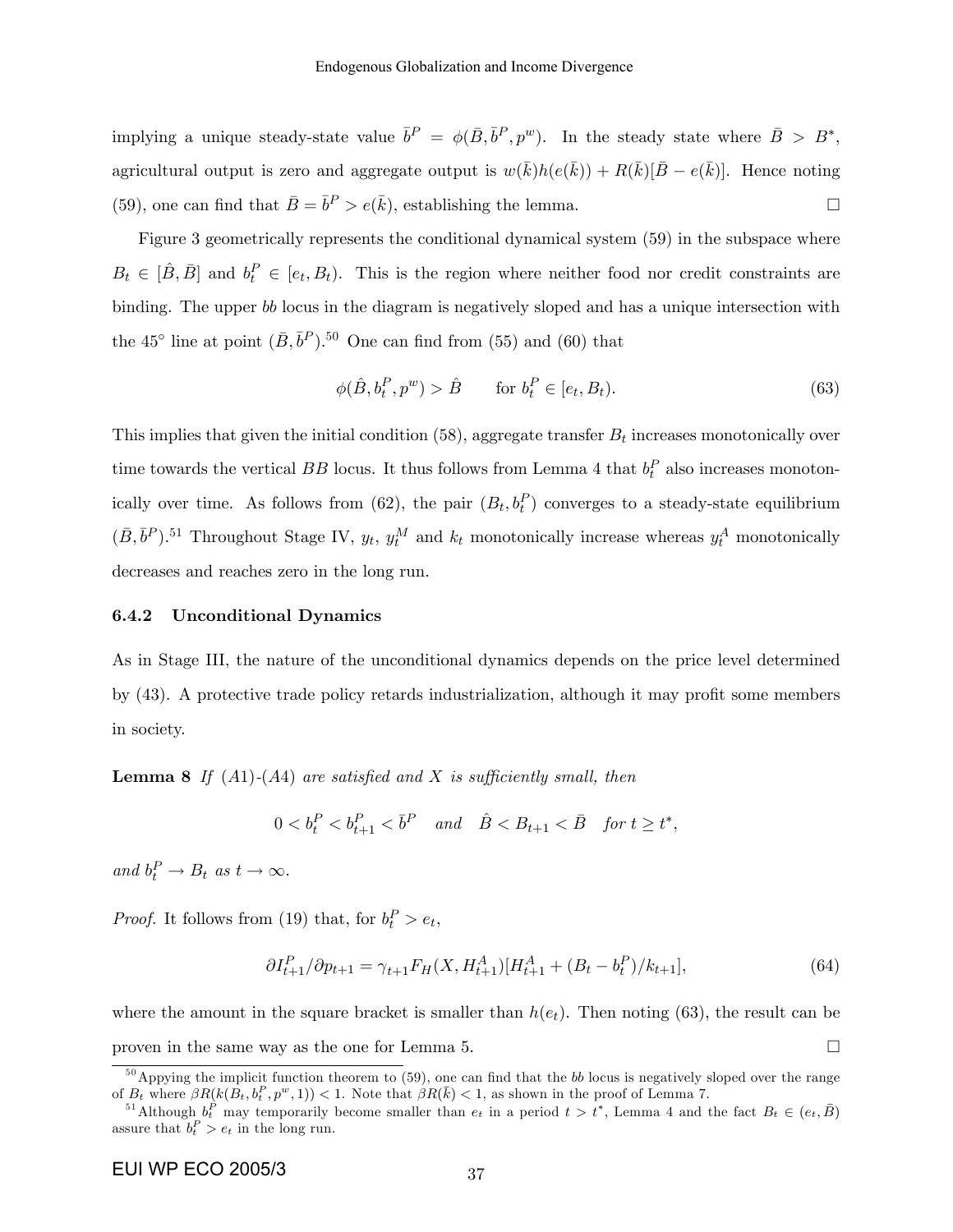#### Yoshaki Sugimoto

The difference  $B_t - b_t^P$  negatively correlates with a member R's capital income  $R_{t+1} s_t^P$ . Hence, when the difference is sufficiently small, a rise in  $p_{t+1}$  raises the capital-labor ratio  $k_{t+1}$  and thereby decreases her capital income, offsetting its positive effect on the wage rate (i.e.,  $\partial I_{t+1}^P/\partial p_{t+1}$  in (64) becomes small). In this circumstance, group  $P$  is likely to support a liberal policy.

**Proposition 5** If  $(A1)-(A4)$  are satisfied and X is sufficiently small, the economy converges to a steady-state equilibrium  $(\bar{B}, \bar{b}^P, p^w)$ .

*Proof.* Note that  $F_H(X, H_{t+1}^A)H_{t+1}^A < \hat{c}$  in (64) due to the specialization in manufacturing and the linear homogeneity of the production function (1). Moreover, (23) implies that if  $B_t - b_t^P$  is sufficiently small, then  $b_t^P > e_t$  and  $\theta_t = 1$ . It thus follows from Lemma 8 that  $b_t^P > e_t$  and  $p_{t+1} = p_{t+1}^P = p^w$  in the long run. The unconditional dynamical system then becomes equivalent to the conditional dynamical system, establishing the result.

Hence, despite the possibility of temporary political backlash, the economy will liberalize foreign trade in the long run. The eventual return to liberalism should be interpreted as a prediction of the trade policy in unreached, highly-developed stages, due to the fact that most currently developed countries still protect agriculture. After the permanent trade liberalization,  $y_t$ ,  $y_t^M$  and  $k_t$  monotonically increase as in the case of conditional dynamics.

## **Proposition 6** Under (A1)-(A4), the triplet  $(\bar{B}, \bar{b}^P, p^w)$  maximizes long-run industrial output.

Proof. As shown earlier, free trade maximizes aggregate transfer and there is no steady state in Stage II. Hence, noting  $y_B(\cdot) > 0$  in (27), there is no food constraint in the long-run when industrial output is maximized. Then one can use (56) to show that  $p^w = \arg \max \phi(B_t, b_t^P, p_{t+1})$ . In addition, (44) yields  $\phi_b(\cdot) \ge 0$  with equality only if  $b_t^P \ge e_t$ . Hence the pair  $(\bar{b}^P, p^w)$  generates the maximized level of long-run aggregate transfer, which is  $\bar{B}$ . Finally,  $\bar{B}$  maximizes industrial output because of  $\bar{B} > B^*$ .  $\blacksquare$  . The contract of the contract of the contract of the contract of the contract of the contract of the contract of the contract of the contract of the contract of the contract of the contract of the contract of the

This proposition and the analysis of Stages II-IV reveal that a permanent free-trade policy after Stage I results in maximizing long-run industrial output. Note that trade liberalization in Stage I may prevent economic take-off and hence industrialization. Such a hasty reform may discourage the accumulation of physical and human capital by reducing the incomes of landlords, who own the entire assets in Stage I.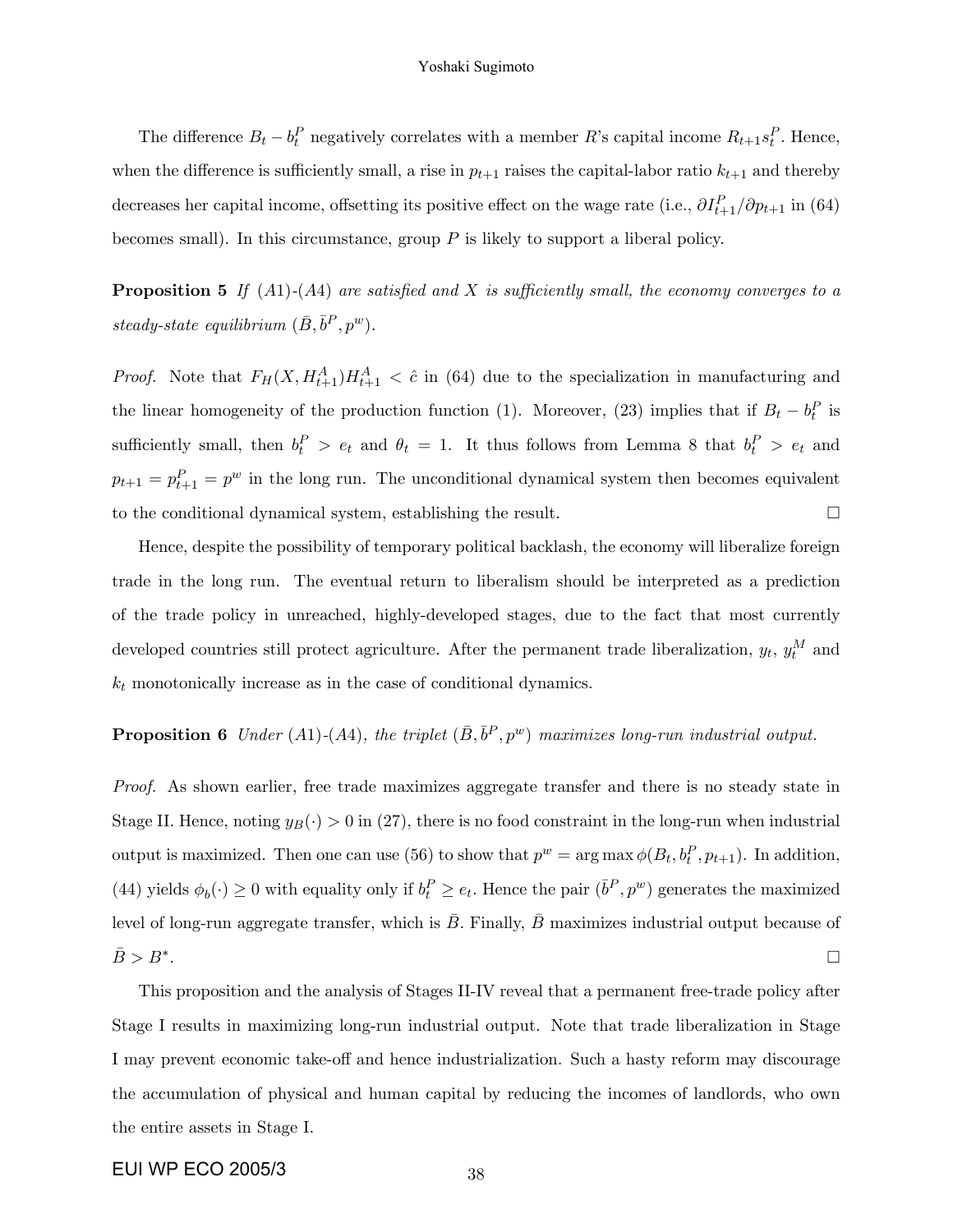#### 6.4.3 Class Conflict

**Proposition 7** If (A1)-(A4) are satisfied and X is sufficiently small,  $p_t = p^w = p_t^P = p_t^R$  in the long run.

Proof. The first two equalities are shown in the proof of Lemma 5. Around the steady-state equilibrium  $(\bar{B}, \bar{b}^P, p^w)$ , agricultural output is zero and thus  $I_{t+1}^R/\partial p_{t+1}$  is obtained from (64) by replacing  $b_t^P$  with  $b_t^R$ . The result therefore follows from Lemma 5.

Hence, all members will ultimately agree on a free-trade policy in this land-scarce economy.

## 7 Divergence

This section discusses the role of the landed class in early take-off in economic development. For this purpose, consider two countries, A and B:

- Country A is the one considered in Section 6, satisfying  $(A1)$ - $(A4)$ .
- Country B is identical to Country A except that the former has a larger amount of land per landlord,  $x^R$ .

**Lemma 9** (a) If X is sufficiently large,  $B_t > \phi(B_t, 0, p_{t+1}^c)$  for  $B_t = \tilde{B}$ .

(b) B decreases with the fraction of landlords,  $\lambda$ .

*Proof.* (a) Recalling that  $p^{c}(\check{B}) = p^{w}$ , where  $p^{c}(\cdot)$  is defined in relation to (32), one can find that  $p^w F_H(X, H_0^A) = w(\kappa(\check{B}, 0, p^w))$ . It then follows from (2), (4) and (24) that  $\check{B} \to \infty$  as  $X \to \infty$ . On the other hand, (38) and (46) reveal that as  $X \to \infty$ ,  $\phi(B_t, 0, p_{t+1}^c)$  remains finite for any  $B_t > 0$ . Hence the result follows from the fact  $\check{B} < \tilde{B}$  and the Inada condition of  $\phi(B_t, 0, p_{t+1}^c)$ .

(b) The result follows from (40), noting that  $\partial v_t^{R,c}/\partial B_t < \partial v_t^{R,w}/\partial B_t$  for  $B_t = \tilde{B}$ .

Hence, sufficiently large values of  $x^R$  prevent the economic take-off in Stage II.

- Proposition 8 (Income Divergence) (a) Country A turns to pro-industrial a free trade policy in Stage II. The resulting decline in the food price promotes widespread investment, leading the country to Stage IV.
	- (b) Country B tends to stagnate in Stage I, where an anti-industrial, protectionist policy is adopted.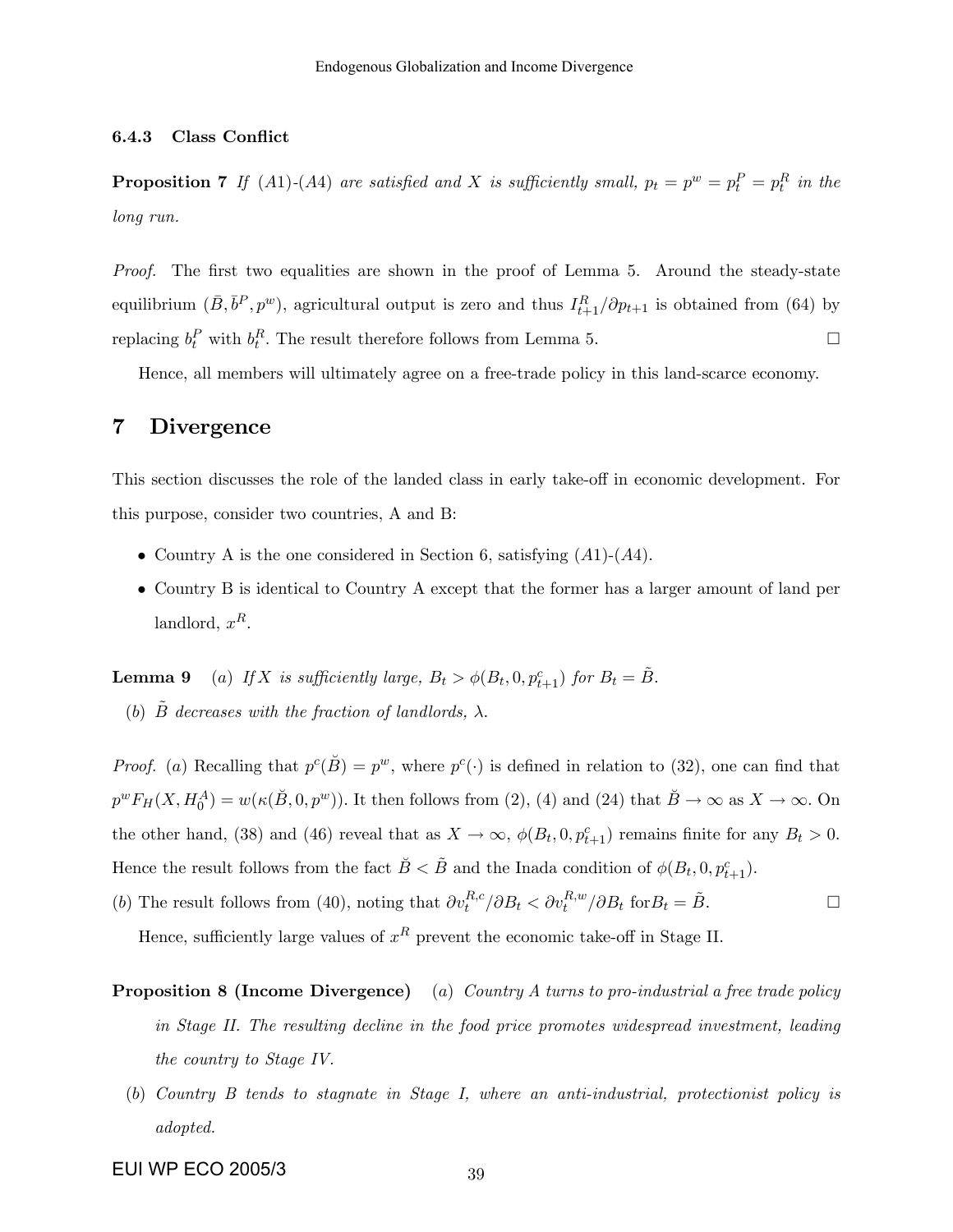*Proof.* (a) The result follows from the discussion in Section 6. (b) As follows from Lemma 9 and (A4), there exists a value  $B_t \in (\check{B}, \check{B})$  such that  $B_t = \phi(B_t, 0, p^w)$  if  $\lambda$  is smaller and X is not excessively larger than those of Country A. Hence the economy remains in Stage I and the result follows.  $\Box$ 

In Country A, a pro-industrial free trade policy in Stage II reduces the food price and thereby improves the living standards of the masses. The resulting widespread investment enables a departure from stagnation in which a large part of labor is required for food production. Such free-trade trade policy is supported by the landed class, who have a relatively weak incentive to protect agriculture due to their small gains from landownership.

In Country B, by contrast, land rents are the major source of landowners' incomes and a substantial amount of capital is necessary for them to support a pro-industrial, anti-agricultural policy. Hence, large-size landlords will stick to agricultural protection. Such an anti-industrial policy impedes the food-price reduction and thereby discourages productive activities by the mass. The economy will accordingly stagnate in underdeveloped stages.<sup>52</sup>

## 8 Concluding Remarks

This article has developed a theoretical framework for understanding the evolution of trade policy, underlying internal class conflicts, and global income divergence over the last few centuries. It analyzes the dynamic interaction between trade policy and economic development, and thereby bridges a gap between two strands of literature—open-economy growth theories and endogenous tariff theories. On the one hand, trade-policy preferences and the executed trade policy depend on the stage of development. Due to the distributional effects of trade liberalization, income sources as well as income levels characterize individuals' attitudes towards trade policy, and these two elements vary in the process of development. On the other hand, engaging in international trade a§ects aggregate output, income distribution and private investment through specialization in a sector with a comparative advantage. The central argument of this paper is that this mutual dependence between trade policy and development has been one of the principal forces operating behind the evolution of the world economy, particularly since the mid-19th century, when European

 $5<sup>52</sup>$ If X is excessively large, the economy will converge to a steady-state equilibrium where it has a comparative advantage in agriculture. This paper does not go into this case, though.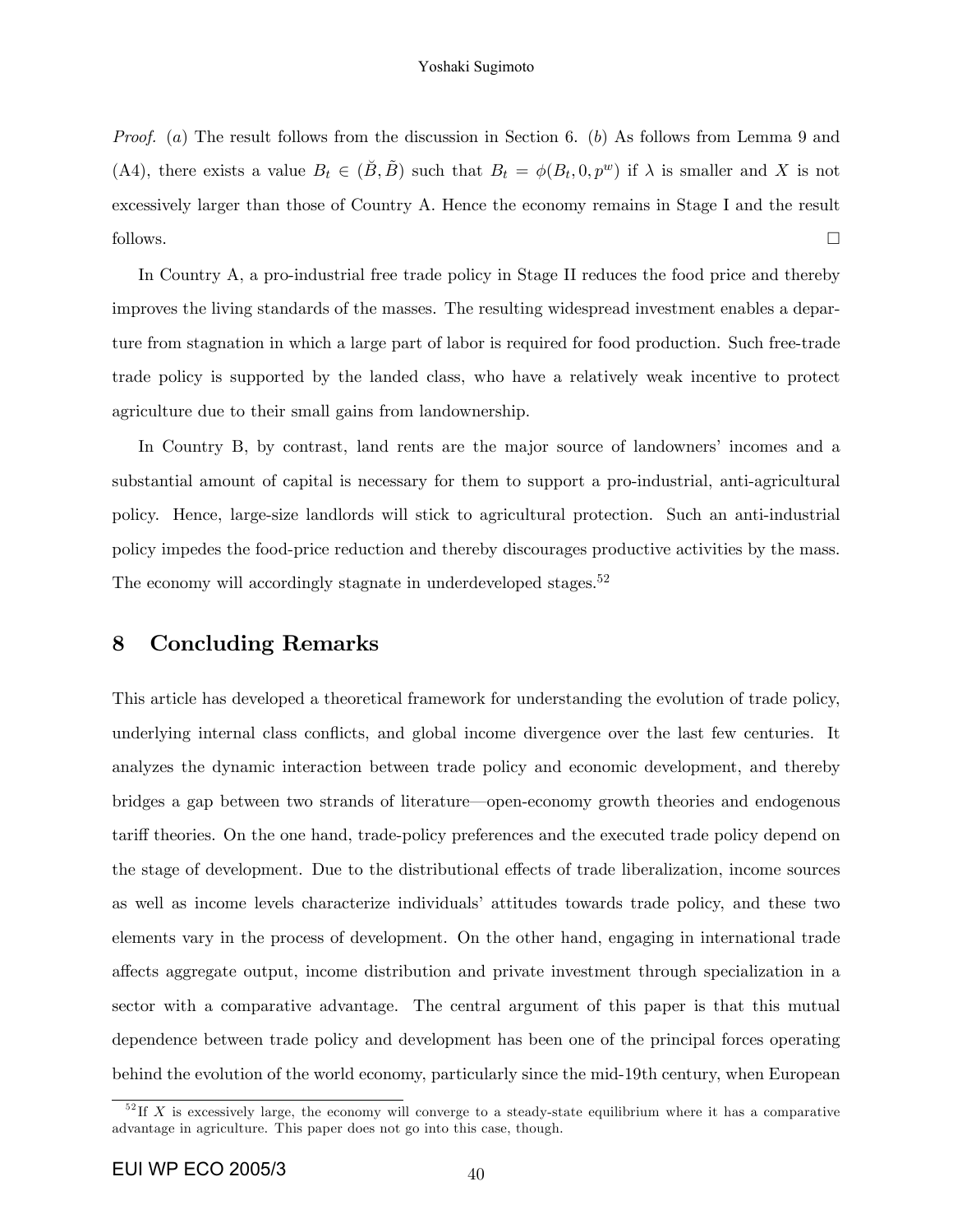trade liberalization launched. The latter part of this paper has shown that the path of economic development in part depends on the relative size of land in landowners' portfolios.

A large portion of the article dwells on 19th-century Western Europe, which had a comparative advantage in manufacturing in global markets and pulled ahead of the other nations by trade expansion. Consistent with this historical experience, the proposed theory argues that capitalabundant, land-scarce (i.e., Western European) economies undergo a non-monotonic evolution of trade policy in the growth process.

The first wave of liberalism is triggered by a shift in landlords' stance towards liberalism, a shift associated with the increasing importance of industrial capital in their portfolios. Specialization in manufacturing after trade liberalization fuels aggregate output by releasing the economy from resource constraints. In addition, the landless poor benefit from trade which provides them with inexpensive staple food.

The subsequent political backlash results from improved living standards and the accompanying political participation of the middle class, who care about the purchasing power of capital-intensive goods as well as that of land-intensive goods. The retreat into protectionism is, however, not a universal phenomenon and a bifurcation of trade policy is observed in this intermediate development stage. It is demonstrated that the political backlash will occur in moderately land-scarce countries with, such as France and Germany, but not in severely land-scarce countries, such as Great Britain. On top of that, the surge of protectionism will not bring the economy back to previous stages as long as the amount of land is relatively small. These asymmetric results regarding trade protection apply to the case of Western Europe in the late 19th century.

Further specialization in manufacturing in later stages shrinks domestic agriculture and accordingly all individuals, regardless of their landownership, are inclined to support pro-industrial, liberal policies. The developed theory therefore predicts the dissipation of class conáicts over trade policy. Land-scarce countries accordingly reach a developed stage with free trade despite the possibility of their temporary retreat to protectionism.

Contrary to the above-mentioned scenario, countries with large-scale landlords are likely to remain protectionist—an outcome that leads to global income divergence. The relative importance of land is typically dominant in their portfolios, and in order to secure this principal income source, those landed interests have a strong incentive to oppose a pro-industrial policy. Such negative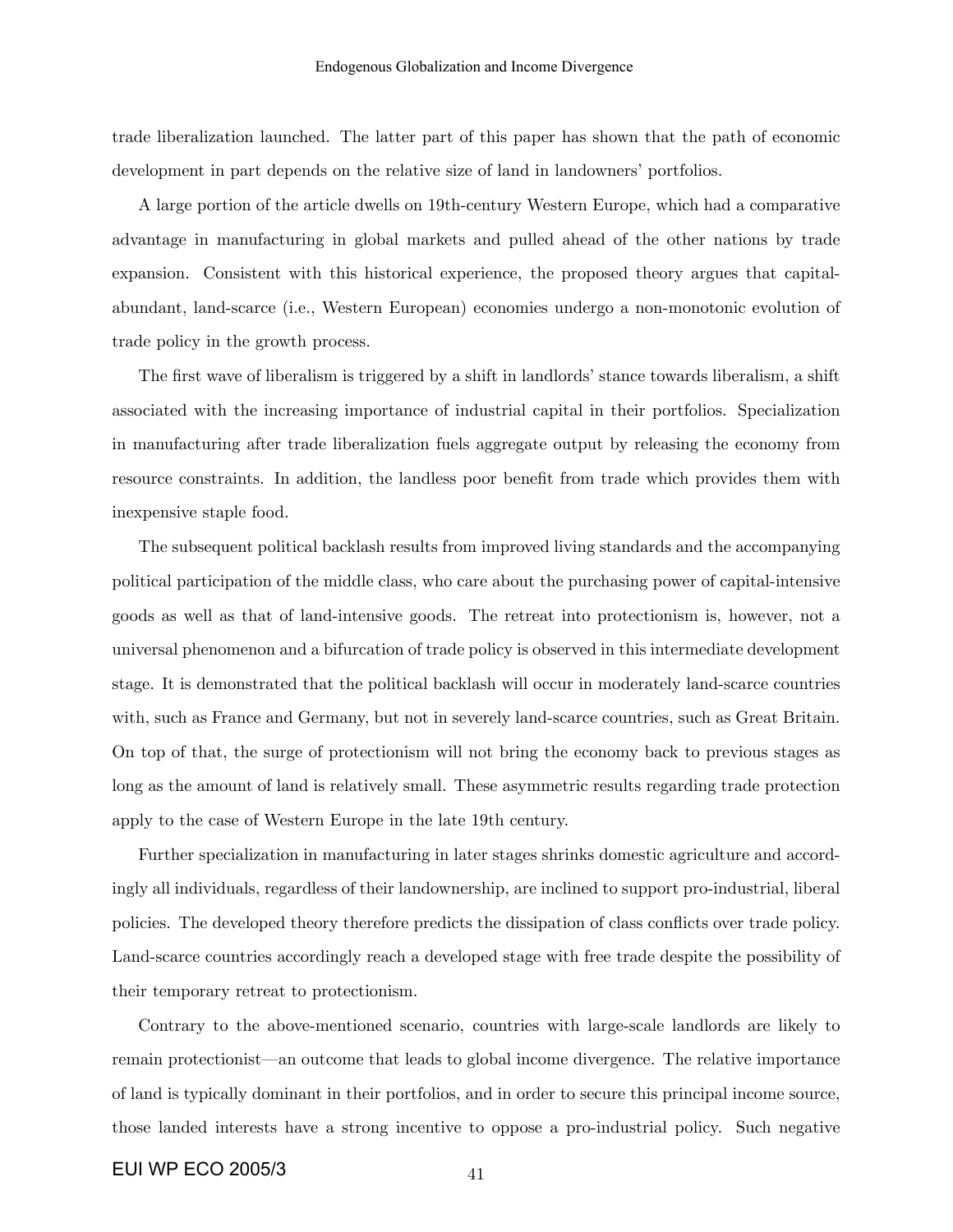attitudes towards industrialization prevent improvements in working-class living standards, and in this circumstances, the masses need to spend most of their incomes on the consumption of staple foods, leaving no resources for productive activities.

While this article has taken a novel approach to analyzing the potential relationship between trade policy and economic development, it omits several aspects relevant to the world economy during the period under consideration. First, the developed model abstracts from technological progress, in particular improvements in transportation productivity, which has promoted the integration of global markets. Second, the paper has confined its assessment to the direct, quantitative impacts of trade in commodities on trading economies. As argued by Irwin (2001, 3), however, one should also pay attention to several Asian commodities that were traded in small quantities, as they may have conveyed embodied new technology to Europe. Third, it will be desirable to consider political games between trading countries who strategically adopt their trade policies. Altering the small-open economy assumption enables to take into account the home countryís reaction to foreign countries' trade policies. Finally, this paper has considered the economy producing a single manufactured good, and hence unable to analyze the protection for manufacturing sectors. Although its focus on agricultural protection is a reasonable simplification to study European trade policy before the 20th century, it would be less appropriate for contemporary debates; nowadays the protection of domestic industry would have greater impacts on advanced economies than that of agricultural goods would. Future research should be directed to addressing these issues.

## Appendix

#### Patterns of Specialization

If the production of the manufactured good takes place at time  $t + 1$ , both numerator and denominator of  $q(.)$  must be positive. To check this condition, first define a level of  $k_{t+1}$ ,  $k_{t+1}^d$ , for which the denominator of  $q(\cdot)$  is zero. Then,  $\forall (b_t^P, p_{t+1}, \theta_t) \in \mathbb{R}_+ \times \mathbb{R}_{++} \times (0, 1],$ 

$$
\theta_t h(e(k_{t+1})) + (1 - \theta_t)h(b_t^P) - H^A(k_{t+1}, p_{t+1}) \begin{cases} < 0 \quad \text{for } k_{t+1} \in (0, k_{t+1}^d), \\ < 0 \quad \text{for } k_{t+1} = k_{t+1}^d, \\ > 0 \quad \text{for } k_{t+1} > k_{t+1}^d. \end{cases} \tag{65}
$$

The existence of  $k_{t+1}^d$  is guaranteed by the properties of  $H^A(\cdot)$ . It follows that  $k_{t+1}^d = k^d(b_t^P, p_{t+1}, \theta_t) >$ 0 with  $k_p^d(\cdot) > 0$ . Second, let  $k_{t+1}^n$  be a value of  $k_{t+1}$  for which the numerator of  $q(\cdot)$  is zero. Then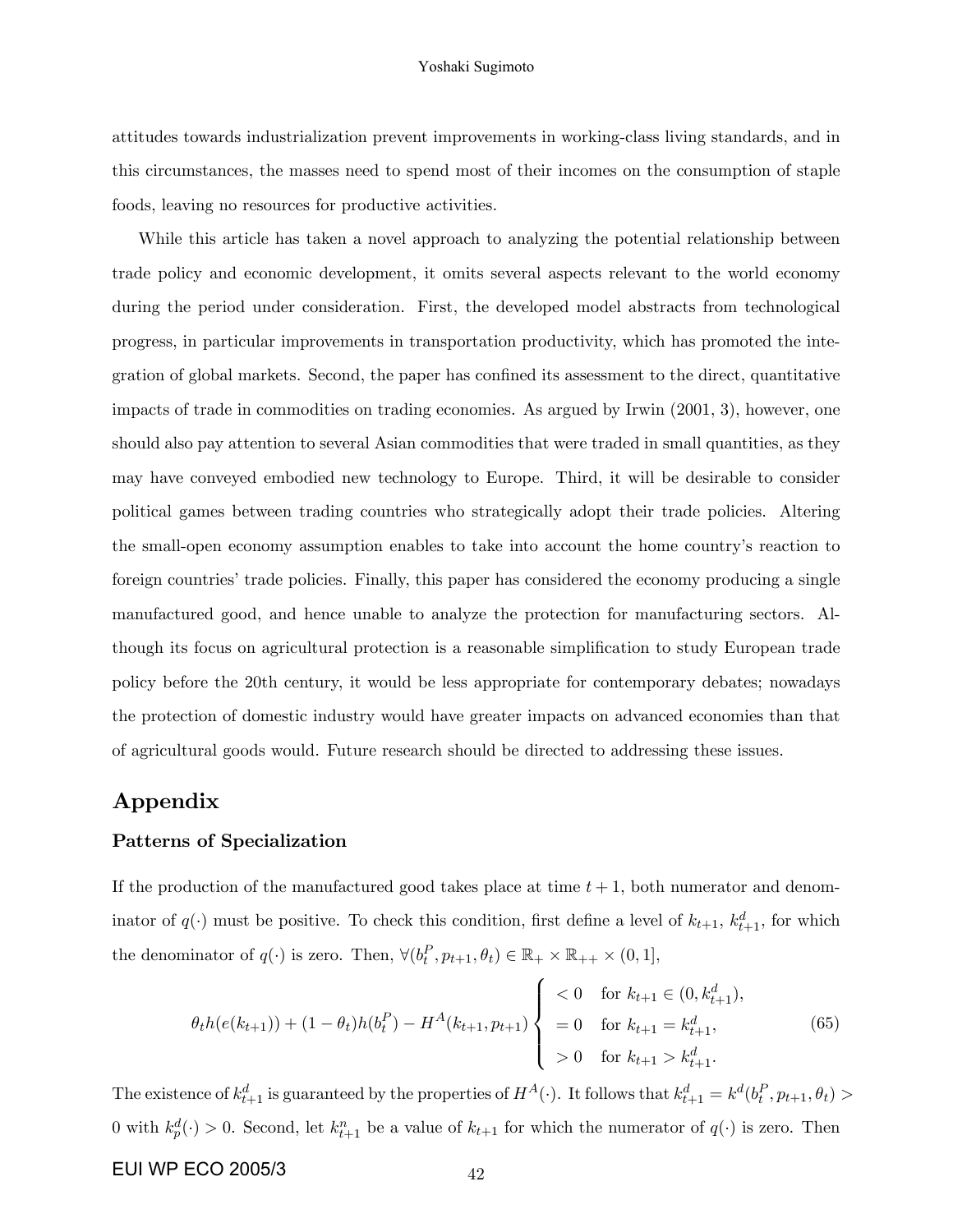for a given  $B_t > 0$ ,

$$
B_t - \theta_t e(k_{t+1}) - (1 - \theta_t) b_t^P \begin{cases} > 0 \quad \text{for } k_{t+1} \in (0, k_{t+1}^n), \\ > 0 \quad \text{for } k_{t+1} = k_{t+1}^n, \\ < 0 \quad \text{for } k_{t+1} > k_{t+1}^n. \end{cases} \tag{66}
$$

It follows from  $e'(k_{t+1}) > 0$  that  $k_{t+1}^n = k^n(B_t, b_t^P, \theta_t)$ .

Given these results, one can define  $p_{t+1}^{\max}$ , the upper bound of the price for incomplete specialization, to satisfy

$$
k^{d}(b_{t}^{P}, p_{t+1}^{\max}, \theta_{t}) = k^{n}(B_{t}, b_{t}^{P}, \theta_{t}),
$$
\n(67)

where  $(B_t, b_t^P, \theta_t) \in \mathbb{R}_{++} \times \mathbb{R}_{+} \times (0, 1]$ . This relationship yields a single-valued function  $p_{t+1}^{\max}$  $p^{\max}(B_t, b_t^P, \theta_t)$  on the set. The patterns of specialization depend on the relationship between  $p_{t+1}$ and  $p_{t+1}^{\max}$ . Consider the following two possible cases for a given triplet  $(B_t, b_t^P, \theta_t)$  on the domain above:

Case I:  $0 < p_{t+1} < p_{t+1}^{\max}$ . Recalling  $\partial k_{t+1}^d / \partial p_{t+1} > 0$  and (67), one can find  $0 < k_{t+1}^d < k_{t+1}^n$ . As follows from (65) and (66) that, for  $k_{t+1} \in (k_{t+1}^d, k_{t+1}^n)$ , (i) both numerator and denominator of  $q(\cdot)$  are positive, and (ii)  $q(\cdot)$  is decreasing in  $k_{t+1}$ . On the other hand,  $q(\cdot) < 0$  for  $k_{t+1} \in$  $\mathbb{R}_{++}\setminus [k_{t+1}^d, k_{t+1}^n]$ . These properties guarantee the existence of a unique value  $k_{t+1} \in (k_{t+1}^d, k_{t+1}^n)$ satisfying  $(23)$ . Members of group R are not credit-constrained in period t.

Case II:  $p_{t+1}^{\max} \leq p_{t+1}$ . It follows that  $0 \leq k_{t+1}^n \leq k_{t+1}^d$ , implying that  $q(k_{t+1}; \cdot) < 0$  for  $k_{t+1} \in \mathbb{R}_{++}\setminus [k_{t+1}^d, k_{t+1}^n]$ , and both numerator and denominator of  $q(\cdot)$  are non-positive for  $k_{t+1} \in$  $[k_{t+1}^d, k_{t+1}^n]$ . In this case  $y_{t+1}^M = 0$  since physical and human capital are indisputable to generate the manufacturing good. The economy will fully specialize in agriculture. As a result, individuals with perfect foresight do not save and spend all their bequests on education.

## Proof of Lemma 1

Suppose  $H_t^A = H_0^A$ . Then  $H_t^M = H_t - H_0^A > 0$  and thus (23) yields  $k_t > 0$ . Also, one can use (7) and (19) to get  $I_t^P = w_t = p_t F_H(X, H_0^A)$ . Hence, in view of (29) and (31),  $H_t^A = H_0^A$  and  $p_t = w(k_t)/F_H(X, H_0^A)$  satisfy (28) and  $I_t^P < p_t\hat{c} < I_t^R$  holds in the equilibrium.

Recalling Corollary 1, the uniqueness of  $H_0^A$  is verified if neither (a)  $p_t\hat{c} \leq I_t^P \leq I_t^R$  nor (b)  $I_t^P \leq I_t^R \leq p_t\hat{c}$  occurs in other equilibria. Case (a) implies  $\hat{c} \leq F_H(X, H_t^A)$ . It then follows from (29) that  $H_t^A < H_0^A$  and  $y_t^A < \hat{c}$ , which violates (28). In case (b), (10) and (13) yield  $c_t^R \leq \hat{c}$  and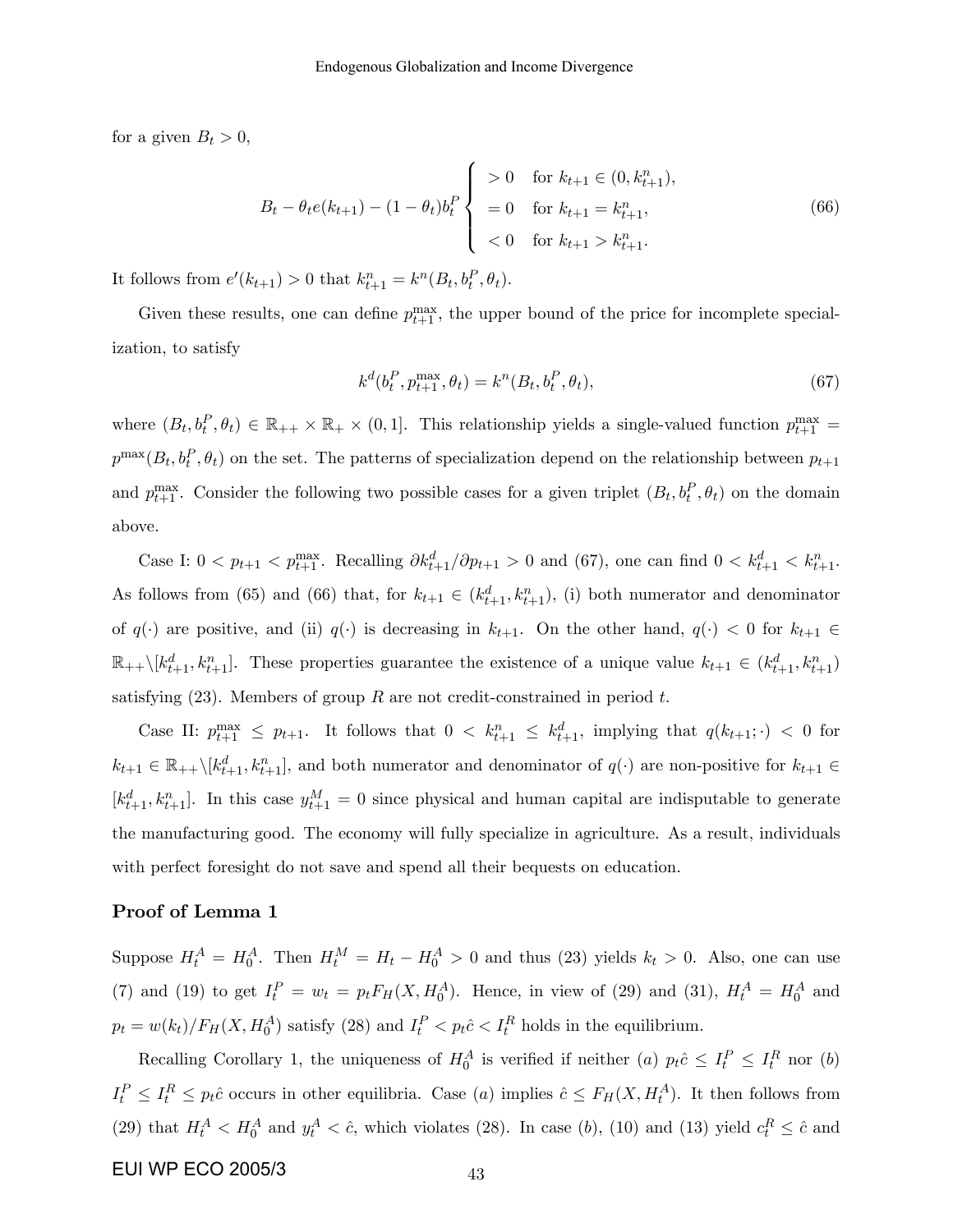$B_t = 0$ , thus  $H_t^A = H_t > H_0^A$ . Noting (31), this leads to  $c_t^R = [F(X, H_t) - (1 - \lambda)F_H(X, H_t)]/\lambda > \hat{c}$ , a contradiction.  $\Box$ 

### The Wage Elasticity

$$
\gamma_t = \frac{D_t}{D_t + H_t^M + \frac{\theta_{t-1}}{1-\alpha} e'(k_t)},
$$
\n(68)

where

$$
D_t \equiv \frac{-\alpha F_H(X, H_t^A)}{F_{HH}(X, H_t^A)} = \frac{\alpha H_t^A[a + (1 - a)(X/H_t^A)^{-\rho}]}{a(1 - \rho)}.
$$

## Proof of Lemma 3

Noting  $(8)$ ,  $(24)$ ,  $(38)$  and  $(39)$ , one can find that the first and second brackets in  $(40)$  respectively increase and decrease with  $B_t$ . Hence, in light of (41), the lemma is proven by showing that  $v_t^{R,w}$  $v_t^{R,c}$  $t^{R,c}$  for a sufficiently large value of  $B_t$ . Using  $w_t^M = -(1-\alpha)y_t^M / H_t^M$ , one can find that

$$
y_t^{M,w} - (1 - \lambda) w_t^{M,w} = \left[ \alpha + (1 - \alpha) \frac{H_t^M - (1 - \lambda)}{H_t^M} \right] y_t^{M,w} \equiv \pi_t y_t^{M,w},
$$

where  $\pi_{t+1}$  approaches 1 as  $B_t$  goes to infinity, noting the properties of  $h(e_t)$ . Thus,

$$
\lim_{B_t \to 0} (\pi_{t+1} y_{t+1}^{M,w} - y_{t+1}^{M,c}) = \lim_{B_t \to 0} (y_{t+1}^{M,w} - y_{t+1}^{M,c}).
$$

Since (38) and (39) imply the strict concavity of  $y_{t+1}^M$  with respect to  $H_{t+1}^A$ ,

$$
y^{M,w}_{t+1} - y^{M,c}_{t+1} > w^{M,w}_{t+1}(H^A_0 - H^{A,w}_{t+1}), \label{eq:optimal}
$$

where the right-hand side becomes infinitely large as  $B_t$  goes to infinity. It thus follows from (40) that  $v_t^{R,w} > v_t^{R,c}$  for a sufficiently large value of  $B_t$ . <u>Design the set of the set of the set of the set of the set of the set of the set of the set of the set of th</u>

## Proof of Lemma 4

As follows from (13) and (19), the evolution of  $b_t^P$  conditional on  $k_{t+1} = k$  is

$$
b_{t+1}^{P} = \beta \max[I(b_{t}^{P}; k) - p^{w}\hat{c}, 0] \equiv \varphi(b_{t}^{P}; k),
$$

where

$$
I(b_t^P; k) \equiv \begin{cases} w(k)h(b_t^P) & \text{for } b_t^P < e(k) \\ w(k)h(e(k)) + R(k)[b_t^P - e(k)] & \text{for } b_t^P \ge e(k). \end{cases}
$$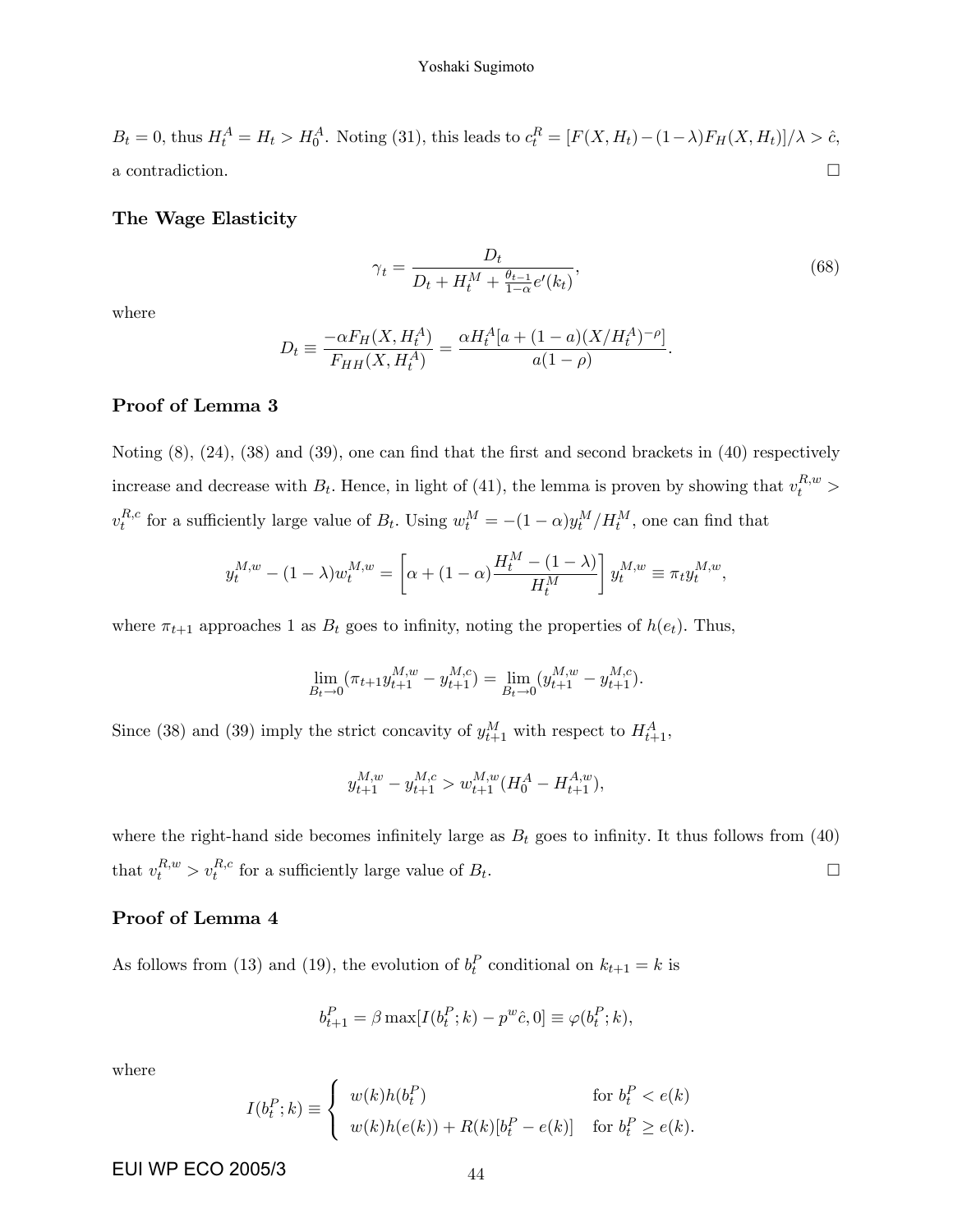Noting  $w(\hat{k}) = p^w \hat{c}$  and  $\beta R(\hat{k}) > 1$  from (A4),

$$
0 = \varphi(0; \hat{k}) \quad \text{and} \quad \varphi_b(b_t^P; \hat{k}) > 1, \ \forall b_t^P > 0.
$$

Therefore, this first-order difference equation has no steady state if  $k > \hat{k}$  and  $R(k) > 1$ , otherwise it has a unique steady-state.

In addition, one can find

$$
\begin{array}{lcl} \varphi_k(b^P_t; k) & > & 0 \quad \mbox{for $b^P_t < e(k)$;} \\ & & \\ \varphi_k(b^P_t; k) & < & 0 \quad \mbox{for $b^P_t \geq \bar{b}^P$ and $k \leq \bar{k}$,} \end{array}
$$

noting  $H^A(\bar{k}, p^w) = 0$  and  $\bar{b}^P = \bar{B} > \max[e(\bar{k}), \bar{k}]$  with

$$
I_k(b_t^P, k) = \begin{cases} w'(k)h(b_t^P) & \text{for } b_t^P < e(k) \\ (1 - \alpha)R(k)[h(e(k)) - b_t^P/k] & \text{for } b_t^P \ge e(k). \end{cases}
$$

The results above characterize the relationship between  $b_t^P$  and k implied by  $b_t^P = \varphi(b_t^P; k)$ . By noting (24) and (A3), one can map this relationship onto the bb locus on the  $(B_t, b_t^P)$  space to establish the result.  $\Box$ 

## References

- Allen, Robert C., "The Great Divergence in European Wages and Prices from the Middle Ages to the First World War," Explorations in Economic History, 2001, 38, 411-447.
- Aydelotte, W. O., "The Country Gentlemen and the Repeal of the Corn Laws," English Historical Review, January 1967, 82 (322), 47-60.
- Bairoch, Paul, "European Trade Policy, 1815-1914," in Peter Mathias and Sidney Pollard, eds., The Cambridge Economic History of Europe, Vol. VIII, Cambridge: Cambridge University Press, 1989, pp. 1-160.
- Baldwin, Richard E., Philippe Martin, and Gianmarco I. P. Ottaviano, "Global Income Divergence, Trade, and Industrialization: The Geography of Growth Take-Offs," Journal of Economic Growth, March 2001,  $6, 5-37.$
- Banerjee, Abhijit V. and Andrew Newman, "Occupational Choice and the Process of Development," Journal of Political Economy, 1993,  $101$   $(2)$ ,  $274-298$ .
- Barnes, Donald Grove, A History of the English Corn Laws, New York: Augustus M. Kelley, 1965.
- Ben-David, Dan and Michael B. Loewy, "Free Trade, Growth, and Convergence," Journal of Economic Growth, June 1998,  $3, 143-170$ .
- Benabou, Roland, "Inequality and Growth," in Ben S. Bernanke and Julio J. Rotemberg, eds., NBER Macroeconomics Annual 1996, Cambridge, MA: MIT Press, 1996, pp. 11-74.
- Blattman, Christopher, Jason Hwang, and Jeffrey G. Williamson, "The Terms of Trade and Economic Growth in the Periphery 1870-1983," Working Paper 9940, National Bureau of Economic Research, Cambridge, MA 2003.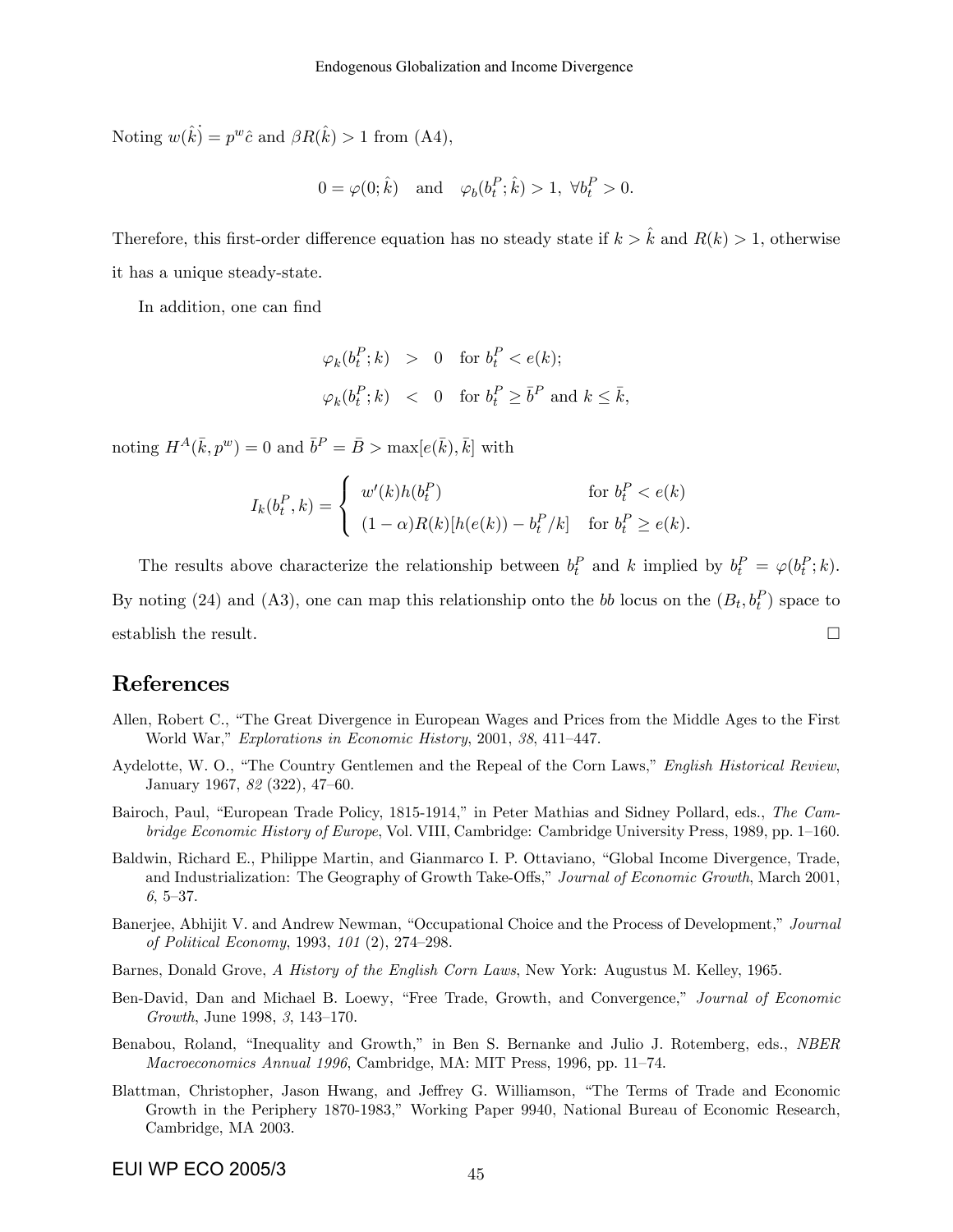- Coppel, J. and M. Durand, "Trends in Market Openness," Working Paper 221, OECD Economics Department, Paris 1999.
- Findlay, Ronald and Kevin H. O'Rourke, "Commodity Market Integration, 1500-2000," Working Paper 8579, National Bureau of Economic Research, Cambridge, MA November 2001.
- Flora, Peter, Jens Alber, and Franz Kraus, State, Economy, and Society in Western Europe 1815-1975, Vol. I, Frankfurt: Campus Verlag, 1983.
- Flug, Karnit, Antonio Spilimbergo, and Erik Wachtenheim, "Investment in Education: Do Economic Volatility and Credit Constraints Matter?," Journal of Development Economics, 1998, 55, 465–481.
- Galor, Oded and Andrew Mountford, "Trade, Demographic Transition, and the Great Divergence: Why are a Third of People Indian or Chinese?," Mimeo, January 2003.
- <sup>1</sup> and David N. Weil, "Population, Technology, and Growth: From Malthusian Stagnation to the Demographic Transition and Beyond," American Economic Review, September 2000,  $90(4)$ , 806–828.
- and Joseph Zeira, "Income Distribution and Macroeconomics," Review of Economic Studies, January 1993,  $60$  (1), 35–52.
- <sub>1</sub> and Omer Moav, "From Physical to Human Capital Accumulation: Inequality and the Process of Development," Review of Economic Studies, October 2004,  $71$  (4), 1001-1026.
- , and Dietrich Vollrath, "Divergence and Overtaking: Land Abundance as a Hurdle for Education Reforms," Mimeo, August 2002.
- Glamann, Kristof, "European Trade 1500-1750," in Carlo M. Cipolla, ed., The Fontana Economic History of Europe: The Sixteenth and Seventeenth Centuries, London: Collins/Fontana, 1974, chapter 6, pp. 427– 526.
- Goodfriend, Marvin and John McDermott, "Early Development," American Economic Review, March 1995,  $85(1), 116-33.$
- Grossman, Gene M. and Elhanan Helpman, "Protection for Sale," American Economic Review, September 1994, 84 (4), 866-850.
- Hansen, Gary D. and Edward C. Prescott, "Malthus to Solow," American Economic Review, September  $2002, 92(4), 1205-17.$
- Hoffman, Phillip T., David S. Jacks, Patricia A. Levin, and Peter H. Lindert, "Real Inequality in Europe Since 1500," Journal of Economic History, June 2002, 62 $(2)$ , 322-355.
- Irwin, Douglas A., "Welfare Effects of British Free Trade: Devate and Evidence from the 1840s," Journal of Political Economy, December 1988,  $96, 1142-1164$ .
- Folitical Ecnomy and Peel's Repeal of the Corn Laws," Economics and Politics, Spring 1989, 1,  $41 - 59.$
- , "Comments on Ronald Findlay and Kevin O'Rourke," in "Globalization in Historical Perspective," The University of Chicago Press, 2001.
- Jones, E. L., The European Miracle: Environments, Economies and Geopolitics in the History of Europe and Asia, second ed., Cambridge: Cambridge University Press, 1981.
- Kindleberger, Charles P., "Group Behavior and Internatinal Trade," Journal of Political Economy, February 1951, 59  $(1)$ , 30–46.
- $\ldots$ , "The Rise of Free Trade in Western Europe, 1820-1875," Journal of Economic History, March 1975,  $35(1), 20-55.$
- Kogel, Tomas and Alexia Prskawetz, "Agricultural Productivity Growth and Escape from the Malthusian Trap," Journal of Economic Growth,  $2001, 6, 337-357$ .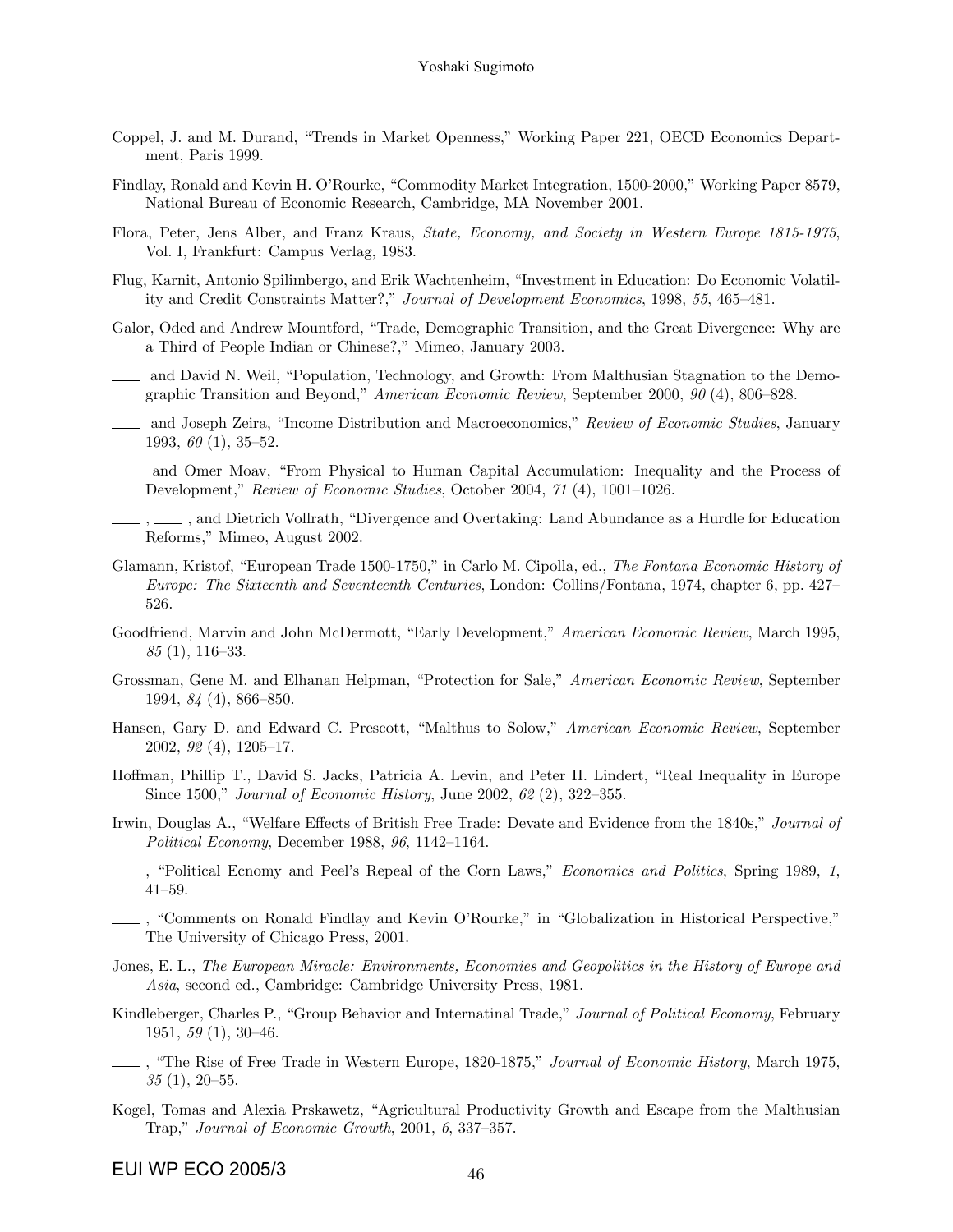- Kohn, Meir, "The Expansion of Trade and the Transformation of Agriculture in Pre-Industrial Europe," in ìThe Origins of Western Economic Success: Commerce, Finance, and Government in Pre-Industrial Europe" 2001a.
- <sub>-</sub>, "Trading Costs and the Pattern of Trade in Pre-Industrial Europe," in "The Origins of Western Economic Success: Commerce, Finance, and Government in Pre-Industrial Europeî 2001b.
- Kriedte, Peter, Peasants, Landlords and Merchant Capitalists, Leamington Spa, Warwickshire: Berg Publishers Ltd., 1983.
- Lamartine Yates, Paul, Forty Years of Foreign Trade, New York: Macmillan, 1959.
- Leontief, Wassily W., "Domestic Production and Foreign Trade: The American Capital Position Re-Examined," Proceedings of the American Philosophical Society, September 1953, 97 (4), 332–349.
- Lindert, Peter H. and Jeffrey G. Williamson, "Does Globalization Make the World More Unequal?," Mimeo, May 2001.
- Maddison, Angus, The World Economy: A Millennial Perspective, Paris: the OECD Development Centre, 2001.
- Magee, Stephen P., William A. Brock, and Leslie Young, *Black Hole Tariffs and Endogenous Policy Theory*, Cambridge: Cambridge University Press, 1989.
- Mayer, Wolfgang, "Endogenous Tariff Formation," American Economic Review, December 1984, 74 (5), 970-985.
- McDermott, John, "Mercantilism and Modern Growth," Journal of Economic Growth, March 1999, 4, 55–80.
- , ìDevelopment Dynamics: Economic Integration and the Demographic Transition,î Journal of Economic Growth,  $2002, 7, 371-409$ .
- Minchinton, Walter, "Patterns of Demand 1750-1914," in Carlo M. Cipolla, ed., The Fontana Economic History of Europe: The Industrial Revolution, London: Collins/Fontana, 1973, chapter 2, pp. 77–186.
- <sup>-</sup>Patterns and Structure of Demand 1500-1750," in Carlo M. Cipolla, ed., *The Fontana Economic* History of Europe: The Sixteenth and Seventeenth Centuries, London: Collins/Fontana, 1974, chapter 2, pp. 83–176.
- Nash, R. C., "South Carolina and the Atlantic Economy in the Late Seventeenth and Eighteenth Centuries," Economic History Review, November 1992,  $45(4)$ , 677–702.
- Ormrod, David, The Rise of Commercial Empires: England and the Netherlands in the Age of Mercantilism, 1650-1770, Cambridge, UK: Cambridge University Press, 2003.
- O'Rourke, Kevin H., "The European Grain Invasion, 1870-1913," Journal of Economic History, 4 1997, 57, 775-801.
- , "British Trade Policy in the 19th Century: A Review Article," European Journal of Political Economy,  $2000, 16, 829 - 842.$
- Globalization and Inequality: Historical Trends," Working Paper 8339, National Bureau of Economic Research, Cambridge, MA June 2001.
- (a) Alan M. Taylor, and Jeffrey G. Williamson, "Factor Price Converegence in the Late Nineteenth Century," International Economic Review, August 1996,  $37(3)$ , 499–530.
- and Jeffrey G. Williamson, *Globalization and History*, Cambridge, MA: The MIT Press, 1999.
- and  $\mu$ , "When Did Globalization Begin?," Working Paper 7632, National Bureau of Economic Research, Cambridge, MA April 2000.
- and  $\mu$ , "After Columbus: Explaining the Global Trade Boom 1500-1800," Working Paper 8186, National Bureau of Economic Research, Cambridge, MA March 2001.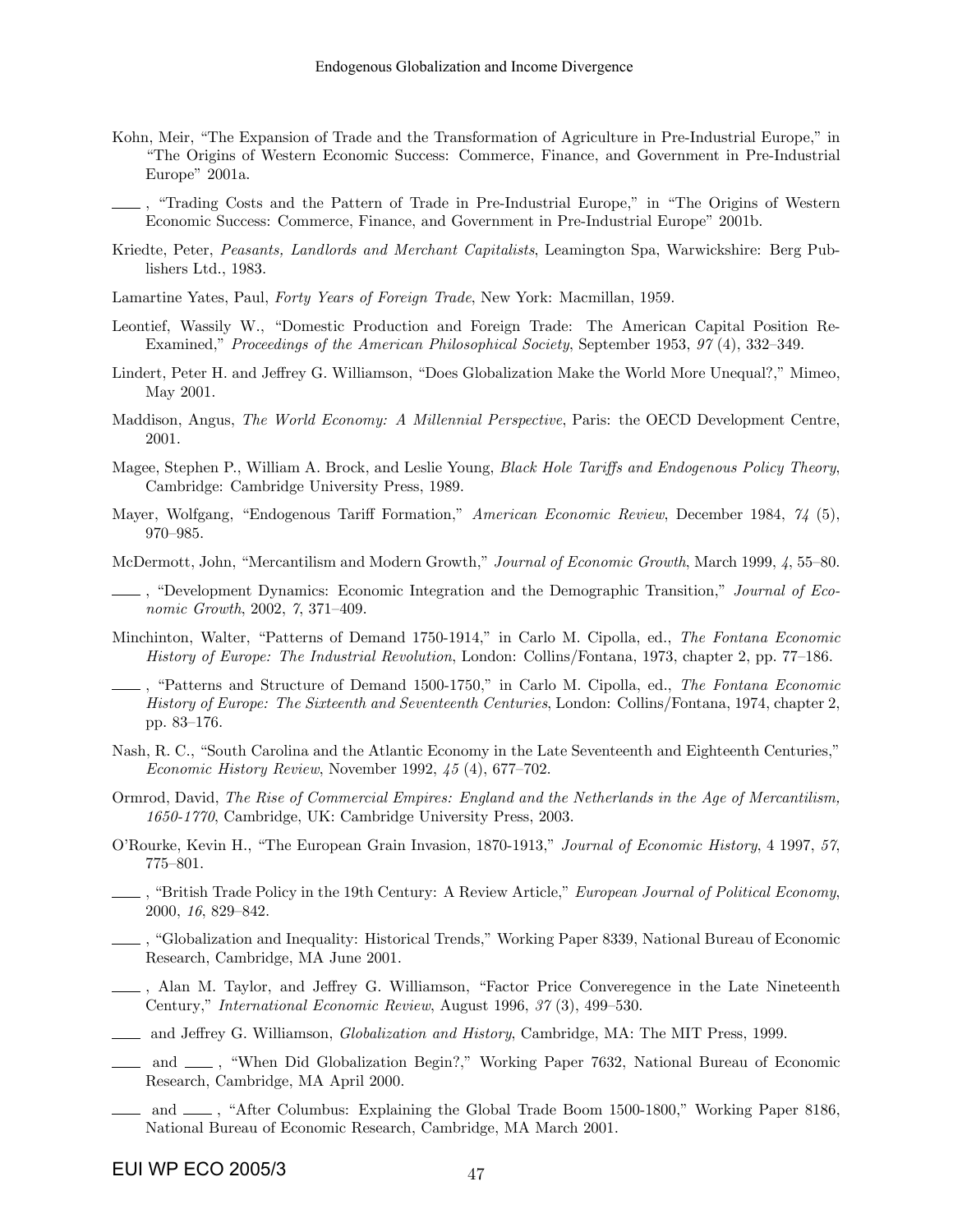and  $\mu$ , "From Malthus to Ohlin: Trade, Growth and Distribution Since 1500," Mimeo, February 2003.

Pomeranz, Kenneth, The Great Divergence, Princeton, NJ: Princeton University Press, 2000.

- Rogowski, Ronald, Commerce and Coalitions: How Trade Affects Domestic Political Arrangements, Princeton, NJ: Princeton University Press, 1989.
- Sachs, J. D. and A. Warner, "Economic Reform and the Process Fof Global Integration," in "Brookings" Papers on Economic Activity," Vol. I, Washington, D.C.: Brookings Institution, 1995.
- Scheve, Kenneth F. and Matthew J. Slaughter, "What Determines Individual Trade-Policy Preferences?," Journal of International Economics, 2001,  $54$ , 267–292.
- Schonhardt-Bailey, Cheryl, "Specific Factors, Capital Markets, Portfolio Diversification, and Free Trade: Domestic Determinants of the Repeal of the Corn Laws," World Politics, July 1991,  $43$  (4), 545–569.
- Taylor, Alan M., "Globalization, Trade, and Development: Some Lessons From History," Working Paper 9326, National Bureau of Economic Research, Cambridge, MA November 2002.
- Thompson, F. M. L., "Business and Landed Elites in the Nineteenth Century," in F. M. L. Thompson, ed., Landowners, Capitalists, and Entrepreneurs: Essays for Sir John Habakkuk, New York: Oxford University Press,  $1994$ , chapter 5, pp.  $139-170$ .
- Trefler, Daniel, "The Case of the Missing Trade and Other Mysteries," American Economic Review, December 1995,  $85(5)$ , 1029–1046.
- Vries, Jan De, Economy of Europe in an Age of Crisis 1600-1750, Cambridge, UK: Cambridge University Press, 1976.
- Webb, Walter Prescott, *The Great Frontier*, Austin, Texas: University of Texas Press, 1952.
- Williamson, Jeffrey G., "The Impact of the Corn Laws Just Prior to Repeal," Explorations in Economic  $History, 1990, 27, 123–156.$
- $\frac{1}{1}$ , "Is Protection Bad for Growth? Will Globalization Last? Looking for Answers in History," Mimeo, 2002a.
- , "Land, Labor, and Globalization in the Third World, 1870-1940," Journal of Economic History, March 2002b,  $62(1)$ , 55-85.
- <sub>-</sub>, "Winners and Losers over Two Centuries of Globalization," Working Paper 9161, National Bureau of Economic Research, Cambridge, MA September 2002c.
- , "Stolper-Samuelson, Strategic Tariffs and Revenue Needs: World Tariffs 1789-1938," Mimeo, June 2003.
- Woodruff, William, "The Emergence of an International Economy," in Carlo M. Cipolla, ed., The Fontana Economic History of Europe: The Emergence of Industrial Societies-2, Vol. 4(2), London:  $Collins/Fontana, 1973, chapter 11, pp. 656–737.$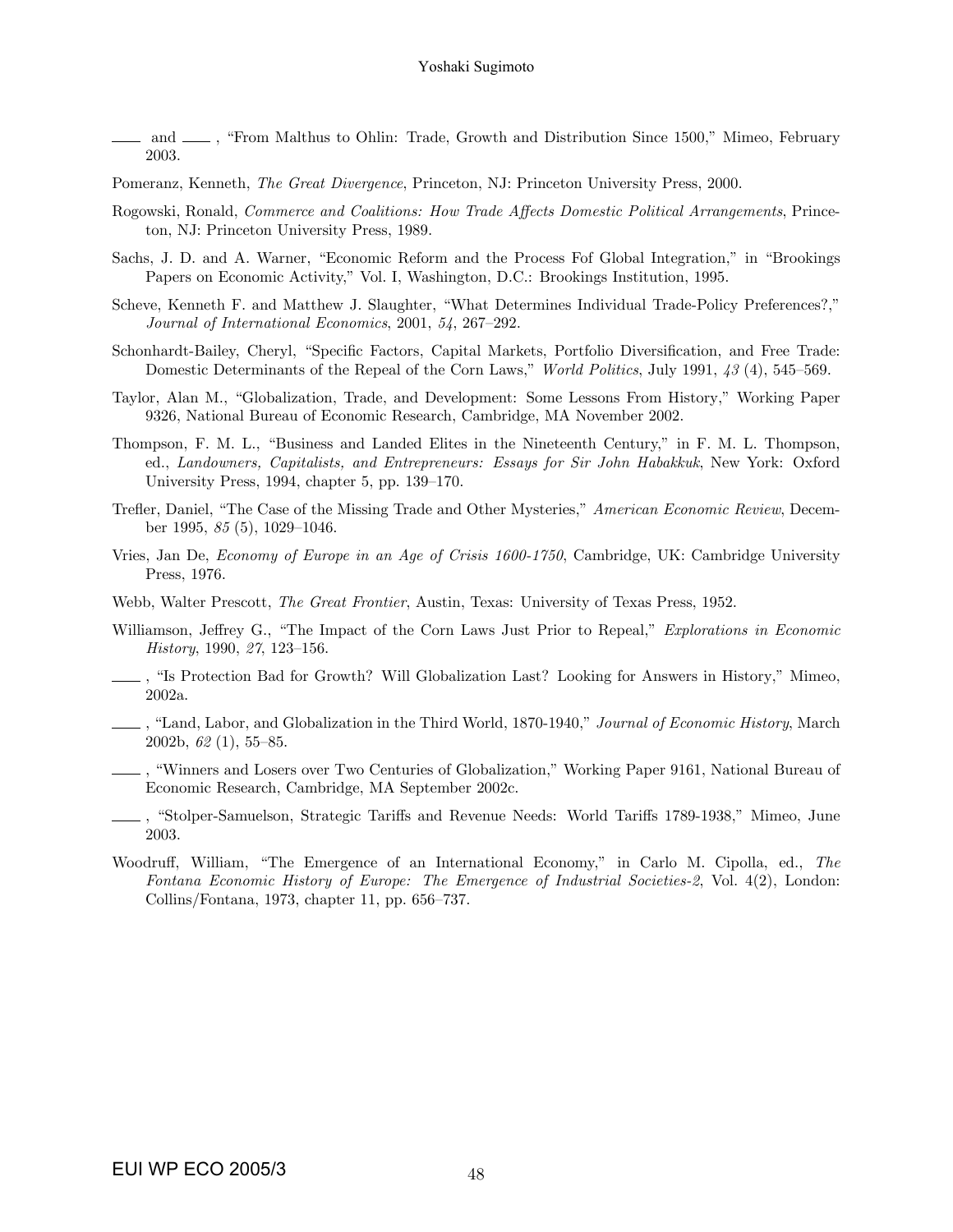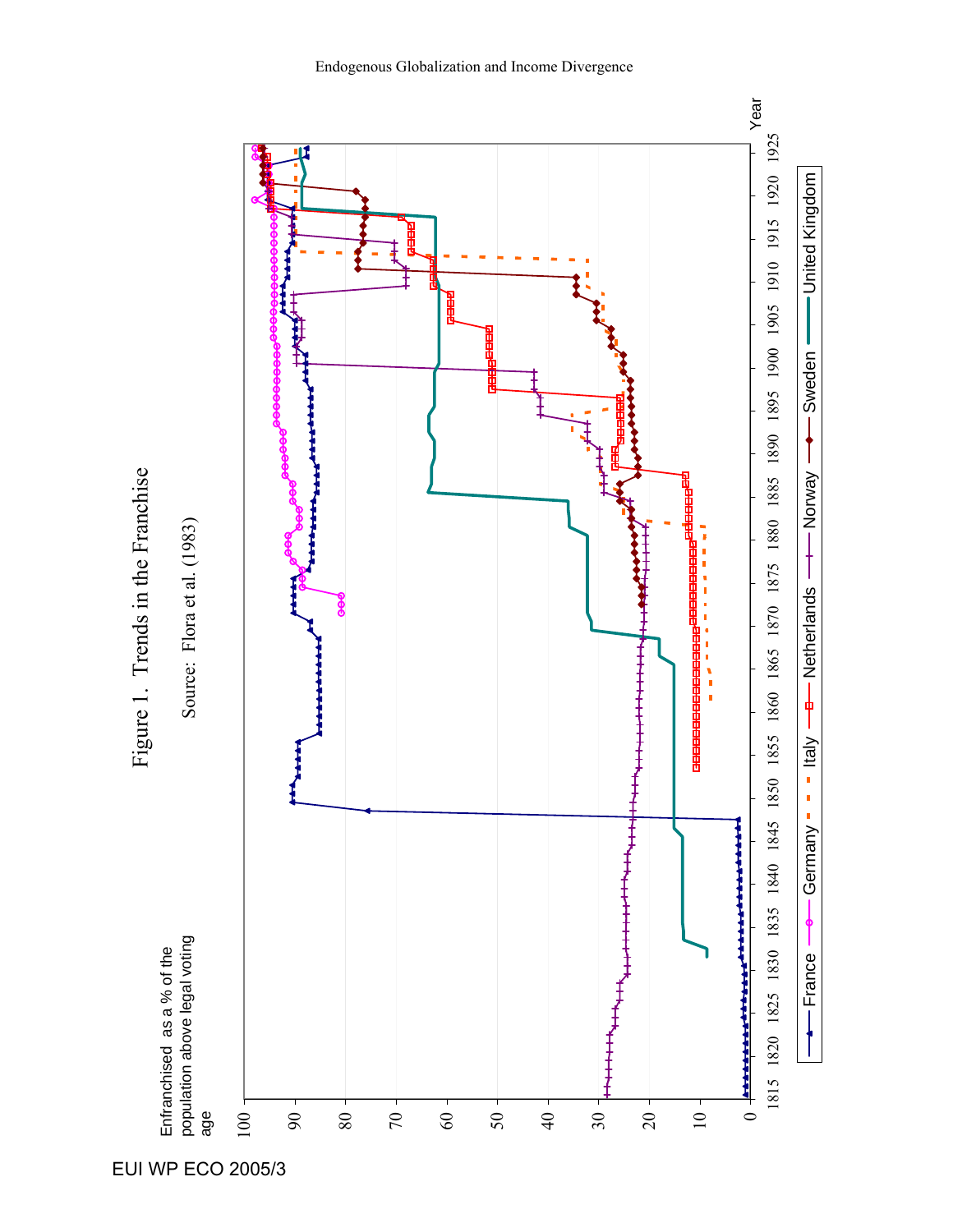Figure 2(a). Trends in Import Tariffs, 1865-1913 Figure 2(a). Trends in Import Tariffs, 1865-1913



## Yoshaki Sugimoto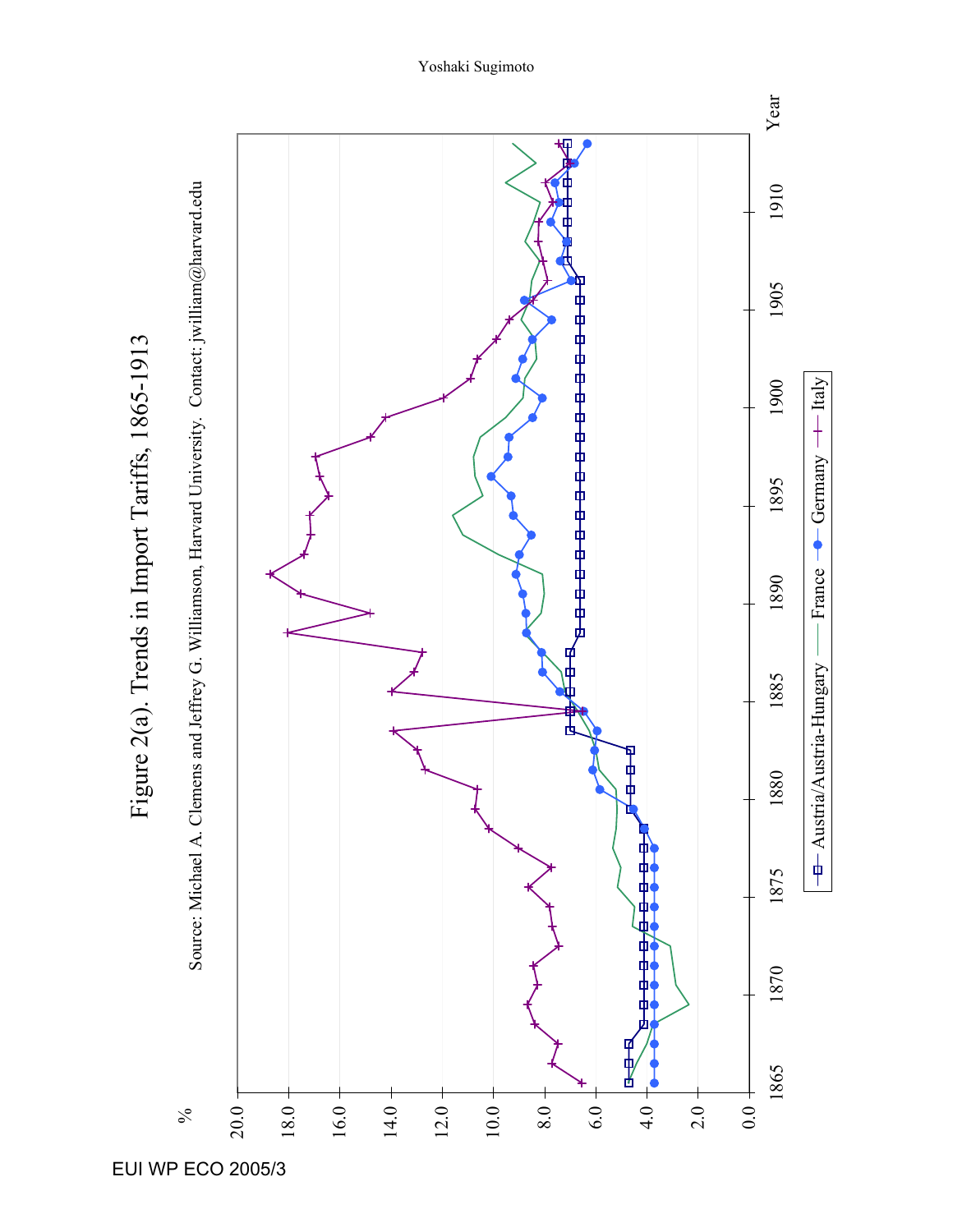Figure 2(b). Trends in Import Tariffs, 1865-1913 Figure 2(b). Trends in Import Tariffs, 1865-1913



### Endogenous Globalization and Income Divergence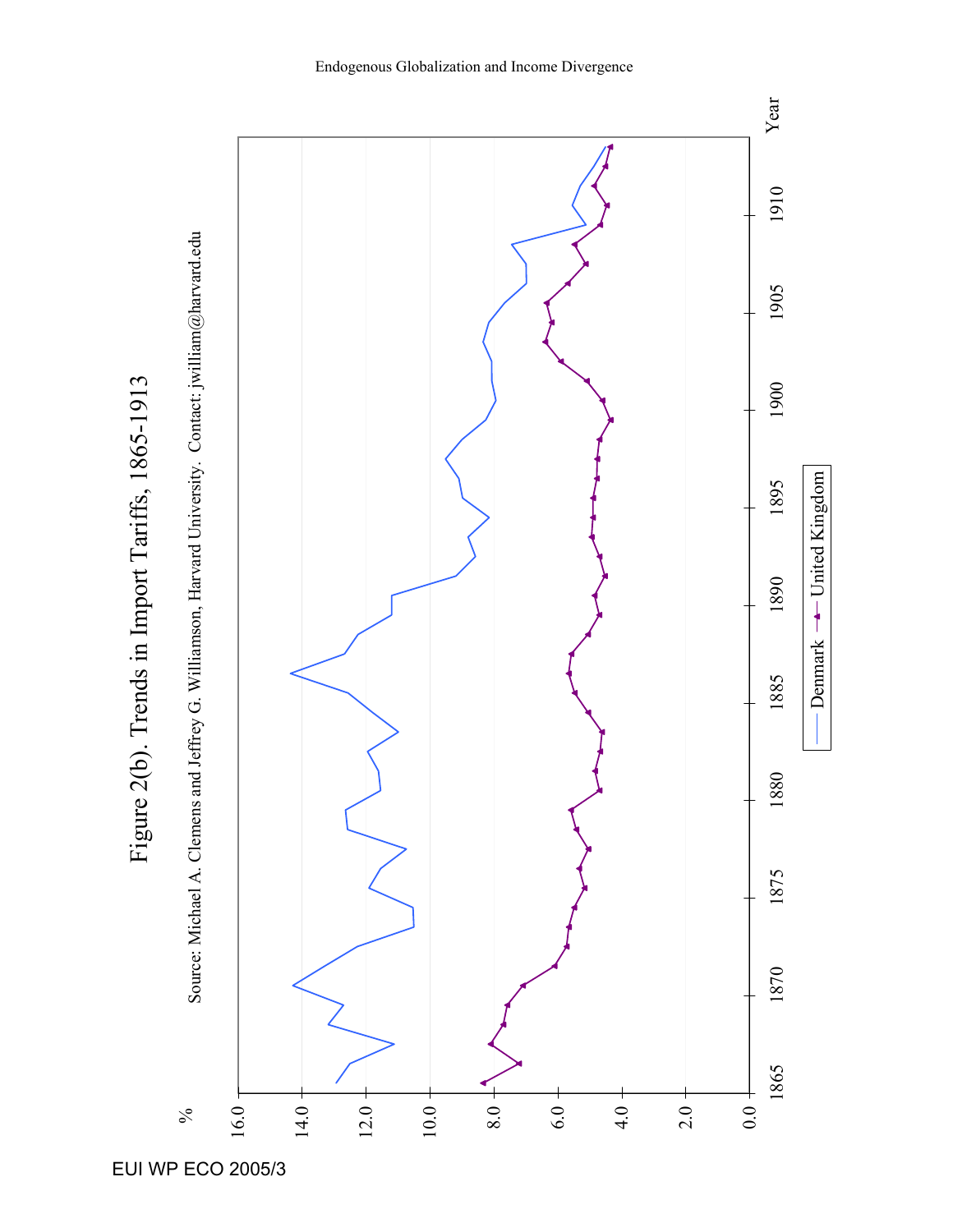

 $\tilde{B}$